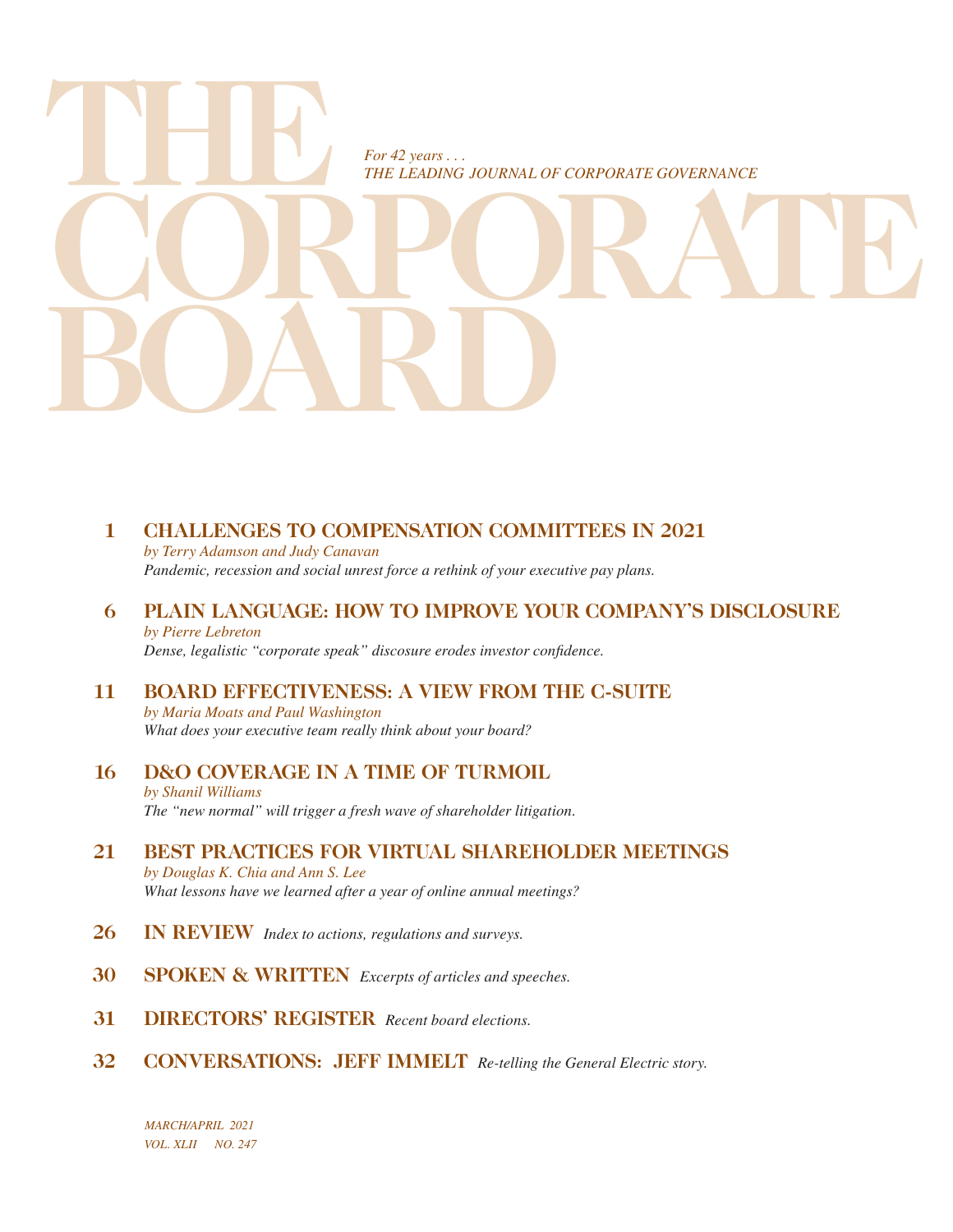## **THE CORPORATE BOARD**

*THE LEADING JOURNAL OF CORPORATE GOVERNANCE*

#### **STAFF**

| Editor                   | Ralph D. Ward        |
|--------------------------|----------------------|
| <b>Chairman and CEO</b>  | Irving A. Lesher III |
| <b>President and COO</b> | Judith A. Scheidt    |
| <b>Circulation</b>       | Ann K. Stocum        |

#### **EDITORIAL OFFICE**

**The Corporate Board** 2807 Jolly Rd Suite 360 Okemos, MI 48864 *Phone:* (517) 336-1700 *Fax:* (517) 336-1705 *Email: info@corporateboard.com Web site: www.corporateboard.com*

#### **EDITORIAL ADVISORS**

#### **Thomas J. Goff**

*Founding editor,* THE CORPORATE BOARD; *owner, Goff Consultancy; former executive vice president for corporate reputation and crisis communications, Edelman Public Relations.*

#### **Dolores Wharton**

*Founder and president, Fund for Corporate Initiatives; member of various boards.*

*Copyright: © 2021 by Vanguard Publications. All rights reserved.* THE CORPORATE BOARD *(ISSN 0746-8652) is published in January, March, May, July, September and November.*

*Reproduction: No part of this publication may be reproduced or transmitted in any form or by any means, electronic or mechanical, including photocopy, recording, or any information storage and retrieval system, without permission in writing. For information on permission to quote, reprint, or translate editorial content, contact:* Vanguard Publications, Inc. 2807 Jolly Rd Suite 360 Okemos, Michigan 48864

*Email: info@corporateboard.com*

*Subscriptions: Available to corporations at an annual cost of \$3,200. This provides delivery of six bimonthly issues to each board member, senior executive officers, and the corporate secretary. Periodicals postage rates have been paid at Okemos, MI and at additional mailing offices.*

*POSTMASTER: Send changes and all subscription correspondence with the mailing label to:* Customer Service THE CORPORATE BOARD 2807 Jolly Rd Suite 360

Okemos, Michigan 48864

*Please Note: The opinions of the authors are their own, and do not necessarily represent the views of the publisher, advisors, or editorial staff.* 

#### MARCH/APRIL 2021 Vol. XLII No. 247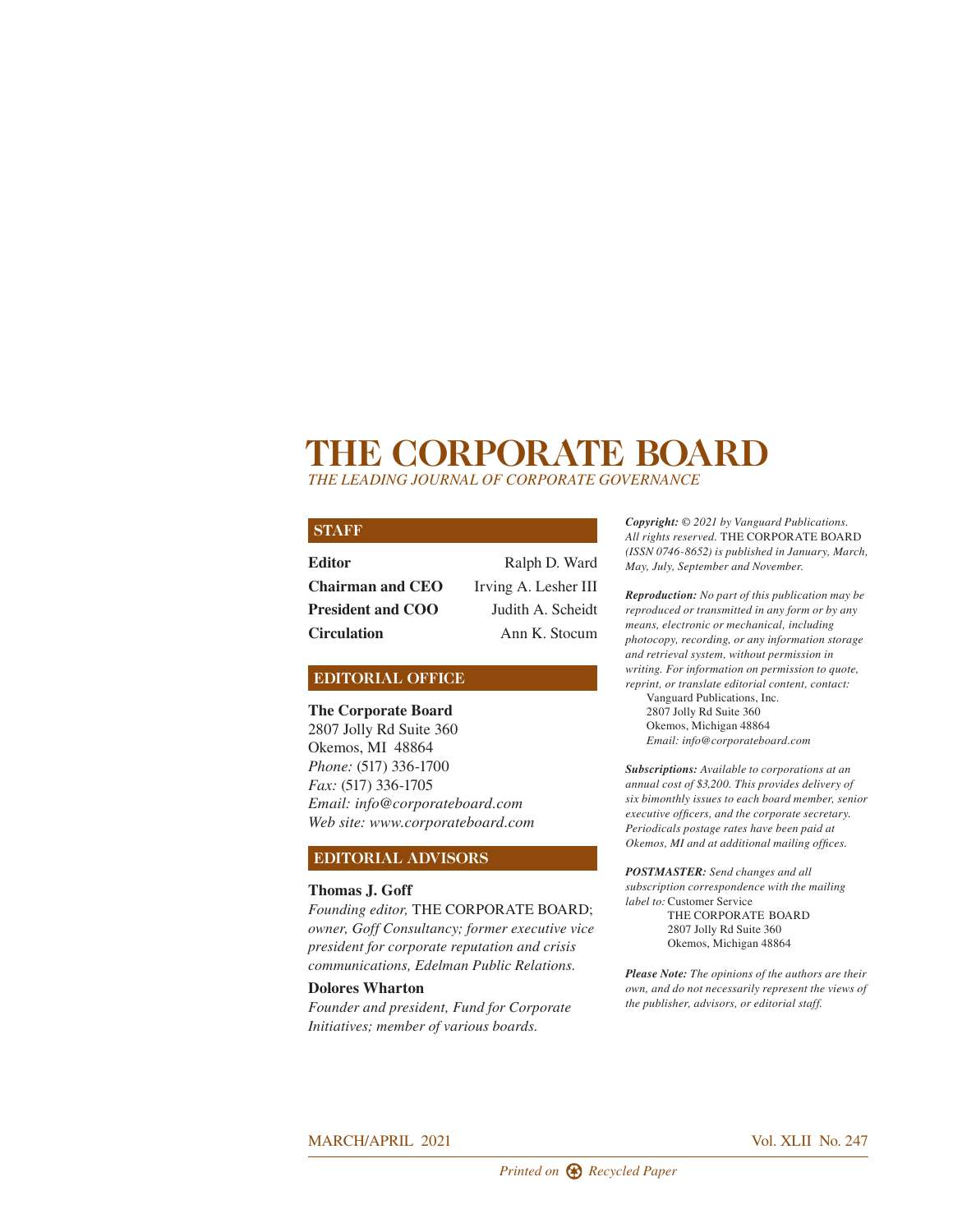## **Challenges To Compensation Committees In 2021**

**by Terry Adamson and Judy Canavan**

**Over the past year, corporate executive pay setting has gone from being difficult to excruciating. The COVID-19 crisis, stakeholder concerns, and pay equity pressures now force compensation committees to juggle uncertain, fast-changing, and often contradictory demands.**

The global pandemic and social unrest of 2020 presented many challenges to businesses around the world. For 2021, boards of directors continue to grapple with the human and economic toll caused by COVID-19. Within this environment, they are compelled to weigh a broader range of corporate stakeholders. As such, boards must consider how these forces have changed their roles, what new expectations there may be, how best they can meet them, and what the implications are for company performance and executive pay.

To understand the board compensation committee's job in 2021, we examine three shifts that were underway in 2019 and early 2020—greater consideration of critical stakeholders; ensuring pay equity; and the setting of rigorous performance goals (and how the pandemic accelerated or altered them).

*Shift No. 1: Elevation of critical stakeholders.* Traditionally, the primary stakeholder has been thought of as investors. However, before the pandemic, this definition was already starting to broaden. In August 2019, the Business Roundtable released a statement signed by 181 CEOs saying the purpose of a corporation is to promote an economy that serves *all* Americans.This expands the previous focus from shareholder primacy to specify additional stakeholders such as employees, suppliers, customers and the community. Though some considered it somewhat controversial, committees are now focused on thinking about how executive pay should be structured to address the impact of these additional stakeholders.

Underscoring the recognition of human capital as one of a company's primary drivers of stock price and company value was the SEC's Regulation S-K amendment in 2020. It requires companies to disclose information about their human capital resources, including measures or objectives that they use to manage their businesses. Compensation committees are likely to embrace this human capital strategy, including employee engagement, talent development, succession planning and oversight of diversity and inclusion efforts.

Linking executive pay to the performance of stakeholders as well as other aspects of environmental, social and governance (ESG) criteria poses challenges. Based on our analysis of the BDO 600 companies, about 14 percent mention specific ESG metrics used in their short-term incentive plans. To move the needle, the committee will need to fully understand the value drivers of the company, which metrics should be used to gauge progress, and the extent to which goals achieved can and should be reflected in executive pay.

## **As businesses face another wave of the pandemic, the incorporation of ESG measures into pay plans will likely take a back seat to other metrics.**

Institutional investors' growing focus on ESG is reverberating through incentive discussions as companies evaluate the use of ESG goals or metrics in their 2021 annual bonus and performance share unit plans. Ultimately, though, use of ESG metrics needs to be guided by their linkage to company performance.

**Terry Adamson** *is managing director and leader of BDO's compensation consulting practice.* **Judy Canavan** *is managing director of BDO's compensation consulting practice. [www.bdo.com]*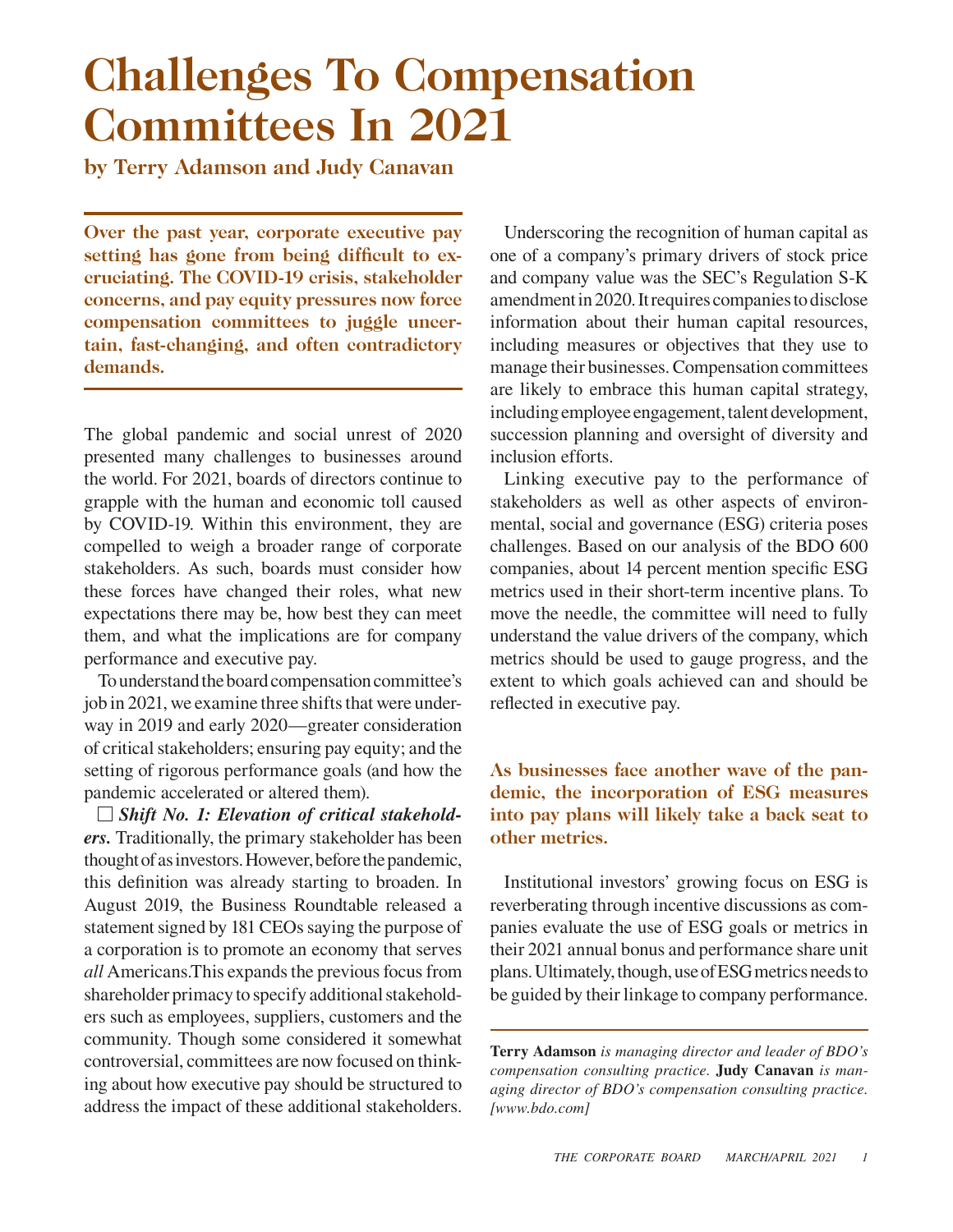#### **T. Adamson and J. Canavan**

As businesses contend with another wave of the pandemic, the incorporation of ESG measures into pay plans will likely take a back seat to other metrics, specifically those relating most directly and immediately to company performance. For companies that do use ESG metrics, they will likely represent a nominal portion of incentives. This is because there is limited ability to track the impact of many ESG measures on company success and inadequate objective scoring with ESG measures.

With the expanded definition of stakeholders, compensation committees have to consider where they will focus their attention. Boards need to question whether having additional stakeholders will "dilute" or shift the focus away from investors, or whether investors will trump the other stakeholders and thus dilute the focus on them.

From a public company perspective, the overarching strategic objective is to create shareholder value. With the increasing awareness of the importance of other stakeholders, boards face the challenge of determining the role of these stakeholders in creating shareholder value, and how to best manage and cultivate this value.

**When COVID-19 hit, many employees had their pay reduced as companies sought to save cash to navigate the effects of the pandemic recession.**

*Shift No. 2: Pay equity.* Another compensation shift underway at the end of 2019 was pay equity. Before the pandemic, there was increased focus on gender and minority pay equity. When the pandemic hit, many employees had their pay reduced as companies sought to save cash to navigate the effects of the pandemic recession.

As of December 2020, women had lost the most jobs since February, 5.3 million versus 4.6 million for men, according to the U.S. Bureau of Labor Statistics. While many of these jobs reside in service-oriented industries, the pandemic's disproportionate impact on women and minorities may result in increased cultural and societal pressures for pay equity in general.

BDO's study on CEO/CFO pay found that 14 percent of board members, 19 percent of CEOs, 17 percent of CFOs and 17 percent of NEOs (named executive officers) took a pay cut, in part to show solidarity with their employees. However, these reductions were temporary, generally lasting about six months. As some employees have struggled, committees will need to ensure that executives are not benefiting financially as a result of employee layoffs or pay reductions.

Compensation committees also need to be mindful of the possibility that executives are being overpaid relative to performance. Many have seen their pay rise with the value of the stock that comprises a significant portion of their compensation.

According to the BDO 600 report, equity and other long-term incentives comprise over 55 percent of the CEO's compensation package. This means stock price performance has a very significant impact on the level of executive pay, and could risk equity plans overriding the performance impact of other incentive plans.

Boards also need to watch for employee pay reductions that result in generating better profits for the company. Better profits may, in turn, result in funding an executive bonus.

COVID-19 increased scrutiny of "excess pay" by proxy advisory firms, amplified existing compensation issues and created urgency for change. The CEO pay ratio for companies in the S&P 500 was up to 264:1 in 2019, and companies should be mindful that any year-over-year increases to the CEO pay ratio will be closely scrutinized.

In March, 2020, Glass-Lewis observed "Trying to make executives whole at even further expense to shareholders and other employees is a certainty for proposals to be rejected and boards to get thrown out—and an open invitation for activists and lawsuits onto a company's back for years to come." As the pandemic continues into 2021, boards would be wise to heed these words.

However, the reality is that to retain executive talent, some companies will still need to ensure their executives get paid bonuses. Executive retention is a priority for companies looking to stabilize operations and business continuity.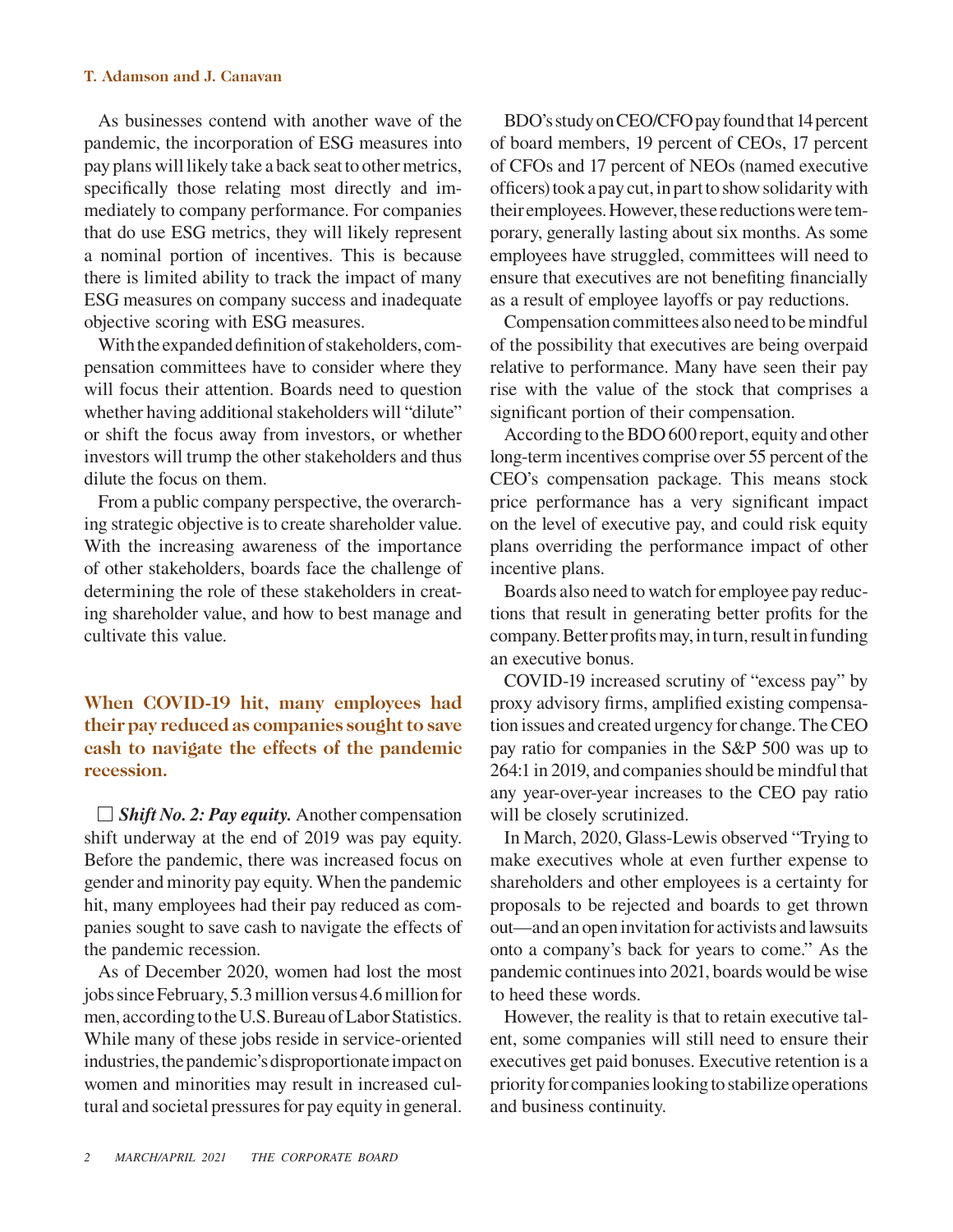## **Stakeholders And Compensation**

## **Adapting Pay Plans To New Needs**

| <b>Stakeholders</b> | <b>Impact on Shareholder Value Creation</b>                                                                                                                                                                                                                                                                                                                                                                                                                                                                           | <b>Board Considerations</b>                                                                                                                                                                                                                              |
|---------------------|-----------------------------------------------------------------------------------------------------------------------------------------------------------------------------------------------------------------------------------------------------------------------------------------------------------------------------------------------------------------------------------------------------------------------------------------------------------------------------------------------------------------------|----------------------------------------------------------------------------------------------------------------------------------------------------------------------------------------------------------------------------------------------------------|
| <b>Customers</b>    | Serving customers is the purpose of an<br>organization. Companies need to know how<br>their customers are faring, and need to be able<br>to pivot to ensure they are producing products<br>and services that reflect the changing needs of<br>their customer base.                                                                                                                                                                                                                                                    | $\Box$ Impact of COVID on customer base.<br>$\Box$ Change in demand for goods and services.<br>$\Box$ Ability to pivot and respond to changing<br>customer needs.                                                                                        |
| <b>Employees</b>    | Companies need a diverse and talented pool<br>of employees to produce the products and<br>services that create shareholder value. While<br>this has always been inherent in the value<br>proposition for a company, it is important to<br>elevate the status of employees to reflect their<br>role as critical stakeholders. Companies that<br>properly acknowledge and reward employees<br>for their contributions are more likely to<br>succeed.                                                                    | □ Ability of employees to work effectively in the<br>COVID-19 environment.<br>$\Box$ Support to ensure their health and well-being<br>and, therefore, effectiveness.<br>$\Box$ Ability of current employees to meet the new<br>talent requirement needs. |
| <b>Suppliers</b>    | The COVID-19 pandemic brought to light<br>weaknesses in supply chains. In an effort to<br>manage costs and maximize short-term profits,<br>companies "squeezed" supply chains. This<br>resulted in unintended consequences, including<br>supporting unfair labor practices and creating<br>risk within the supply chain by sourcing from<br>one country and from long distances. In some<br>cases, the health and well-being of American<br>citizens was in the hands of suppliers on the<br>other side of the world. | $\Box$ Functionality/risks of supply chains.<br>□ Effectiveness of management's emergency<br>plan.<br>$\Box$ Changes required going forward.<br>$\Box$ Unintended human rights issues imbedded<br>within the supply chain.                               |
| <b>Community</b>    | The communities in which a company operates<br>can contribute to its success. A company's<br>presence in a community can attract local<br>talent and even a market for the company's<br>services, and over time improve the quality of<br>life for the community's residents.                                                                                                                                                                                                                                         | $\Box$ Company impact on the local community.<br>$\Box$ Availability of local talent.                                                                                                                                                                    |

*Shift No. 3: Marketplace disruption and goal setting for 2021.* For 2021, disruption in the marketplace and the persistent uncertainty around a recovery make it difficult for boards to set reliable and realistic goals. Boards face two significant challenges for selecting incentive performance metrics and setting goals: a high degree of uncertainty in the upcoming year, and the heightened scrutiny and accessibility of

information about their decisions. Directors will be well served to use a rigorous framework for selecting metrics. This can help balance the need to ensure real value creation versus the impact of the market on executive pay. This can be accomplished by considering each metric based on its "dimensionality:"

*First dimension:* Metrics that focus on top line revenue, sales, or market share.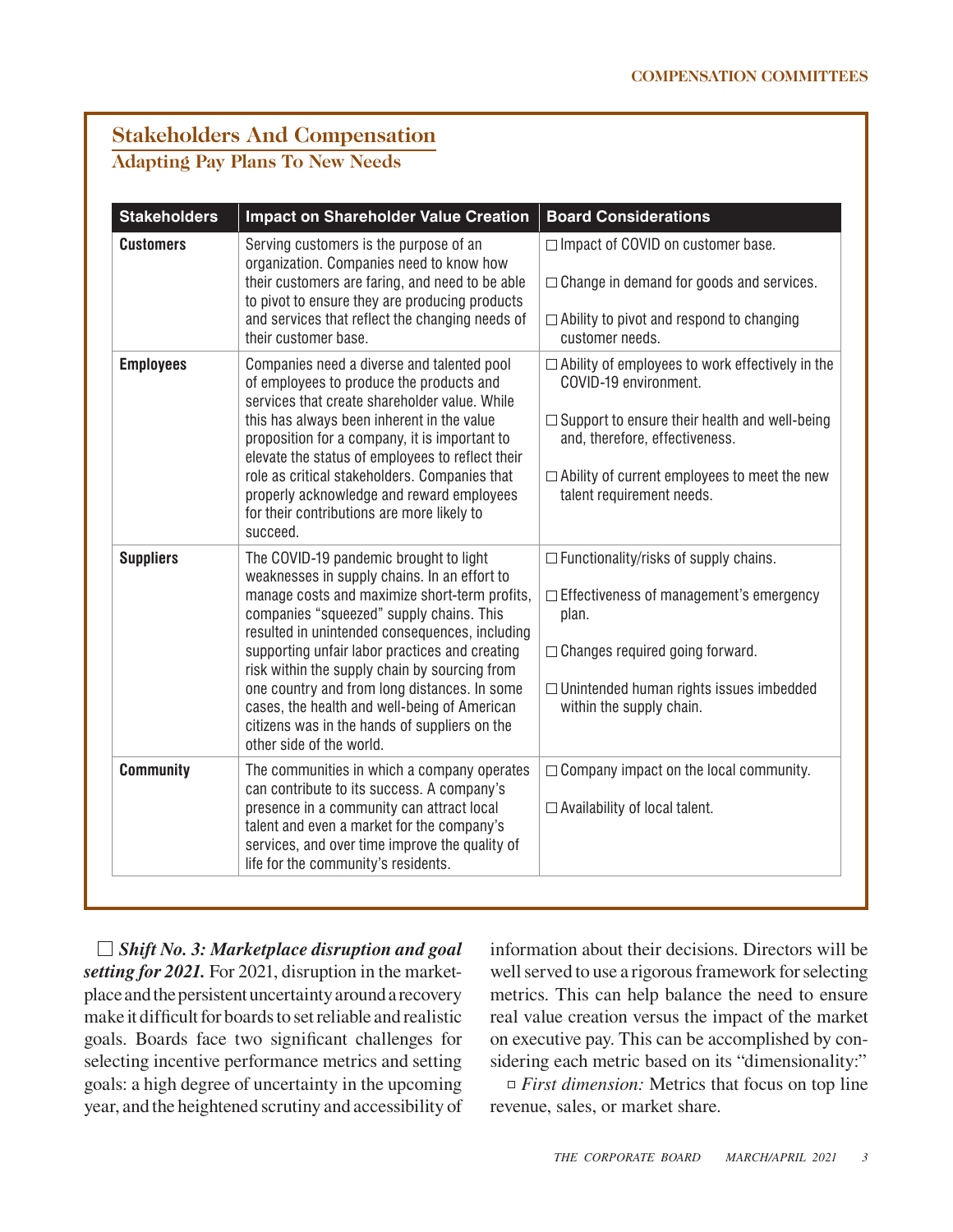#### **T. Adamson and J. Canavan**

*Second dimension:* Metrics that focus on not only top line, but also consider expenses. The most prevalent of these metrics are EBITDA, cash flow, net income, or operating margin.

*Third dimension:* Metrics that focus on top and bottom line, but also include finance, investment, and capital funding metrics. The most prevalent of these metrics are EPS growth, ROIC, ROE and ROA.

*Fourth dimension:* Metrics that represent the first three dimensions, but also include future expectations, converting intrinsic value to fair value. Largely, the only measure that incorporates future expectations is the fair market value of the stock, making total shareholder return (TSR) the most prevalent measure.

*Strategic dimensions:* As a final catch-all, there are some other KPIs or strategic goals that do not focus on the financials or stock prices. These important measures are sometimes seen with ESG goals, discretion, and other specific business outcomes.

### **A balanced portfolio of short and long term incentives can help ensure incentive plans will operate to create long-term value and represent all stakeholders.**

Creating a balanced portfolio of incentives (both short and long term) along each of these five dimensions can help to ensure that incentive plans will operate to create long-term company value, and represent all of the stakeholders identified in the Business Roundtable.

There are several actions that can be taken to structure incentive plans to make them more responsive to today's economy:

*Review peer group.* Boards may want to consider reevaluating their peer group, especially if their company has undergone a restructuring, reorganization or change in strategy. Having a peer group that accurately reflects the state of their company gives perspective on how they are performing given external market pressures and dynamics.

*Implement relative performance measures.*  Because goal setting is more challenging in this volatile environment, benchmarking against peer performance is a commonsense approach that boards can employ. Using relative measures in place of absolute company performance measures mitigates the risk of "penalizing" management for circumstances beyond their control. This approach enables the board to evaluate how the executive team performs relative to others under similar external circumstances.

However, it increases the pressure on the selection of peers. Since payouts may be earned for good relative performance but poor absolute performance, it is important to have a good communications plan. If companies decide to use absolute measures, compensation committees should be highly aware of whether goals may be considered too easy to achieve by either proxy advisory firms or investors.

 $\Box$  *Expand performance ranges.* With the potential for increased volatility of financial indicators, companies should consider an expansion of performance ranges, widening the spread between thresholds, targets and maximums. This may seem counterintuitive because expanding the range could mean lowering the threshold. However, it also means that a higher level of performance is required to earn awards above target, and yields a flatter, less leveraged incentive curve.

*Lengthen stock holding periods.* To help ensure that executives are committed to the company's longterm performance, implement longer holding periods and strong ownership guidelines.

For companies struggling to meet performance targets, adjustments may be inevitable. However, compensation committees should consider the unapproving view that proxy advisory firms have for any upward adjustments to annual executive performance incentives. Changes that trigger a negative response from investors could result in further opposition from them down the line.

For companies that are outperforming targets, again, adjustments may also be inevitable. For companies in industries that are performing well, the question is whether bonuses, which may be quite lucrative, should be paid in full. This is a sensitive issue if the goals were exceeded as a result of COVID-19-related circumstances rather than actual executive performance.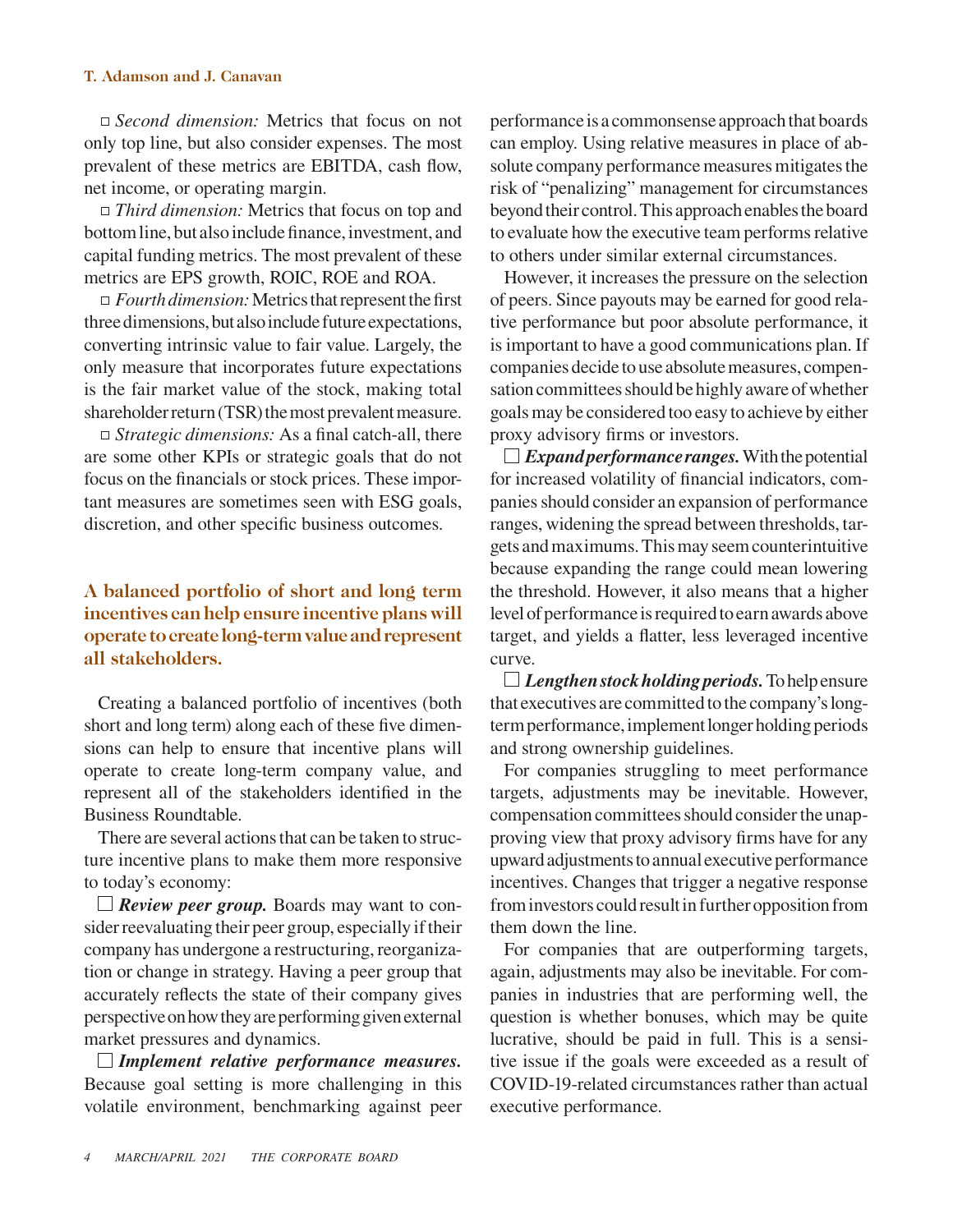While executive retention is an imperative, it is also important not to disenfranchise employees and other stakeholders by paying large incentives to executives while others struggle. Compensation committees need to think about whether and how to talk to the board about downward discretionary adjustments.

Boards are still contending with the ongoing effects of the global pandemic and the lack of certainty around how and when it will come to an end. As such, they have to plan for multiple economic scenarios.

Their role is to ensure that that the company they serve is doing the utmost to provide the goods and services needed and wanted in a way that supports a healthy and robust economy in which Americans can thrive. This means taking a step back to pull all stakeholders into the picture, and make careful decisions based on a full set of information.

Restructuring performance-based compensation programs to reflect the current realities of doing business during a crisis is challenging. At this point, boards likely know the specific imperatives they need to prioritize in order to navigate the COVID-19 pandemic successfully—that includes retaining executive talent.

Balancing the needs and interests of a growing body of stakeholders while steering potentially embattled companies through to stability is no small feat. Compensation committees need to analyze how to successfully drive the company's strategy, via effective compensation plan design.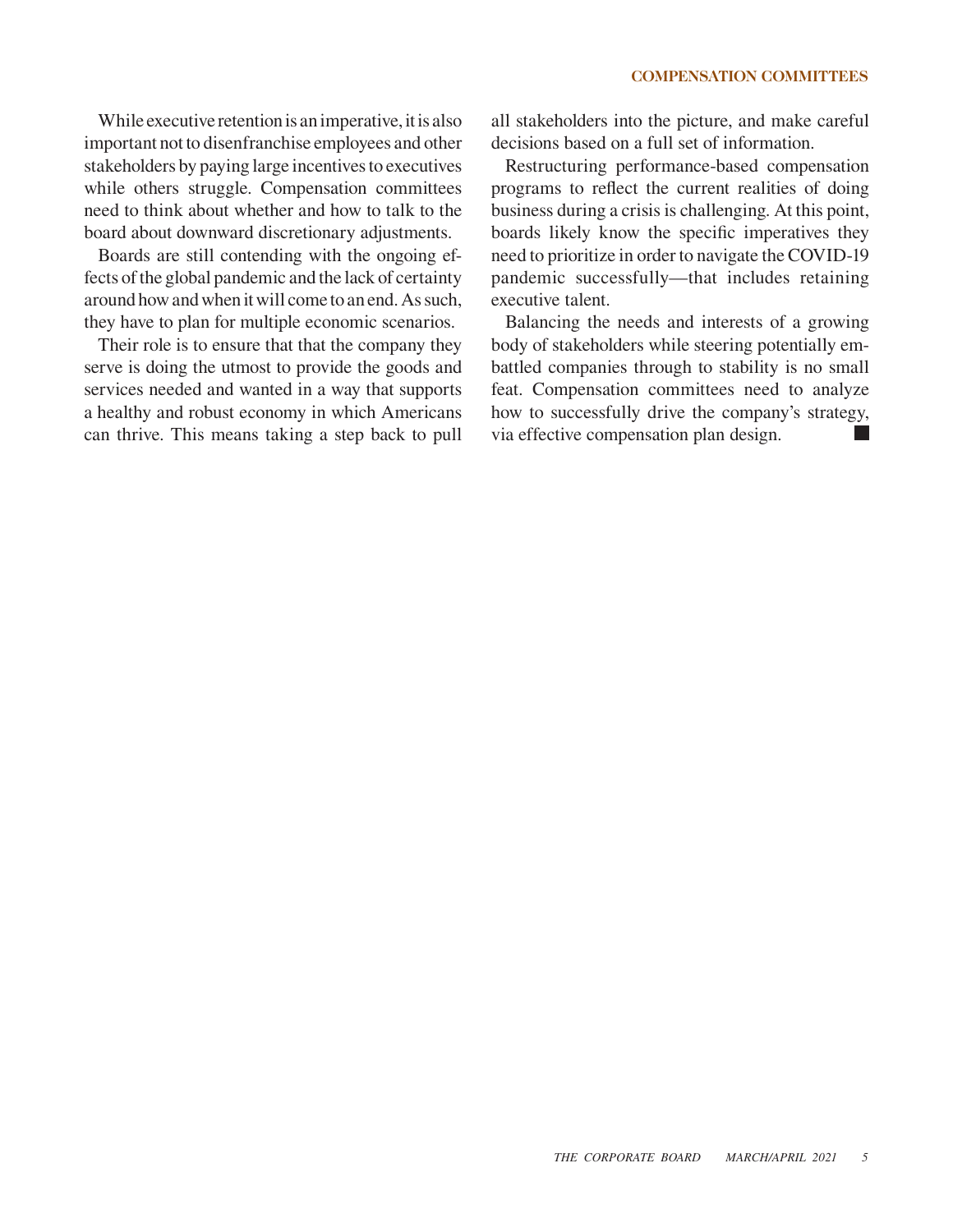## **Plain Language: How To Improve Your Company's Disclosure**

**by Pierre Lebreton**

**With most corporate disclosure and reporting written by lawyers to meet regulatory requirements, it is not surprising that the tone is often dense, legalistic, and opaque. "Corporate speak" disclosure can exact a price in investor confusion, disinterest and even distrust. Research proves that "plain language" disclosure not only makes for better writing, but also leads to stronger investor relations.**

As the effects of COVID-19 continue to pound the economy and create havoc in markets, companies face more uncertainty than ever before. Since April 2020, the U.S. Securities and Exchange Commission has urged companies to provide as much information as is practicable regarding their financial and operating status and planning. High-quality disclosure is essential not only to protect investors, but also to aid the public response to the pandemic by enhancing "valuable communication and coordination across our economy (including between the public and private sectors) as together we pursue the fight against COVID-19."

Over the past decade, companies have shown significant progress in their approach to disclosure documents, including topics addressed, information and presentation. Now, the expectations of corporate disclosure from stakeholders, on every level and across industries, are heightened. As disclosure grows in length, in response to demands for more information on a broader range of topics, it must also grow in clarity.

*The power of plain language.* Instinctively, companies know using plain language in corporate disclosure is a good idea—but it can be difficult to put this knowledge into practice. Writers are often burdened with years-old templates for corporate documents, and they struggle to break that mold in favor of something better. Moreover, writers often slip into the technical jargon of their day-to-day work, forgetting their readers may not be subject matter experts. This mistake can lead to heavy, complex documents that are difficult to read and understand.

Over the past 50 years, many studies have linked a specific plain language criterion to reader benefits, such as reading speed, message retention or message comprehension. Studies also have identified tendencies like passive voice and long sentences as destructive to reading comprehension. However, very few studies have taken a statistical approach to plain language as a whole—until now.

## **Plain language disclosure not only benefits the reader (who understands and remembers the message more easily); it also helps the author—your company.**

A new study, *The Effectiveness of Plain Language Proven By Data,* by Labrador and BVA Group, a research and consulting firm, shows distinct benefits to presenting typical corporate disclosures in plain language. In short, people can absorb information faster, are more likely to understand and remember what they read, and therefore view plain language documents more favorably. Companies that produce those documents generate a valuable asset: trust.

Trust is always important. But, in these uncertain times, when boards are making unpopular decisions to fortify their companies for the future, trust is crucial.

The value of plain language also impacts environmental, social and governance (ESG) disclosure. For instance, companies should fully understand the financial and environmental impact when applied to the billions of words read each day by billions of

**Pierre Lebreton** *is director of language services for Labrador Company, disclosure consultants. [www.labrador-company.com]*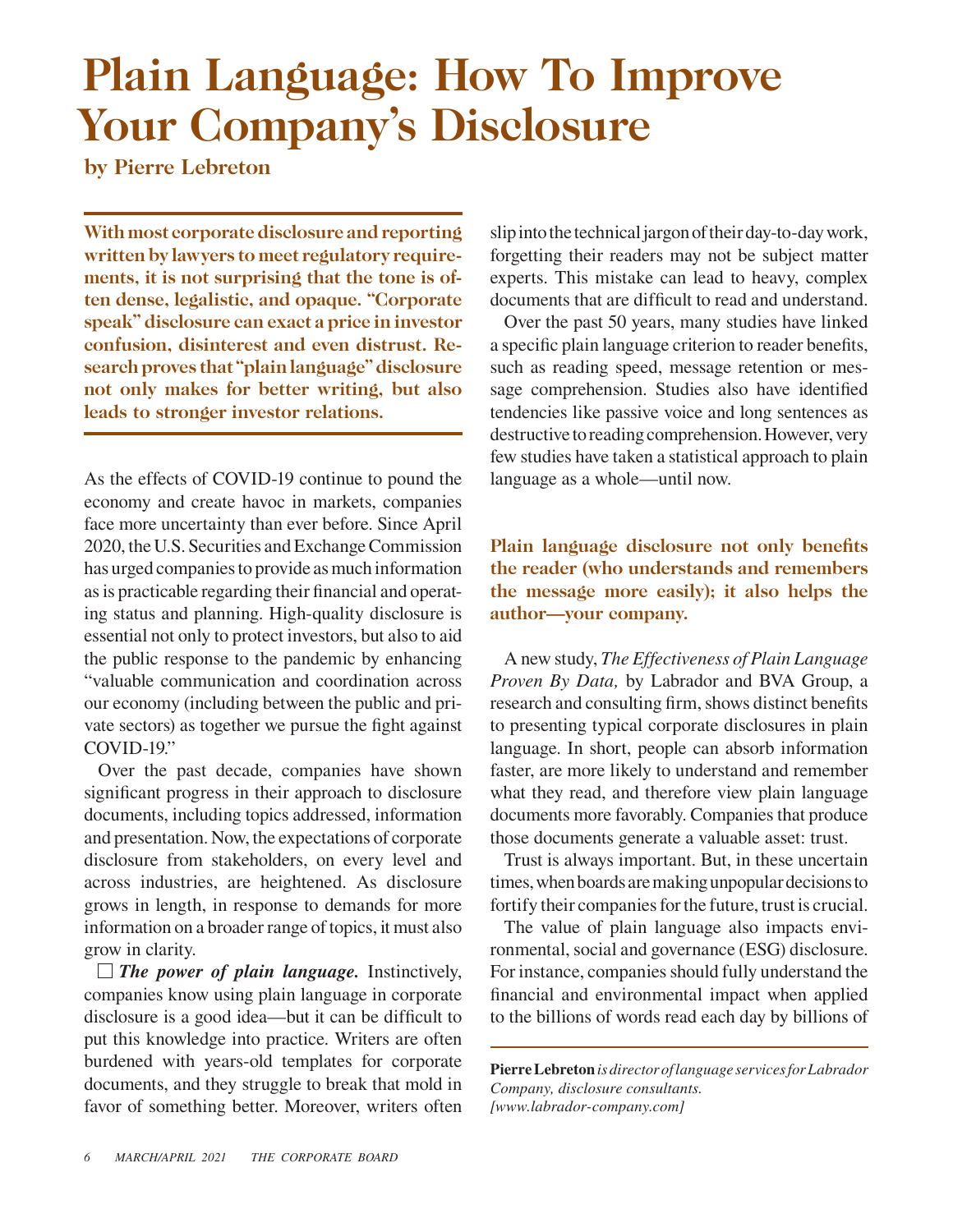people in the course of their professional activities, both online and offline.

According to the indicators measured by our study, plain language increases communication performance. This not only benefits the reader (who understands and remembers the message more easily), it also helps the authors. Our results demonstrate that plain language messages are more effective than, and preferable to, those written in "ordinary language." These results should encourage all companies to adopt this simple yet very effective writing method for corporate communication.

*Fast reading.* The study first analyzed efficiency by including eight text samples at roughly 100 words each and asking respondents, "How long do you think it took you to read and understand this text?"

Half of the samples were written in typical corporate-speak, and half were rewritten in plain language. Only 40 percent of the study participants could grasp the typical corporate-speak paragraphs in 30 seconds or less, compared to 60 percent who read the rewritten sections. Bear in mind that the content of these texts was complex to start with.

### **It will not matter that investors can quickly read and understand corporate disclosure if they do not remember critical information when voting or deciding to invest new funds.**

The plain language piece performed nearly 50 percent better than the non-plain text, proving fewer words and shorter sentences mean less time spent reading or rereading to understand the text.

*Quick understanding.* The study's second area of focus is the increase in perceived clarity. Participants who read the original paragraphs cited, "I understood what I read" 49 percent of the time. Comprehension rose to 68 percent for rewritten sections.

Per a common misconception, some may infer that increased reading speed would hinder comprehension. However, even though participants were reading those samples more quickly, readers are 38 percent more likely to understand text written in plain language.

*Better message retention.* The third feature tested

## **Keep It Simple Putting "Plain Language" To Work**

#### **Before:**

Based on an amendment voted by the extraordinary general meeting of shareholders on May 8, 2020, the Articles of Association of Transparency provide that the annual general meeting of shareholders is held each year within six months from the end of the previous financial year at the Company's registered office or at any other place in the Grand Duchy of Luxembourg as determined by the Board of Directors and indicated in the convening notice.

#### **After:**

The Board of Directors determines date, time and location of the annual general meeting of shareholders.\*

However, Transparency's Articles of Association provide that the annual general meeting:

 $\Box$  Is always held each year, within six months from the end of the previous financial year;

Always take place in Luxembourg.

\**Details are provided in the convening notice*

was retention, which combines the efficiency and clarity of the text. Although important, it will not matter that investors can quickly read and understand corporate disclosure if they do not remember critical information when voting or deciding to invest new funds. Study participants were asked, "Do you feel that you have memorized key information in this text?"

The results showed participants retained information from the rewritten paragraphs 58 percent of the time, compared to 41 percent for "original" paragraphs. Furthermore, over half of the study participants specifically did not remember the content from "original" sections.

*Clarity creates preference.* The previously discussed benefits—fast reading, quick understanding and better message retention—highlight the importance of saving time and making sure the reader understands and remembers messages. This fourth finding addresses the benefits the author experiences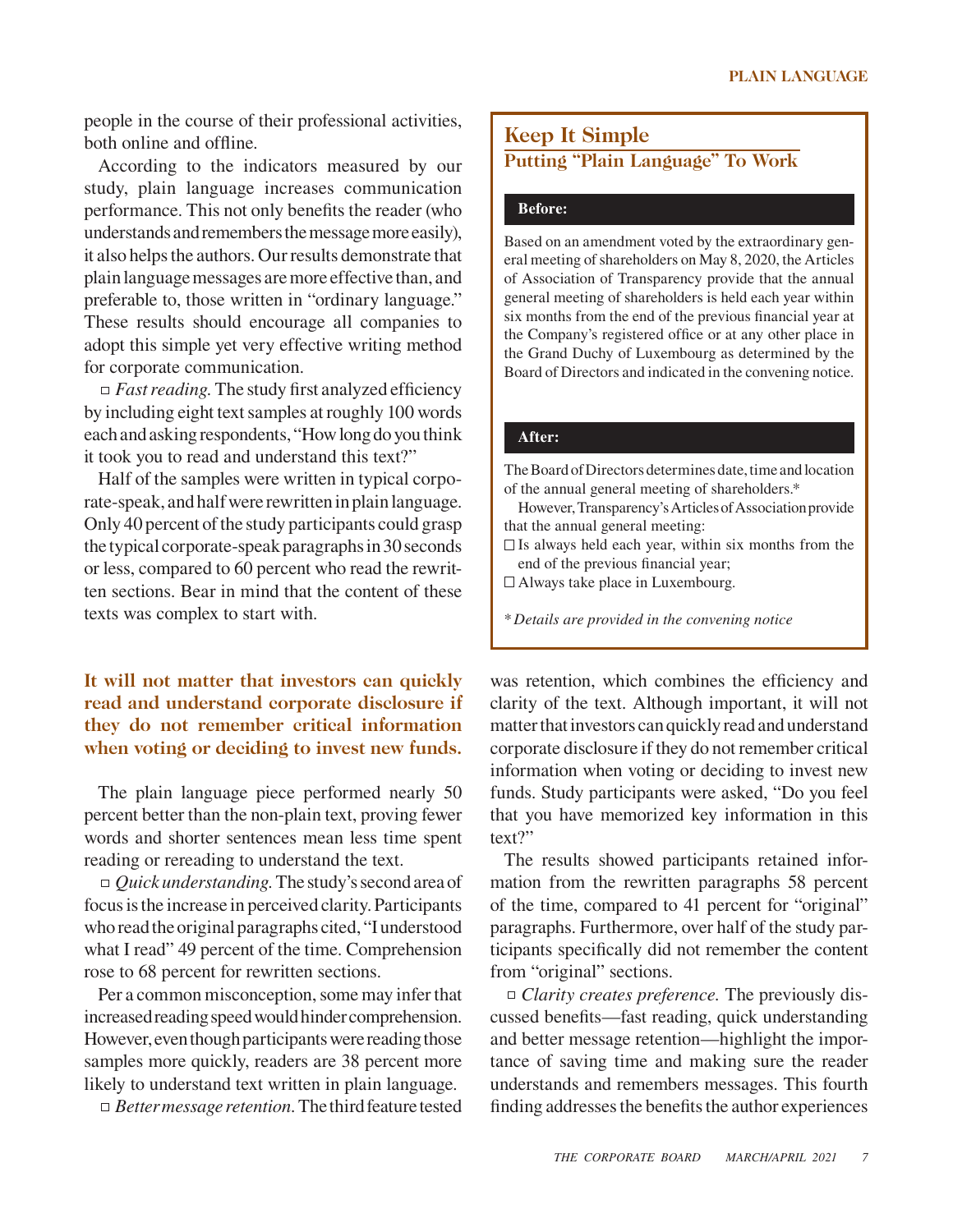#### **Pierre Lebreton**

when using plain language. Readers perceive plain language content as clearer, and are more inclined to accept and appreciate the message conveyed.

Plain language delivers the advantages of efficiency, clarity and retention by making documents more inviting and natural to read and understand. In this study, participants found plain language samples "well-written" 64 percent of the time, and "wellorganized" 66 percent of the time (compared to 48 percent and 49 percent for the original copy).

As a result, participants were far more likely to call the plain language samples "pleasant" to read (58 percent) than they were to say favorable things about the original samples (41 percent).

The study listed the final question as "What type of text do readers find clearer?" More than 7 out of 10 respondents referred to plain language as clear and showed a preference for corporate disclosure written in plain language. Companies can use this data to understand their readers' subjective feelings better. The results are indisputable—a text written in plain language is subjectively more pleasant to read.

How does this benefit the company disclosing the text? A reader's positive impressions of a document can translate into positive feelings about the company behind the document.

*The science behind plain language.* Our study provides a clear outline of why companies should strengthen their corporate disclosure through plain language, and additional sources further support its impact. According to *Sustainability Accounting, Management and Policy Journal,* plain language disclosure is perceived as more truthful, and therefore more credible, especially among readers who are not specialists. This can be specifically impactful for companies with a significant retail shareholder base.

Moreover, Elizabeth A. Ising and Gillian McPhee of Gibson, Dunn & Crutcher LLP provide proxy statement preparation tactics, including considering plain English enhancements to evolve the proxy statement into a shareholder engagement tool. They suggest that all companies would benefit from considering five questions to enhance the readability of their proxy statements: Is it short, skimmable, logical, layered and audience-focused?

For a company's disclosure to be viewed as the primary trusted source of information about the company, another study, *Disclosure Readability and the Sensitivity of Investors' Valuation Judgments to Outside Information,* indicates plain language will help. In this case, investors who read disclosures in typical corporate-speak were less comfortable evaluating the issuing company than those who received the same information in plain language.

To alleviate their discomfort, the investors who read the corporate-speak were more likely to turn to other sources, like news articles and analyst reports. That means companies issuing complex, jargon-filled documents rather than plain language may be squandering an opportunity to focus investors' attention on where they want it.

**Hiding details from shareholders never fares well. Plain language makes for more robust understanding and creates a sense of goodwill.**

*Fostering shareholder trust.* As the COVID-19 pandemic spotlights corporate systems globally, a company's ability to clearly communicate its compliance system is a crucial aspect of earning stakeholders' confidence. Compliance alone is not enough to persuade them. Plain language is essential in presenting a company's governance and compensation story to better attract and engage target audiences.

Some company authors appear to fall into the habit of disguising their text with jargon, convoluted ideas and complicated words to appear more enlightened, or burying negative news the company has to disclose.

The problem with these tactics? Companies lose the impact of being precise. Hiding details from shareholders will never fare well in the long term for shareholder trust and confidence in the company. On the other hand, plain language makes for quick reading, better memorization, more robust understanding and, ultimately, creates a sense of goodwill.

Corporations are obligated to respect their shareholders' time and partner with them by providing the needed information in an easy-to-read and digestible format. The goal, especially during a crisis,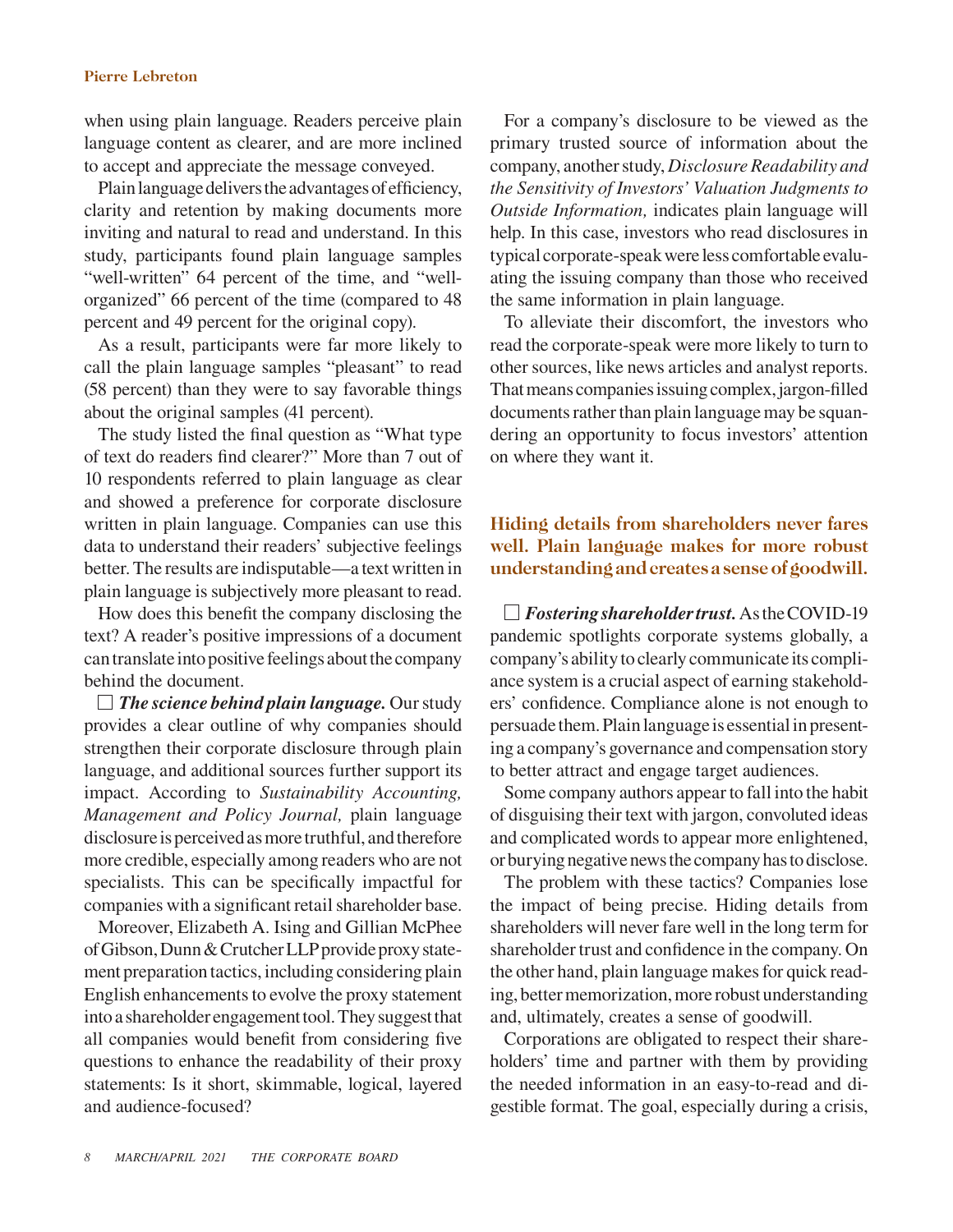is to quickly, clearly and precisely explain what the company has or has not done.

An added benefit for the company that leads with transparency is the trustworthy reputation they will receive compared to peers that are deploying murky and ineffective corporate disclosure.

One real-time example is plain language disclosure on executive pay. The past year has been anything but "business as usual." In many cases, long-term equity awards granted before March 2020 have lost value, and performance goals for annual bonuses have become unrealistic.

Companies still want their compensation programs to motivate and reward executives' efforts. Yet when so many are furloughing employees and reducing dividends, pre-pandemic incentive pay plans may now seem inappropriate.

Corporate boards are thinking about how to keep incentive plans motivating, engaging and acceptable. A survey by Willis Towers Watson of 681 U.S. companies revealed that many had either revised their incentive plans or are considering revisions. The most common proposed change is adding an element of discretion. This would allow a compensation committee or the full board to adjust incentive awards at the end of the performance period.

However, investors will be wary of companies that exercise discretion, especially with award increases. To mitigate ill will and retain stakeholder trust, companies must prioritize careful disclosure. In addition to thinking about the details they are required to disclose, companies should consider how best to communicate those details to foster stakeholder trust.

As we have shown, trust is always important, but as boards make potentially unpopular decisions in the short term to fortify their companies for the future, it becomes crucial. Companies can take many steps to boost stakeholder confidence, including evaluating the language they use in their disclosure documents.

Rather than overwhelming those documents with corporate-speak, companies should divulge their use of discretion in plain language. They will fare better with their audience and increase the odds that investors will support discretionary changes to executives' incentive awards.

**Readers often lack time to review lengthy documents thoroughly, and graphics are essential for easily locating the information.**

*Reader-centric design.* In addition to the importance of plain language in corporate disclosure, there is an equally important aspect of a transparent document—design.

With readers pressed for time, it is crucial to have a well-structured document that allows them to locate the information they need and quickly digest the content. For example, the cover is the most critical page of the proxy statement, as it is the first opportunity to present brand identity or allow company leadership to engage with readers. It is good practice to use the inside of the front cover instead of leaving it blank. Design this space to offer an easy-to-find table of contents or highlight the company mission and values.

Furthermore, it has become a standard best practice to add visual elements to proxy statements, including the use of graphics, charts and images. Again, readers often lack time to review lengthy documents thoroughly, and graphics are essential for easily locating the information and metrics they need.

**Investors want to know if a company's governance is strong enough to weather a crisis like the COVID-19 pandemic. How does the company manage human capital?**

Labrador's latest *Transparency Awards* rank the top S&P 250 companies by the quality and completeness of information U.S. companies make available to investors. The 2020 company rankings were determined through review of annual proxy statements, annual reports on Form 10-K, investor relations websites and codes of conduct. Companies were scored using 129 discrete criteria based on the four pillars of transparency: accessibility, precision, comparability and availability.

Why is it important for companies to take stock of their corporate disclosure? The consequences of a crisis such as the COVID-19 pandemic on businesses are far-reaching, and affect all areas of corporate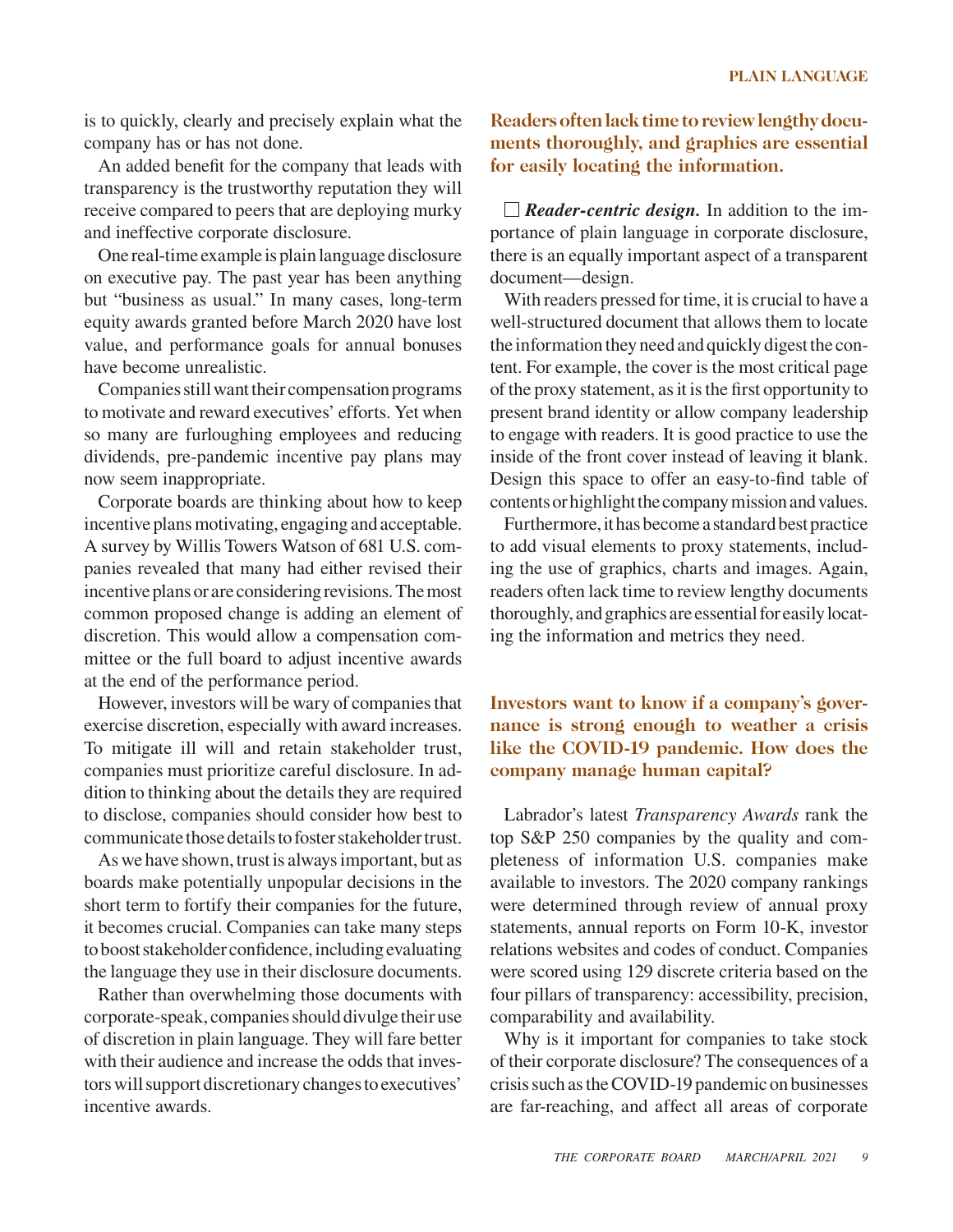#### **Pierre Lebreton**

disclosure. Is a company's governance strong enough to weather such a crisis? How does the company manage human capital? What about its compensation program? Does it need adjustments, and if so, how should it explain them to its shareholders? The criteria used in these rankings allow companies to answer questions both transparently and efficiently.

The analysis shows The Allstate Corporation scored the highest for best overall corporate disclosure. Allstate differentiated themselves through a number of criteria. These include providing access to the company's latest earnings presentations within the investor relations website, noting diversity as a priority within the proxy, and citing five or more themes within the Code of Conduct.

According to the Illinois-based company's latest proxy statement:

*"Allstate has a history of strong corporate* 

*governance guided by three primary principles: dialogue, transparency and responsiveness. The board has enhanced governance policies over time to align with best practices, drive sustained stockholder value and serve the interests of stockholders."*

As we continue to move through 2021, precise and careful disclosure will maintain importance. Companies must prioritize thoughtful and transparent disclosure, adapting and innovating how they communicate to shareholders. Also, investors, regulators, media, proxy advisors and trade partners will be more favorably inclined toward a company when it communicates in plain language. As proven in our study, people are more likely to read, understand, believe and remember such disclosure. Most importantly, they are more likely to come away with a positive impression and trust.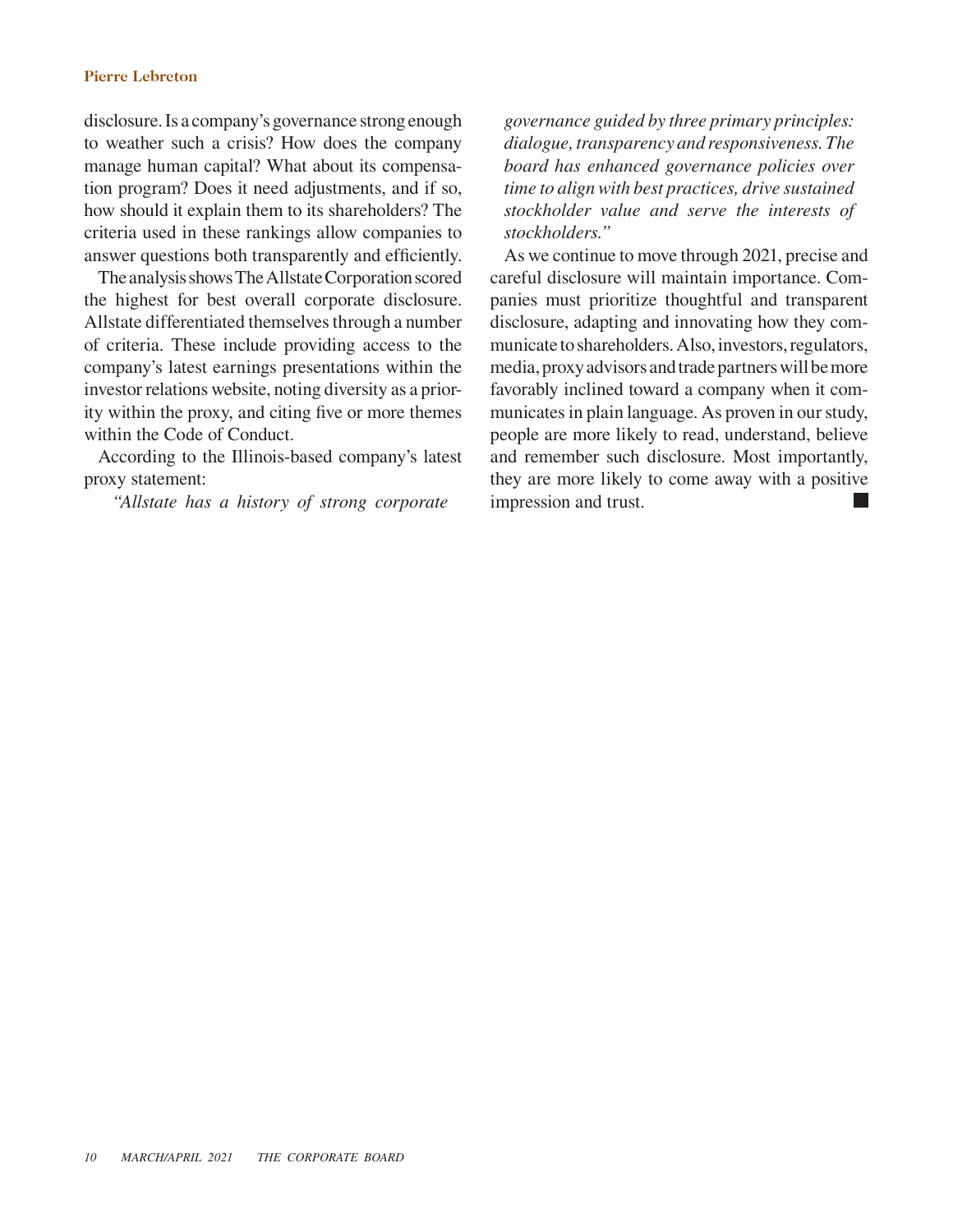# **Board Effectiveness: A View From The C-Suite**

**by Maria Moats and Paul Washington**

**Board self-assessment has become a crucial element in improving a company's corporate governance. But there are "experts" at your company with first-hand knowledge of your directors' strengths and weaknesses whose input is rarely sought in evaluation—executives who work with the board. What follows is survey results sharing the C-suite's unfiltered view of their board of directors.**

For almost two decades, PwC's Annual Corporate Directors Survey has compiled board members' views on governance, their own performance, the performance of their peers, and the performance of their management teams. For 2020, PwC joined with The Conference Board to turn the spotlight on management's views. We surveyed over 550 public company C-suite executives to gather their opinions about the performance of their company's board of directors. The results surprised us.

## **Forty-one percent of executives say their board falls short on overall effectiveness.**

Because of the nature of the board's oversight role, management typically has very little opportunity to give "upward feedback" to its directors. What they see is a gap between, on one hand, the deep understanding directors have of the company, and on the other, its effectiveness. By and large, executives say that directors "get it." They understand not just the company's strategy and business risks, but also its shareholder base, competitive landscape, corporate culture, and talent pipeline. However, from the perspective of many executives, that is not enough.

Forty-one percent of executives say their board falls short on overall effectiveness. They voice concerns including directors' lack of preparedness, overboarding, and aging board members who are not as effective as they once were. While they give boards high marks in areas such as financial and operational expertise, they also find certain expertise is missing. This is especially true in specialized areas like IT, ESG, and crisis management.

So it is not surprising that management wants to see board refreshment. More than four out of five executives think that at least one director on the board needs to be replaced.

Boards are, and should remain, largely independent from management. They are not directly accountable to their executive teams and should not be afraid of acting in ways that displease them. However, the findings from this survey point to some of the ways in which boards, and their management teams, can enhance both substance and perception of board performance.

*Directors are in sync with company challenges and goals.* From their seat in the boardroom, it can be a challenge for directors to fully grasp the day-to-day at a company. Directors are not present at the company every day and are there to provide oversight, not management. Yet executives praise their directors' understanding of the company and the way it operates.

More than 9 out of 10 executives (94 percent) say that the board understands the company strategy somewhat or very well. Eighty-nine percent say the same about the company's top business risks, and between 85 percent and 87 percent of executives think the board has a good understanding of the shareholder base, competitive landscape, culture, and talent development and pipeline. Many of these are areas that have received special attention in recent years, as boards have pushed for more reporting and

**Maria Moats** *is the leader of PwC's Governance Insights Center, and* **Paul Washington** *executive director of The Conference Board's ESG Center.*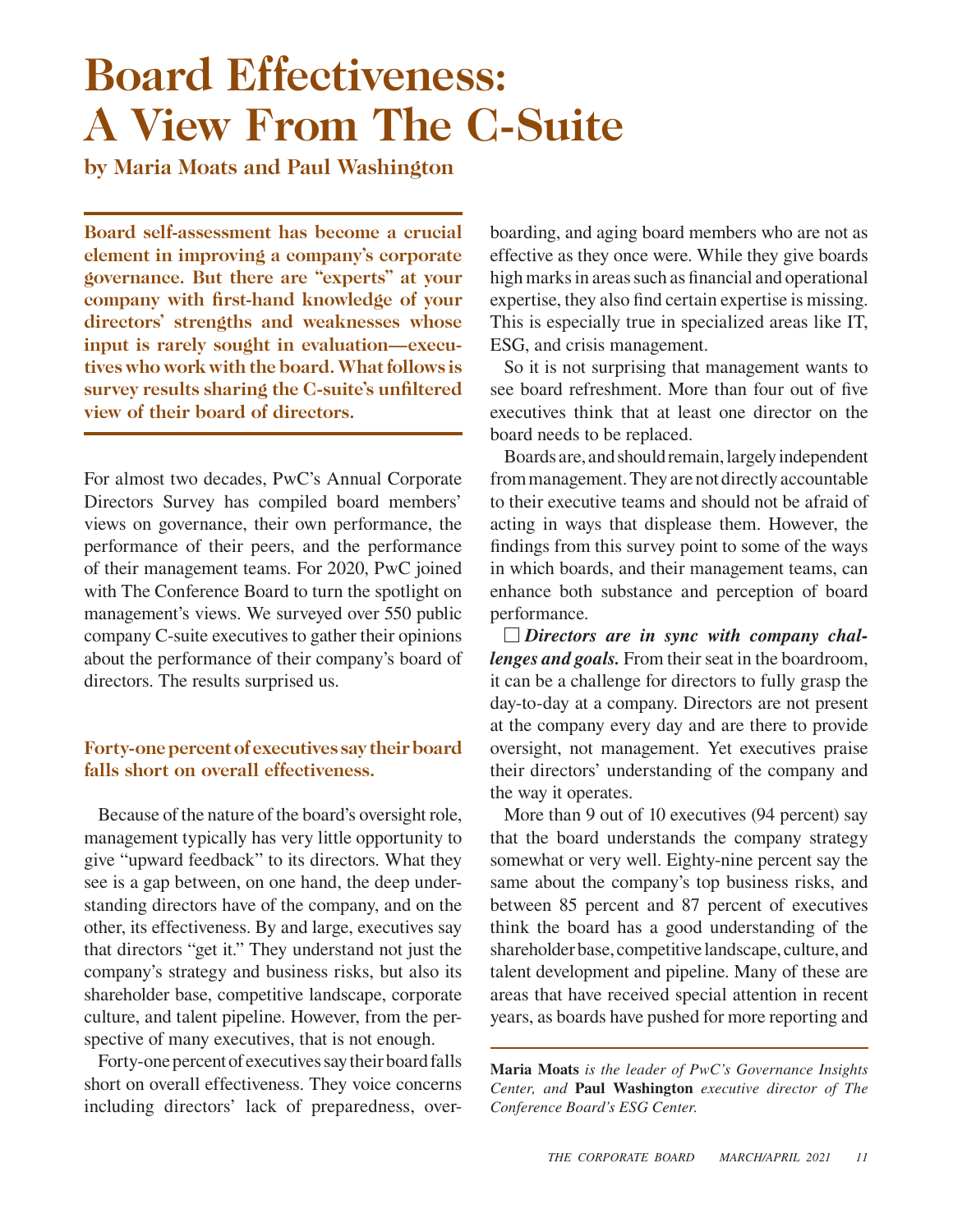#### **M. Moats and P. Washington**

a better understanding of internal operations. That work has paid dividends.

Still, company executives believe the area that directors understand least is its crisis response plan. About three-quarters (73 percent) of executives surveyed said that their crisis management plans were also inadequate to the challenges of the time. Boards need to be able to judge whether the company was prepared for a crisis before it happened, whether the right people were involved, and whether the response was effective.

## **Since executives may have limited interaction with board members, this could lead to a lack of understanding about the board's oversight function.**

*Executives say boards miss the mark on overall effectiveness.* According to management, directors have a good grasp of what is going on at the company. While a majority rate their board's overall effectiveness as good (43 percent) or excellent (16 percent), a surprising percentage give a grade of fair (33 percent) or poor (7 percent). Where is the disconnect between management's views of the board's *understanding* and its perception of board *performance*?

This gap may be linked to some of the complaints we heard from executives, including unprepared or overburdened board members and disappointing levels of expertise in many areas. The latter may be especially true when it comes to IT. Executives in IT roles were the most critical of board members, with almost three-quarters (74 percent) giving the board a grade of fair or poor, compared to just 25 percent from the office of the CEO or CFO giving similar assessments. Yet since executives in this area may have more limited interaction with the board, it could also reflect a lack of understanding about the board's role and directors' general oversight function.

*According to the C-suite, directors are not doing their homework.* The job of a director is a challenging one. It requires oversight without micromanagement, and perspective without the daily details, Directors are not involved in everyday details,

but are expected to have a strong understanding of the entire company. They rely heavily on their management teams to help do their jobs.

When asked about directors' overall engagement and preparation, management sees room for improvement. A slight majority say that the board is not overstepping its role and is spending sufficient time in its role (54 percent and 53 percent, respectively). Fewer (46 percent) see probing questions from the board, and only 37 percent say that members come to meetings fully prepared. Among executives in IT roles, only 7 percent think their board members are prepared.

The global COVID-19 pandemic and related economic crisis may have contributed to this perception. The crises companies have faced have led to an increased volume of board reporting and materials. Directors may have been asked to address topics relating to employee and customer health and safety that had not previously been a focus of board attention.

**There is a gap between how boards and management perceive the performance of individual directors, with management seeing more room for improvement.**

*More than 80 percent of executives think a member of their board should be replaced.* In PwC's Annual Corporate Directors Survey, almost half of directors (49 percent) tell us that one or more of their fellow board members should be replaced. This figure indicates that directors themselves see the need for turnover on boards.

Even more executives are looking for change. Eighty-two percent say that at least one director on their board should be replaced. Forty-three percent (43 percent) think that two or more members should go, compared to 21 percent of directors. By comparison, the average turnover on S&P 500 and Russell 3000 boards is less than one director per year.

There is a gap between how boards and management perceive the performance of individual directors, with management seeing more room for improvement. While the desire for board turnover is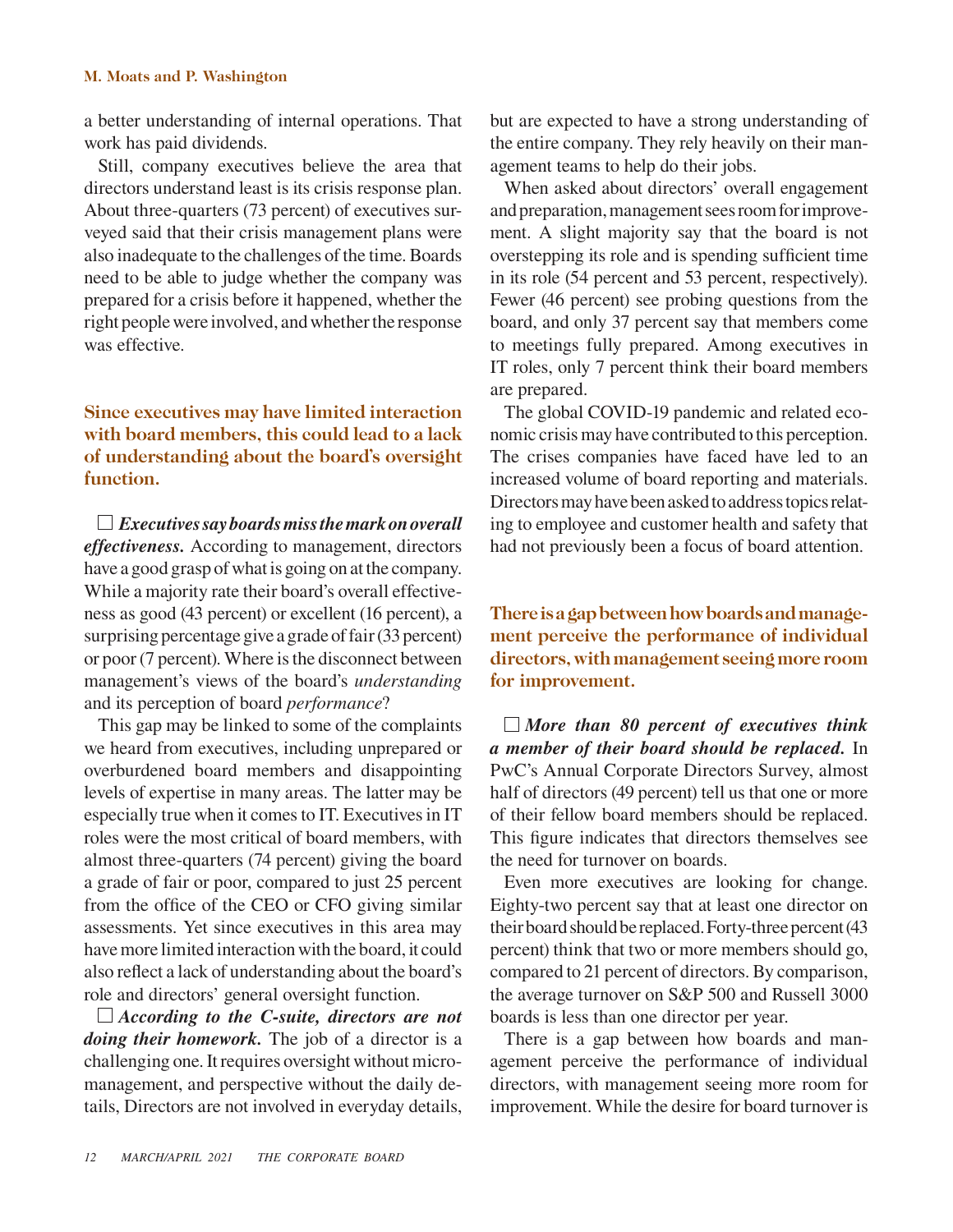

most pronounced among members of management who may have limited interaction with boards, 31 percent of CEOs and CFOs and 40 percent of chief legal officers support replacing two or more directors.

## **Executives are less likely than directors to think that board members overstep their oversight authority.**

*Executives are concerned about director age and bandwidth.* A number of executives express concern about their directors' ability to contribute to boardroom deliberations. Forty-four percent of executives say diminished performance due to director age is an issue on their board (something that directors do not see as a particular problem). Thirtyeight percent say that directors serve on too many

boards. That is consistent with shareholder concerns about overboarding, even as relatively few directors say they see overboarding as an issue among their peers.

On the other hand, executives are less likely than directors to think that board members overstep their oversight authority. This is among the most common complaints from directors (18 percent), but only 9 percent of executives identify it as a problem. They are more likely to say that their board is reluctant to challenge management (25 percent vs. 18 percent of directors). In particular, executives say that the board should be more willing to challenge management on its crisis preparedness.

*Management questions directors' expertise.*  Director recruitment is often driven by the need for certain skills, experiences, and expertise. Directors often view themselves and their peers as experts in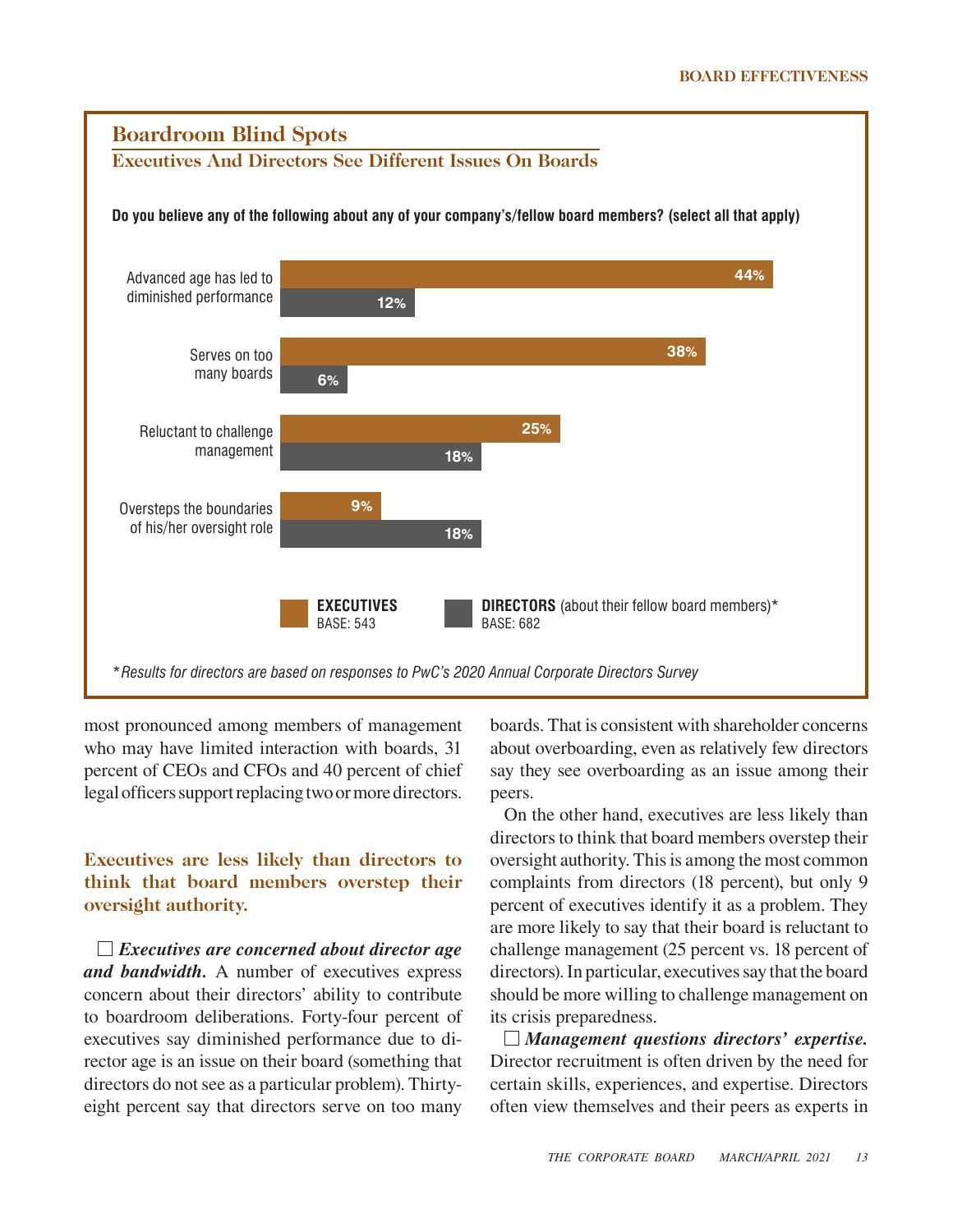## **The C-Suite Wants More Tips For Directors And Executives**

*Confident that their boards understand the company's business, executives view the board as a strategic resource, and they want more from their directors. More expertise, more preparation, and more engagement in critical areas. Some tips for directors—and management—to help boards meet that challenge.*

#### *Board performance evaluations.*

*Directors:* Reassess the board and committee selfevaluation processes, including considering the best way to receive input from management on how the board as a whole is adding value, and areas they may need to improve in or spend more (or less) time on.

*Management:* As part of the board evaluation process, seek feedback from directors on how agenda, materials, and presentations could be improved, so that you can make it easier for the board to fully engage.

#### *Board education.*

*Directors:* Keep up the good work by continuing to stay on top of key company issues in the boardroom. Take advantage of other opportunities to deepen your understanding of more specialized topics outside meetings. Contact management in advance of a meeting if the material you have received assumes knowledge you lack, or uses terms that are unfamiliar, or if you want a deeper conversation with management or a company consultant.

*Management:* Ensure that the board has the right baseline information to be effective. Directors are not living these issues every day and need not be subject matter experts in every area, but they may benefit from educational sessions from management and from outside advisers. Make sure that executives with specialized expertise can speak effectively to the board in terms that an educated layperson can understand.

*Directors and management:* Work together to increase interaction and elevate board transparency, as seen from those in the C-suite. Ensure that members of the executive management team have more insight into board operations, how the board functions and why, so management can provide the support the board needs.

#### *Board composition.*

*Directors:* Focus on succession planning. If a clear board succession plan is not already in place, make that a priority. This may not mean immediate changes, but the board should know where it is going and feel that it is responsible for determining what skills are needed in the future. Boards should also take a hard look at their own directors and determine whether some are spread too thin, or whether any directors are no longer bringing the right skills and expertise to the table.

*Management:* Contribute insights about what the board might be missing and where to focus in the future. Suggestions about adopting or revising refreshment policies may be appropriate, including examining the board's retirement age and/or tenure policy.

#### *Crisis management.*

*Directors and management:* Consider different types of crises and the board's role in each. For example, in significant cyber attacks, management takes the lead and the board does not have a direct role, but the board should be notified along the way, and involved in major policy decisions. Take a retrospective look at the first part of the crisis presented by COVID-19 to find ways to improve the board's and management's responses.

*Directors:* Each crisis is different, so have a process in place for determining the most effective way for the board to stay on top of unfolding events. The board chair, lead independent director, and committee chairs can be invaluable in helping to decide how to keep the board informed and involved—including whether a special committee should be formed.

certain areas. This mix helps to create a well-rounded and high-functioning board. Yet executives are not convinced of their board members' subject matter expertise. They gave the highest marks in operations and finance, with nearly two-thirds saying the board's expertise is good or excellent.

In other areas, however, the numbers were lower. Less than half ranked director expertise as good or excellent in areas like IT/digital/data privacy (48 percent), ESG (47 percent), and cyber risk (46 percent). Crisis management expertise is also a particular area of concern, with only 37 percent of executives giving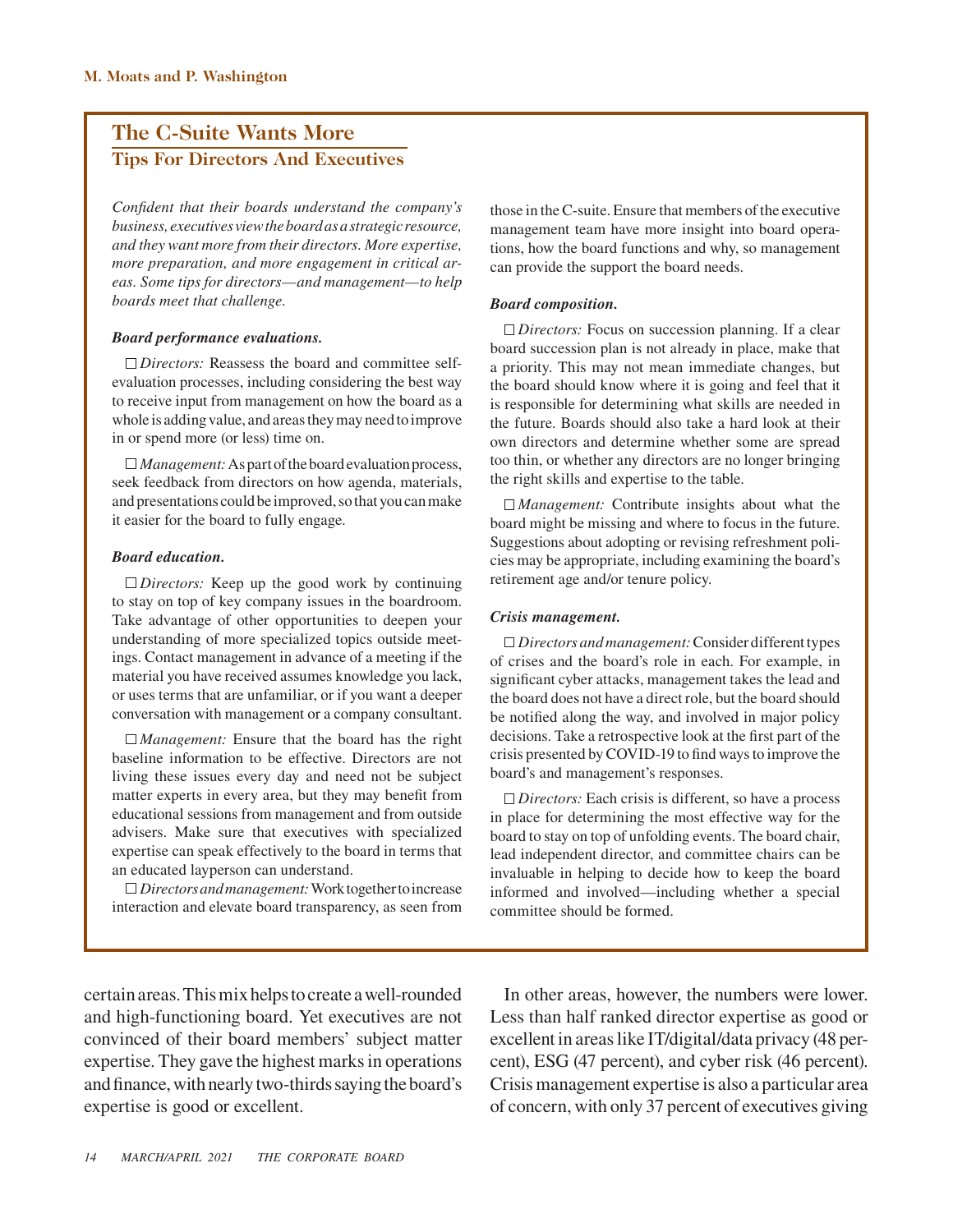a positive score to their directors' level of expertise.

*Finding common ground on board diversity.*  For years, as institutional investors have pushed boards to consider and improve their board diversity, directors themselves have reported seeing the value of that diversity. The vast majority of them say that board diversity brings unique perspectives to the boardroom and that it enhances board performance.

Executives' views of board diversity are similar. Eighty-eight percent of executives say that board diversity brings unique perspectives to the boardroom, and 86 percent agree that it enhances board performance. Executives are even more likely to say that diversity improves the board's strategy and risk oversight (83 percent), compared to 71 percent of board members. Executives are also slightly more likely than board members to say that diversity enhances company performance.

*C-suite concerns with crisis management oversight.* As an area of board oversight, the C-suite finds crisis management lacking. It is the oversight area that executives say directors understand the least, with only 57 percent giving directors a positive rating. Only 37 percent of executives said the board has good or excellent crisis management expertise—the lowest figure in any category. Almost half (48 percent) say that crisis preparedness is an area where directors need to challenge management more, making it the number one response. Moreover, less than one-third of executives (30 percent) say their boards respond well in a crisis.

With the pandemic highlighting gaps in crisis management at both the board and management levels, companies cannot waste this opportunity to learn from their crisis response and to be better prepared for when the next crisis hits.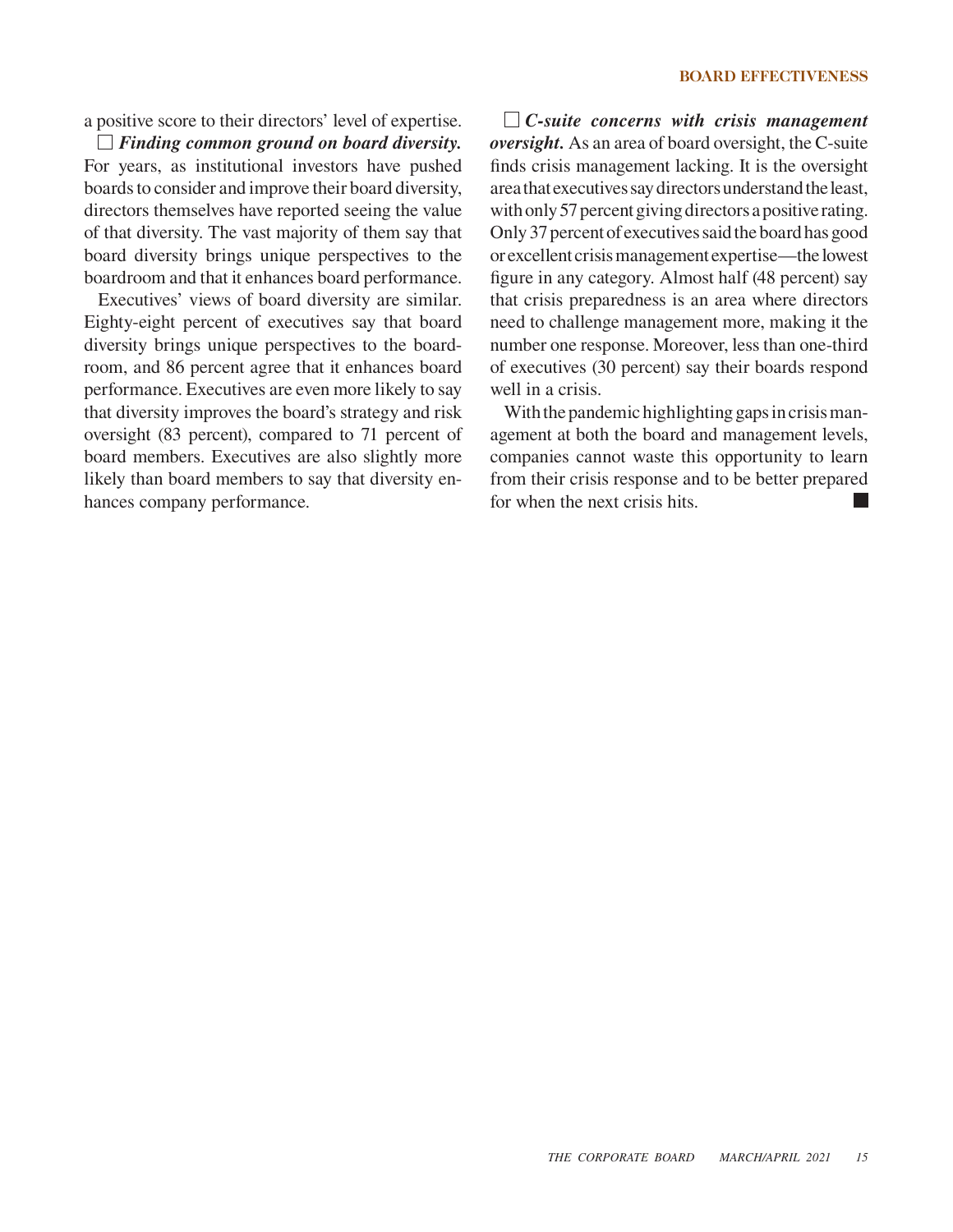# **D&O Coverage In A Time Of Turmoil**

**by Shanil Williams**

**A global pandemic, market volatility, ESG concerns and cutbacks have left many businesses in stress over the past year. These factors have also made them more vulnerable to shareholder suits against their directors and officers. How have your liability threats changed in the new normal? Is your D&O coverage still up to the task?**

In what has been a volatile year for global markets and corporate officers—from the pandemic to business lockdowns to political upheaval to warnings of forthcoming insolvencies—boards, more than ever, are vulnerable to a litany of business exposures. Any of these could potentially derail the financial health and continued service of a company. Following are five directors and officers (D&O) insurance mega trends to watch for in 2021.

*1. Global economic developments and insolvency exposure.* As the world continues in the throes of economic downtown and a disruptive coronavirus pandemic, the 2021 economic and political outlook is highly volatile. While the International Monetary Fund (IMF) expects the global economy will have shrunk 4.9 percent in 2020, on the one hand, it projects a 5.4 percent global growth in 2021 on the other hand—far below its pre-pandemic projections.

Historically, insolvency is a key cause of D&O claims, as insolvency practitioners look to recoup losses from directors. There are many ways that stakeholders can go after directors following insolvency, such as alleging that boards failed to prepare adequately for a pandemic or for prolonged periods of reduced income.

There were six "mega" bankruptcy filings involving businesses with at least \$1 billion in reported assets during the first quarter of 2020, 31 in the second, and 15 in the third. The total came to 52, compared with a 2005 to 2019 quarterly average of five, according to a report by Cornerstone Research Inc.

According to Euler Hermes, the bulk of insolvencies is still to come, with its global insolvency index likely to hit a record high for bankruptcies, up 35 percent by the end of the year. The top increases are expected to be recorded in the U.S. (up 57 percent by 2021, compared to 2019), Brazil (up 45 percent), and China (up 40 percent).

COVID-19 means longer payment delays and rising inventories among large corporations. Global firms' liquidity needs will increase by five days to 74 days in 2020, or \$8 trillion (up \$140 billion). Monetary policy and successful vaccinations are the remaining safety nets for growth and avoiding substantially more insolvencies and probable recession.

**New IPOs dramatically increased at the end of 2020, suggesting a wave of new IPO-related securities litigation in the not too distant future.**

*2. Securities class action activity and the impact of COVID-19.* Through the first half of 2020, new U.S. securities class action filings were approximately 18 percent behind rates seen in 2019. This downturn was due in part to the disruption to businesses and court activity caused by the COVID-19 pandemic. Nonetheless, the frequency of federal court filings is on track to match rates in 2017 and 2018, and will be well in excess of every year prior to those.

About half of the new filings have been against Asia-domiciled companies (13 from China and three from Singapore in the first half of 2020). As in the previous year, Canadian companies have also been a frequent target (particularly cannabis companies). Financial services, technology and healthcare/pharmaceutical firms have been impacted most frequently.

**Shanil Williams** *is global head of financial lines for Allianz Global Corporate and Specialty in the UK. [www.allianz.com]*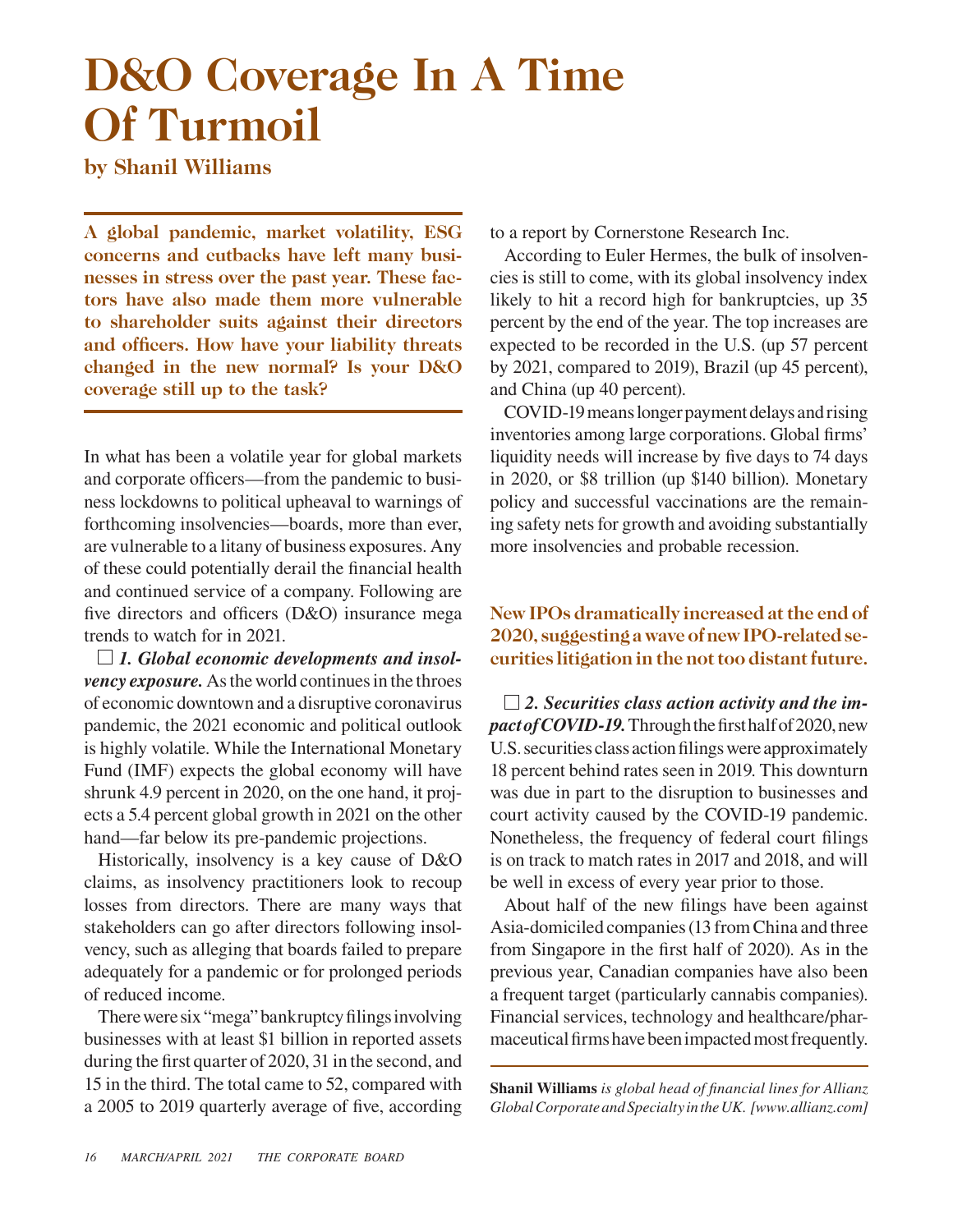Meanwhile, new merger-objection suits declined, as the pandemic appears to have depressed merger activity during the middle part of 2020. On the other hand, new initial public offerings (IPOs) dramatically increased at the end of 2020, suggesting a wave of new IPO-related securities litigation in the not too distant future.

Approximately 20 percent of U.S. IPOs launched between 2009 and 2018 gave rise to securities class action suits within four years of the offering, and more than 30 percent within eight years. Companies whose share price drops below the initial offering price have a measurable risk of drawing securities class action litigation.

### **Another looming liability threat comes from COVID-19 return to work steps taken by businesses.**

Shareholders filed more than 20 U.S. securities class action lawsuits related to COVID-19 through October 2020, although observers differ on whether or not certain actions are related to COVID-19. Examples of suits to date include against cruise ship lines that suffered COVID-19 outbreaks, as well as litigation regarding the business impact of the pandemic on companies' financial performance or operations. Investors also filed claims against firms that have made misrepresentations about coronavirus-related therapies, testing, or equipment; there has also been a number of consumer class actions following a failure to reimburse customers.

While this may be a smaller figure than might have been anticipated near the outset of the pandemic, the current increase of new bankruptcy filings likely will add to the number of lawsuits stemming from the pandemic.

Another threat looming on the horizon comes from the return to work steps taken by businesses, which will ramp up in the near future. The return to office is fraught with peril, with particular regard to shareholder derivative actions, but also to other forms of litigation. Employers can be in a tough spot when asking employees to return, and on deciding which ones to choose. Employers can be restricted by regulations on what they can ask and how they can act.

In addition, those companies which are slower to recover from the pandemic compared to industry competitors could leave themselves open for litigation from shareholders and consumers alike claiming underperformance.

Outside of COVID-19, the past year gave rise to some positive legal developments. Both the Delaware Supreme Court and a trial level court in northern California upheld forum selection provisions in corporate charters. These require shareholders to bring actions exclusively in federal court for alleged violations of the Securities Act of 1933 related to shares offered in IPOs.

Corporations began to adopt such provisions in reaction to the U.S. Supreme Court's 2018 decision in *Cyan, Inc. v. Beaver County Employees Retirement Fund,* which affirmed the concurrent jurisdiction of federal and state courts over 1993 Act claims. While a significant percentage of U.S. corporations are incorporated in Delaware, it remains to be seen whether states other than Delaware and California, as well as non-U.S. jurisdictions, will uphold such forum selection provisions.

Outside the U.S., securities class actions are being filed in record numbers, and the threat has increased in many jurisdictions, notably in Australia and Canada. This is also seen in consumer-facing sectors such as retail, automotive, insurance, pharmaceutical and financial services.

The landscape for collective redress in Europe has evolved over the last few years, and is a growing exposure. Many countries now offer some form of collective action mechanism, even if it is just a process for consolidating linked actions rather than a true procedure, and such tools are being used.

*3. Cyber attacks and the boardroom.* Companies face an evolving landscape of cyber security threats, including potential vulnerabilities caused by the increase in remote working due to COVID-19. Investors view cyber security risk management as a critical part of the board's risk oversight responsibilities. There has been a dramatic increase in the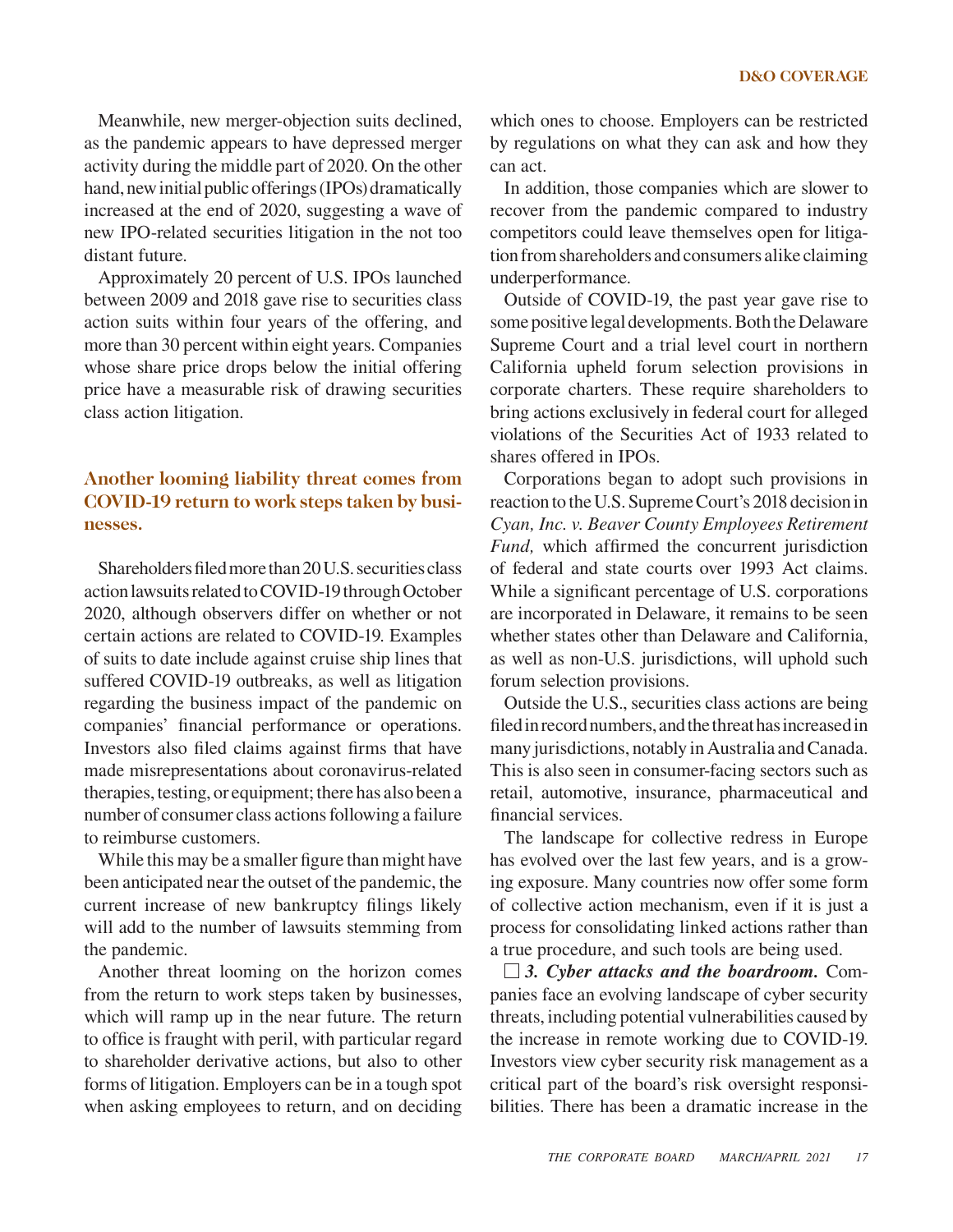

number of incidents, and significant numbers of data breaches have occurred in the health/medical, corporate, government/military, education and financial services sectors.

Often the aftermath of data breaches has been devastating to the companies affected, including fines, costly breach notification procedures, business interruption and intensely negative publicity.

Globally, directors have been called to account, including in derivative and direct litigation, for alleged failures to protect against cyber security risk. Moreover, major breaches experienced by publicly-traded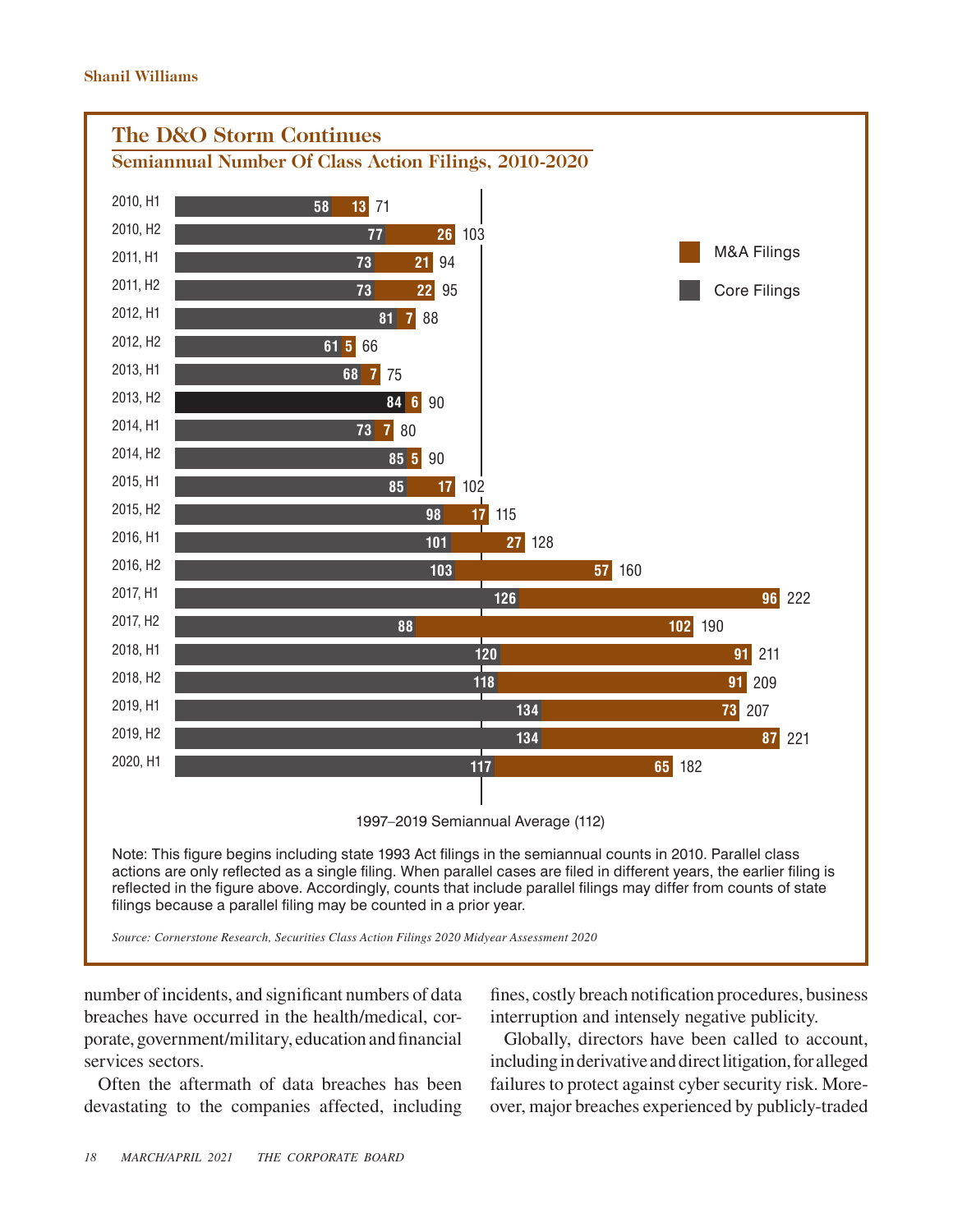firms have damaged investor confidence, causing rapid share price drops. These become "events" which give rise to costly class action securities litigation.

### **In future, more and more D&O claims are likely to be driven by environmental, social and governance (ESG) factors.**

*4. Diversity, climate change and ESG factors.*  Oracle, Facebook, Qualcomm and Norton LifeLock are technology companies which faced board diversity derivative suits—specifically, that their boards lack black directors.

The common background of these derivative suits seems to be a reaction to racial justice protests such as "Black Lives Matter," and the complaints in the lawsuits are similar. Shareholders allege that the company's board violated their fiduciary duties by their inaction on diversity issues. Some of the complaints seek actions such as return of board members' remuneration, nomination of new black board directors, creation of a company fund to hire black talent or aiming to tie executive pay to diversity-related goals.

While the financial impact of these lawsuits remains to be seen, there will be substantial legal defense costs involved in their settlement. This growing D&O liability threat may further drive increases in the frequency and severity of U.S. securities class actions.

In future, more and more D&O claims are likely to be driven by environmental, social and governance (ESG) factors, which have the potential to substantially impact the reputation of a company.

This trend may be seen as a continuation of the rise of D&O "event-driven litigation." Plaintiff law firms are ready to seize the opportunity to bring class actions or force a settlement. The "event" itself can be caused by different triggers. The *#MeToo movement,*  COVID-19, the California wildfires, an airplane crash and ESG are a few.

Issues resulting from climate change, water management, biodiversity degradation, exploitation in supply chains and corporate governance are some of the main ESG trends to watch in 2021. From a D&O liability perspective, these are topics which companies and boards will be expected to focus on for disclosure and internal risk management. The accountability of risk managers is rapidly evolving in this context, for example, through identification of the key risks to the company and the most effective mitigation measures.

**Climate-linked activism against corporations is a developing trend, particularly in Europe. Boards are increasingly challenged by investors and stakeholders.**

Climate change is a key challenge. Since the 1980s, the frequency of natural catastrophes worldwide has tripled. The economic impact of extreme weather events in G20 economies alone is estimated to be \$142 billion annually. Climate change cases targeting "carbon majors" have already been brought in more than 30 countries. Most are filed in the U.S., where an increasing number allege that companies have failed to adjust business practices in line with changing climate conditions.

Climate-linked activism against corporations is a developing trend, particularly in Europe, and boards are increasingly challenged by investors and stakeholders. To understand the real impact of climate change, companies and their boards have to look beyond the usual two- to five-year horizon, and anticipate and prepare for various future scenarios.

The new modelling approach focuses on both ESG-related metrics such as corporate governance, and other quality parameters, including compliance standards. The data show that specific ESG performance indicators are strong predictors of future D&O litigation.

D&O underwriters need to be aware of ongoing global ESG matters—from activist investor campaigns to social justice protests or money laundering schemes—in order to adequately assess potential perils. Ultimately, underwriters must assess how these matters may develop into a litigation trend and/ or impact a company's risk management practices.

*5. Private company exposures continue to challenge directors and officers.* The importance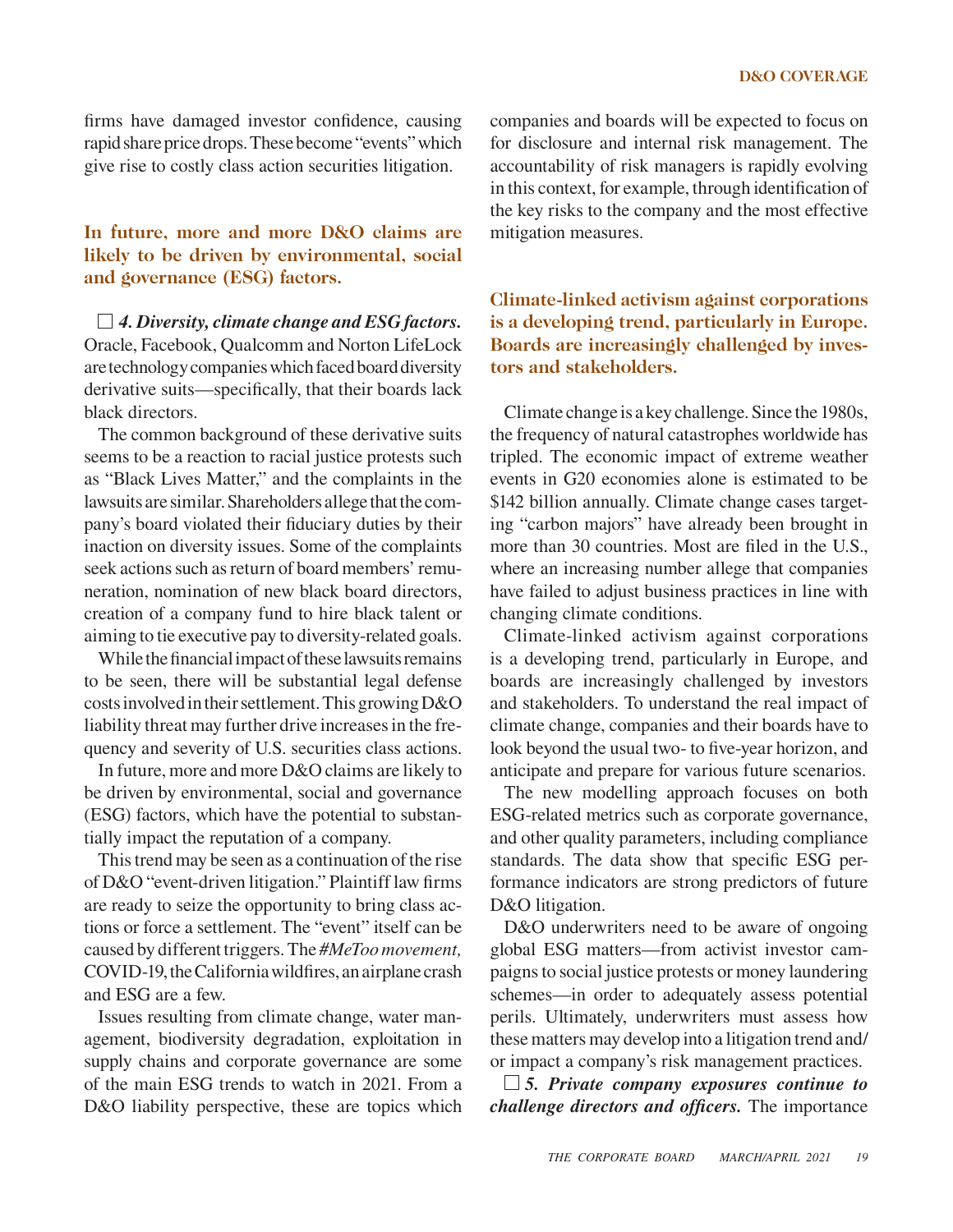#### **Shanil Williams**

of D&O insurance to private companies is generally understated. The majority of private company lawsuits are employee-related matters. However, a private company's officers can be sued for breaching their fiduciary duties, such as sale of a company for an alleged inadequate price. Other examples of why private companies should have D&O coverage are to combat anti-trust claims and regulatory actions. Private companies and their senior management also need to be aware of the potential liability risk under federal securities regulations for alleged misrepresentations to prospective investors and others.

While these settlements can be relatively small when compared to public companies, they may have a huge impact for executives who are made personally liable and who lack D&O protection. This is even more concerning in the context of bankruptcy, where executives are made liable at a point in time when the company itself is unable to indemnify them.

Generally, directors and officers for privately-held companies are more closely involved in all of the company's operational topics and business decisions. This may more easily translate into the direct, personal imact of different types of litigation impacting them.

The COVID-19 pandemic is currently placing private companies and their executives under considerably higher D&O litigation risk. Today's business decisions will have a long-term impact on the risk management practices, internal processes and management of labor and IT resources.

**Companies and brokers are trying to bring the supply and demand back into equilibriu. Companies are focusing more on the Side A part of D&O coverage, and taking more of the Side B and Side C on their own balance sheet.**

*Market dynamics—the state of the D&O sector.*  Although billions of dollars' worth of premiums are collected annually for D&O insurance, the profitability of the sector has been hit in recent years, due to increasing competition, growth in the number of lawsuits and rising claims frequency and severity. Underwriting results have been negative in many markets around the world, including Australia, the U.K., the U.S. and parts of Europe. This has been compounded by a cultural shift that has resulted in more D&O claims being brought around the world.

Third-party data suggest the D&O market continues to harden in terms of pricing, the combination of previous pricing inadequacy and exposure, and loss trend increases during the soft market cycle.

From an insurance-purchasing perspective, companies and brokers are beginning to explore different insurance options to try and bring the supply and demand back to equilibrium. These include retaining much more risk at the frequency and low severity side via increased self-insured retentions, co-insurance and even alternative risk transfer options.

In addition, companies are focusing more on the Side A part of the coverage, and taking more of the Side B and Side C on their own balance sheet. As companies have increasing budget restrictions in 2021, we may see more of a focus on retention levels and coverage which has a trade off with premium.

D&O insurance is a boardroom issue, and this product is one which requires an elevated level of partnership between customers and carriers.

As for the impact of COVID-19 on claims, traditional class action lawsuits (which had decreased as the pandemic settled in from March to May) have picked up and will likely continue through 2021, especially against companies in sectors like transportation, leisure, biotech and banks. After years of abundant capacity and appealing rates, D&O underwriters had anticipated a hardening market in 2020—and then the pandemic hit. The D&O market is watching very carefully what happens from here through the end of 2021.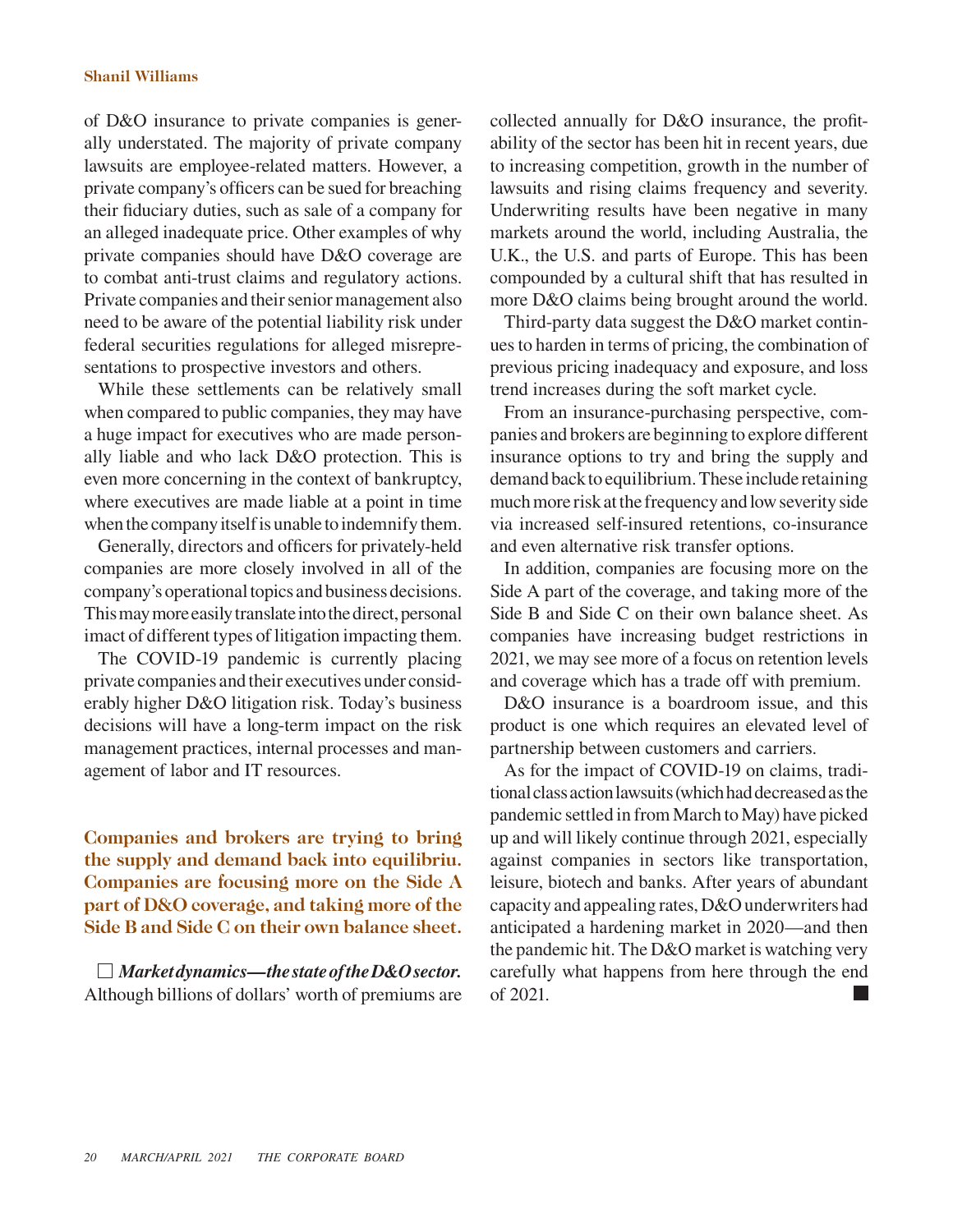## **Best Practices For Virtual Shareholder Meetings**

**by Douglas K. Chia and Ann S. Lee**

**Taking annual shareholder meetings online was uncommon and controversial in 2019, but the COVID-19 crisis made it the new default model for 2020. As for 2021, annual meetings will continue to go electronic. What lessons did companies learn last year, and how will they guide this year's VSM best practice?**

The unprecedented halt to the U.S. and global economies (as well as normal social engagement) caused by the COVID-19 pandemic have had reverberating impacts within corporate America, including on annual meetings of shareholders. Many companies found themselves forced to move annual meetings online with little time to organize and notify shareholders.

In that process, companies, shareholders, corporate governance advisors, and service providers all experienced many challenges, including un familiarity with remote shareholder meetings, novel legal compliance issues, and unanticipated logistical hurdles before and during the annual meetings.

## **By early 2020, it was clear virtual shareholder meeting technology would be the safest way for most companies to hold their annual meetings.**

The 2020 proxy season saw a tidal wave of annual meetings held through virtual platforms (almost 2,500) as a direct result of the COVID-19 pandemic and related health concerns. By the beginning of March, public companies started to realize their in-person annual meetings were scheduled to take place during what medical experts projected would be the most dangerous months of the pandemic: April through June. It was clear that virtual shareholder meeting (VSM) technology would be the safest way most companies could hold their annual meetings on the originally dates.

There were numerous VSM practices during the 2020 proxy season that shareholders will likely expect companies to treat as standard going forward. Other practices appear to be evolving in ways that indicate they will likely become standard in the relatively near term, as VSM technology continues to improve and become more affordable for companies of all sizes.

## **Companies using a VSM format should explain in proxy materials why they have elected to hold a VSM instead of an in-person meeting.**

### *Disclosure.*

*Instructions on how shareholders can attend and participate.* Companies have a responsibility to provide clear and comprehensive instructions in proxy statements and related disclosure on how their shareholders can participate in their shareholder meetings. Therefore, it is incumbent upon the company holding a VSM to provide shareholders with complete, detailed instructions on how they can attend the meeting and vote prior to and at the meeting. Write these instructions in "plain English" with the individual retail shareholder in mind and place them in a prominent and easily located place in the proxy statement for the meeting.

Clearly distinguish and explain the different procedures for shareholders of record and shareholders holding shares in "street name," if applicable. Highlight whether and why a shareholder must obtain and/ or provide additional information (separate control number, legal proxy) in advance of the meeting, and how to do so. Also, indicate whether attendance is

**Douglas K. Chia** *is a fellow, Rutgers Center for Corporate Law and Governance, and* **Ann S. Lee** *a JD Candidate, Rutgers Law School. This article is based on the report of the 2020 Multi-Stakeholder Working Group on Practices for Virtual Shareholder Meetings.*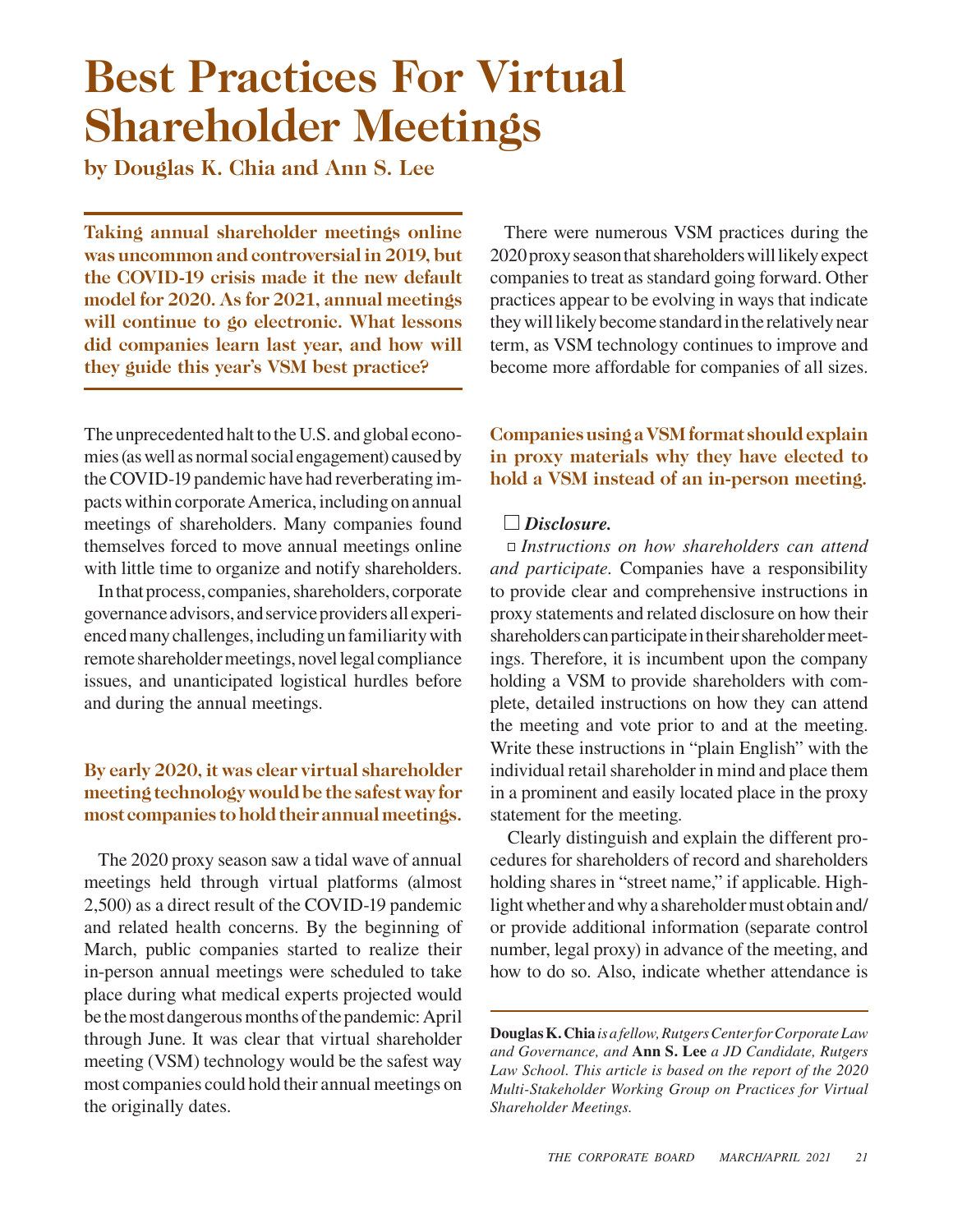#### **D. Chia and A. Lee**

limited to shareholders, or open to both shareholders and guests.

*Instruction on how shareholders can submit questions.* While it is not explicitly a legal right, shareholders expect to be able to ask questions at shareholder meetings, and companies have long included time for questions from shareholders. Companies frequently have meeting rules distributed at in-person meetings, and this should be no different for VSMs.

Companies should provide instructions on how and when shareholders will be able to ask questions at the meeting.Make it clear that a shareholder must attend as a verified shareholder (not as a guest) to be eligible to ask questions and vote.

Explain any requirements or limitations on asking questions at the meeting (such as time allotted, number of questions allowed for each shareholder, and self-identification) and how the company may use discretion when selecting questions to answer and paraphrase questions for greater clarity. Explain whether and how the company will respond to any questions after the meeting that it was not able to answer.

If the company chooses to solicit questions in advance, provide instructions on how shareholders can ask questions in advance of the meeting.

*Reasons for using a virtual-only format.* VSMs have not been the norm and were used very infrequently before the COVID-19 pandemic. Shareholders should receive an explanation of why the company has chosen this format for the particular meeting. Companies using a VSM format should explain in proxy materials why the company elected to hold the meeting using a VSM format instead of in person.

**It is important to anticipate and work out as many potential technical difficulties as possible well in advance of a VSM.**

#### *Preparation.*

*Company training and rehearsals.* As with all planned events, it is important for those directly involved with the VSM to execute their duties, know what to expect, and anticipate and work out as many potential technical and communications difficulties as possible well in advance.

To that end, the company should ensure adequate training on the VSM platform for any board members, company representatives, and contractors who will be actively participating. Ensure the adequacy and functionality of all communication media, and have technical support staff present during the meeting in case technical challenges arise. Rehearse the entire meeting with those who will be actively involved.

*Communication with shareholder proponents.*  Preparation for any shareholder meeting should include direct communication with any shareholders that have proposals to be voted on at the meeting. For VSMs, it is important that shareholder proponents are given access to formally present their proposals, be heard clearly and uninterrupted by all attendees, and fully able to participate in any Q&A session.

Companies should coordinate with proponents in advance to discuss the logistics of presenting their proposals and subsequently asking questions. Provide proponents with a dedicated phone or video connection to present their proposals in real time at the meeting. Test the connection on both sides in advance.

Give proponents the option to provide a prerecorded statement that the company will play, or a written statement for management to read aloud, at the meeting in lieu of virtual attendance. Ensure they are aware of the meeting agenda, when their proposals will be introduced, how they will know when to speak, any time or length limitation for their statements, and other instructions needed.

Discuss contingency plans in the event the proponent faces technical difficulties attending the meeting. It is also important for shareholder proponents to make themselves available and be cooperative with advance preparation requests.

*Allow shareholders to test internet connectivity.*  Companies should provide a simple way for attendees to check online compatibility requirements (operating system, web browser, and Internet connection strength) to connect to the VSM well in advance. Allow attendees to login at least 15 minutes before the scheduled start time to resolve connection issues.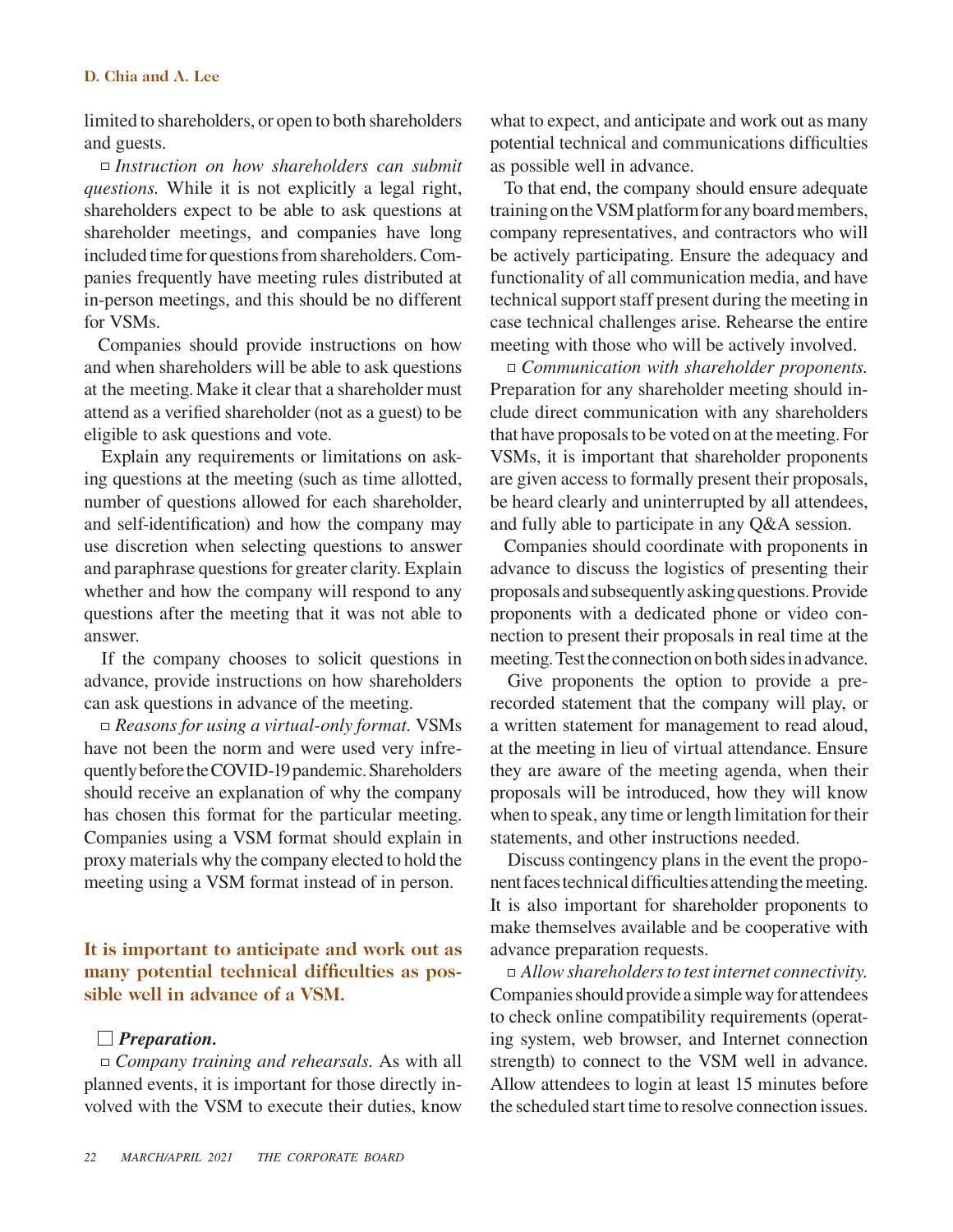

### *VSM platform.*

*Audio or video format.* Most VSMs thus far have been audio only. A number of companies have conducted their VSMs with both audio and video. The meeting chair and company participants are shown live and in real time from a studio or meeting room, replicating how an in-person meeting would look. However, the pandemic caused most of these companies to also conduct their VSMs using only audio. The hope of investors is that more VSMs will use video. The companies' view is that video can be considered only as production costs and risks of complications decrease, production standards change, and VSM platforms enable multiple people to appear from different locations. To maximize the effectiveness of remote communication, companies should weigh the costs and benefits of video versus audio-only technology, with the aspiration to use video in some capacity.

*Voting.* Voting is a shareholder's most important and powerful right. To that end, companies must provide a prominently visible and simple mechanism on the main VSM page for shareholders to vote their shares, and change their votes if desired, during the time the polls are open. Confirm that the VSM service provider is able to maintain the integrity of, and the inspector of election is able to certify, the votes cast at the meeting.

*Questions.* At an in-person meeting, questions are usually not solicited until the Q&A session begins. This is typically after consideration of the official items of business and any management presentations. During an in-person Q&A session, shareholders asking questions are recognized from the floor by the meeting chair and are seen and heard by the company and the other attendees. Most companies require shareholders to identify themselves before speaking.

For VSMs, the process for submitting questions is very different. VSM platforms usually provide a space for shareholders to type and submit questions during the meeting. The company collects those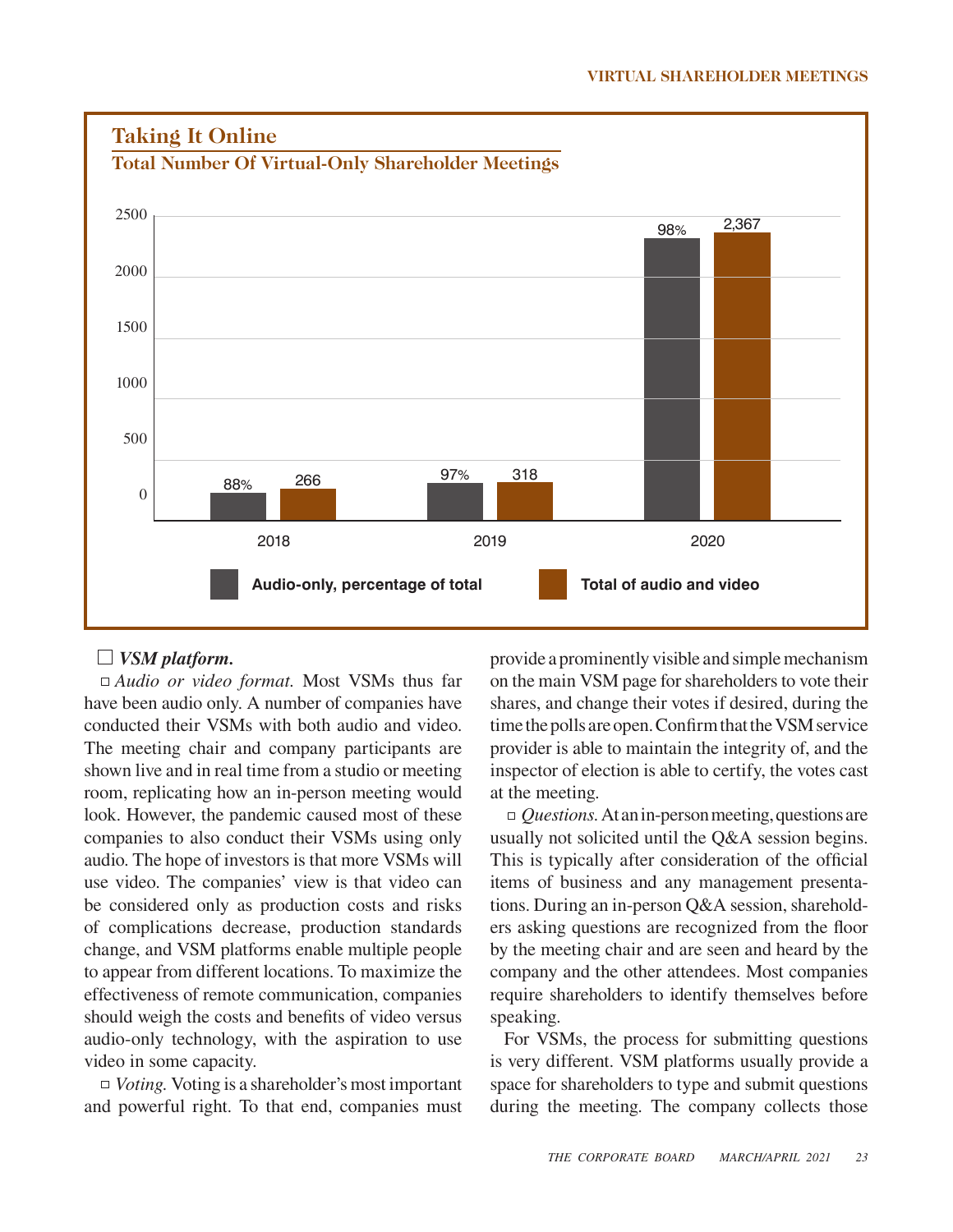#### **D. Chia and A. Lee**

questions, and reads and addresses them during the Q&A session as time permits.

To replicate as closely as possible an in-person Q&A session, companies should provide a prominently visible and simple mechanism on the main VSM page for shareholders to submit questions to the company throughout the meeting. Clearly instruct shareholders that when submitting questions, they must identify themselves and provide contact information in case the company needs to address their question after the meeting.

Request that the service provider make all questions visible to the company verbatim and in real time and that they authenticate the identity of the shareholder.

□ *Posted content*. It is essential that shareholders have all material information needed to make a voting decision. Also, most states require companies to make the list of shareholders of record entitled to vote available at the meeting for inspection.

Post complete and downloadable copies of the meeting agenda, rules of order, and proxy materials for the meeting in a prominent location on the main VSM page. Provide a clear way for registered shareholders in attendance to be able to examine the list of registered shareholders entitled to vote, if required.

#### *Assistance for attendees.*

As with any webcast or virtual meeting, there may be instances where attendees face technical difficulties and seek immediate assistance during the meeting. Companies using a VSM platform should provide information in advance of the meeting for how shareholders can contact the company or the service provider with questions. There should be a visible mechanism on each page of the VSM platform for attendees to contact a live operator for assistance via phone, online "chat" function, or other form of real-time communication.

#### *Proceedings of the meeting.*

The formal legal portion of a VSM should be conducted in the same manner as any in-person shareholder meeting, with certain modifications or enhancements described below.

*Announcements.* At any large meeting, it is important to provide clear guidance on how the meeting will be conducted and instructions for how to participate. This may be even more important at virtual events. In addition to the usual announcements made at annual meetings, companies should also announce instructions on how to vote during the meeting through the VSM site and proxy materials should be available on the VSM site. Announce how and when to submit questions during the meeting and how and when they will be answered (including the need for questioners' name and contact information).

*Shareholder proposals.* Filing shareholder proposals is an important way for shareholders to express their concerns to the board and to other shareholders. Shareholder votes on these proposals measure the level of support for the board to act in accordance with prevailing shareholder sentiment.

To ensure that shareholder proponents are able to present their proposals properly, companies should encourage the proponent to connect to the meeting through a dedicated line before the meeting begins. Be clear in instructing the proponent when to begin their remarks, how much time is allotted to them, and what will happen when the allotted time is over.

Ensure that the proponent can clearly hear the chair and be heard by the attendees throughout their remarks. Any pre-recorded or written remarks provided by the proponent in lieu of attendance should be made audible with the same sound quality as the rest of the meeting.

In addition, it is important that shareholder proponents adhere to the rules of order for the meeting and interact with company representatives in a cooperative and constructive manner. As most companies have not conducted many VSMs, proponents should be patient and flexible if legitimate technical issues arise.

*Q&A session.* For many shareholders, a company's annual meeting is the only opportunity they will have to address questions and comments to the company's board and shareholders. Companies should allocate ample time for Q&A based on the number of questions submitted in advance and reasonably anticipated to be received during the meeting.

Explain how much time will be dedicated to the Q&A session and how the company will handle questions it may not be able to get to before time expires Explain in what order the company will recite and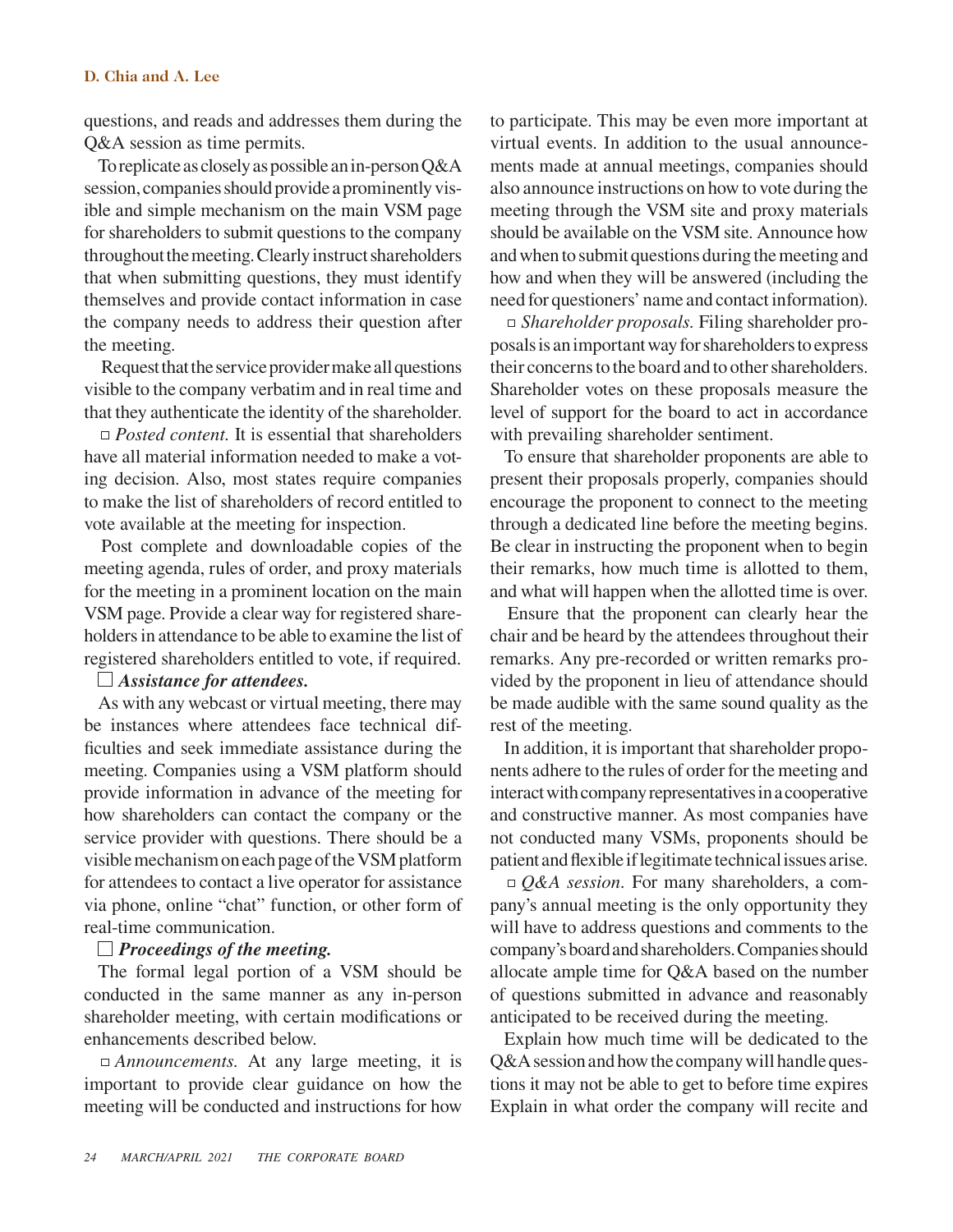answer the questions submitted and note whether the company will take multiple questions from a single shareholder, and if so, in what order.

Identify each questioner before reciting their question. Recite, as best as possible, each question verbatim as submitted by the shareholder, rewording or paraphrasing the shareholder's submission only when necessary. If answering once for multiple questions on the same topic, indicate that other shareholders submitted similar questions.

Have members of the executive team and board committee chairs, in addition to the board chair or lead director and CEO, in attendance with the ability to audibly answer questions as appropriate. Address all, or substantially, all questions received in advance of the meeting (if the company elects to solicit questions in advance).

Shareholders asking questions should comport themselves with due respect for the meeting and other shareholders wishing to ask questions. In that regard, shareholders posing questions should refrain from disruptive behavior, verbal abuse, and personal attacks unrelated to the company or board members, executives or other employees, or other shareholders Shareholders should keep questions and comments germane to the company and not raise personal grievances.

#### *After the meeting.*

Within a reasonable period of time after the meeting, the company should post on its website a recording of the entire meeting, including the Q&A session, for a specified, extended period of time.

In summary, given the likely trend toward increased use of VSMs, the question is whether the benefits of in-person shareholder meetings can be replicated at VSMs, or replaced with something of value to both companies and shareholders. With a much broader reach, the VSM could evolve into an important part of a company's overall engagement efforts, creating an incentive for the company to provide more substantive content on a broader set of subjects of importance to its shareholders.

## **What Is Next For VSM Optional And Emerging Practices**

Companies should experiment with innovative practices and different types of digital communication to enhance the VSM experience for their shareholders.

 $\square$  Post all VSM instructions and related content (including what can be found in the proxy materials) on the company's website at the same time or promptly after the company files the definitive proxy materials with the SEC.

 $\Box$  Post all questions received both before and during the meeting, and corresponding answers, on the company's website within a reasonable period of time after the meeting.

 $\square$  Post a transcript of the full meeting (including Q&A session) on the company's website.

 $\Box$  Provide a live video feed of members of management and the board.

 $\Box$  Allow shareholders to call in to ask questions and be heard in real time.

 $\Box$  Extend the time of the meeting to answer questions submitted.

 $\Box$  Provide closed captioning or signing for the hearing impaired.

 $\Box$  Provide real-time translations into multiple languages.

 $\Box$  Give shareholders the ability to see all appropriate questions submitted in advance and track prioritization of the questions in the queue throughout the meeting.

 $\Box$  Give shareholders the ability to indicate their level of interest in particular questions shown in the queue.

Allow shareholder proponents and questioners to appear on video.

As the technology advances, VSM platforms will likely provide more tools for a truly interactive experience for boards, management teams, and shareholders. However, technology alone will not reinvent annual meetings in ways that companies and shareholders find valuable. The value will be realized only if companies are willing to allocate resources to make their VSMs substantive and mutually beneficial experiences.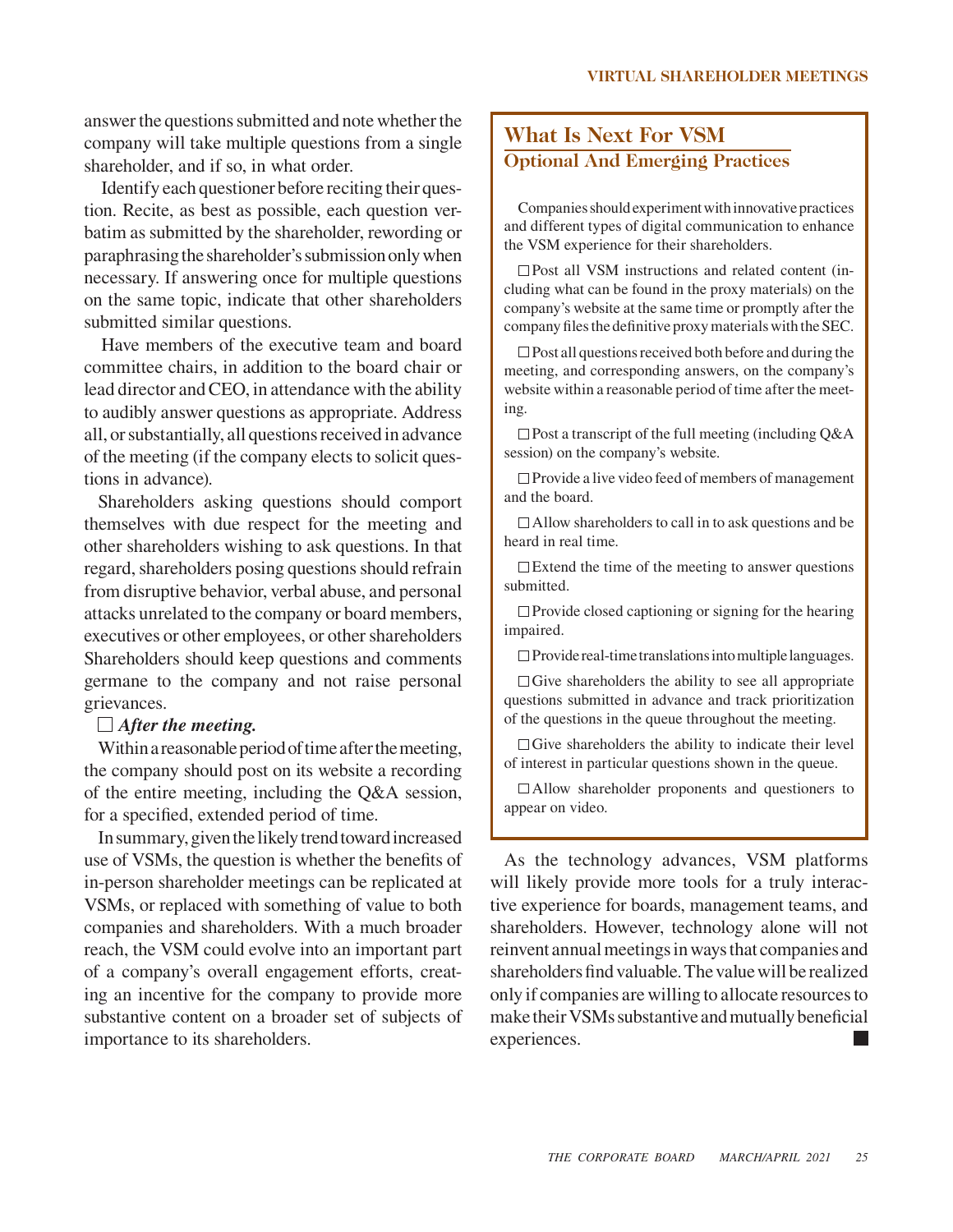# **In Review**

## **Recent Notes & Events**

## **Boardroom Composition**

#### **Boardroom diversity improves in the U.S., while C-suite diversity still lags.**

America's largest companies have taken great strides in increasing diversity on their boards of directors, according to a report by JamesDruryPartners.

The report has been published regularly since 2011. The 2020 edition analyzes 669 boards and 6,358 board directors across America's largest corporations by taking the top 500 companies in revenue and the largest 500 in market capitalization, as well as interviewing 30 of America's most experienced directors regarding the personal attributes most highly correlated with director effectiveness. The report appraises each board by its "business acumen," an objective measure derived from the combined level of business accomplishment of each of the board's directors, in their principal career fields.

"Diversity continues to be an important part of the conversation, and gender diversity in the boardroom now exceeds that of the executive suite," said James Drury III, CEO of JamesDruryPartners. "While this is a promising development, board directors believe strongly that diversity and strength of business acumen must go hand-in-hand, and we will need continued diversity in the Csuite to ensure public companies have the balanced and experienced oversight needed to operate at the highest levels."

According to the 2020 report, 39.1 percent of board seats analyzed in the report are held by members of gender and/or ethnic diversity, including:

- $\Box$  Twenty-eight percent of seats are held by women.
- $\square$  Sixteen percent of seats are held by directors of ethnic diversity.

The report finds a slight drop in both business acumen and financial expertise. Both of these findings present challenges. The report measures business acumen and director governance capacity by assessing the roles and responsibilities of each member on a 10-point scale and averaging the total score by the number of directors. This year, the average director weight of the 669 companies analyzed was 6.59, down from 6.62 in 2017. Ideally, a board with strong corporate governance capacity should have an average director weight of 7.0 or greater.

Only 43 percent of active Fortune 500 CEOs served on outside boards in comparison to 1990, when 70 percent served on outside boards. While there is no strong reason to have a majority of broad-gauged CEOs on the board, an overreliance on adding directors of more narrowly specialized backgrounds can hinder a board's capability to govern effectively. Such directors often lack the breadth of experience to oversee the company with a holistic approach. As a result, it tends to force the authority and weight of the board into the hands of those more broadly-experienced directors to make informed governance decisions, particularly in times of great crisis.

Another alarming deficiency is found in the limited number (13.5 percent) of board directors having CFO or accounting backgrounds serving on the board audit committee as financial experts. Boards are required by the U.S. Securities and Exchange Commission to have an audit committee of independent directors, with one who qualifies as a financial expert. Only 60 percent of audit committee members qualify as designated financial experts and, of those, only 45 percent have CFO or public accounting experience, representing only 27 percent of the audit committee membership. As the first sign of corporate underperformance vulnerability is often detected within the audit committee, the apparent absence of truly disciplined financial perspective is highly concerning.

## **Boardroom Practice**

#### **U.S. corporate governance gets a B-grade in 2020.**

Effective governance is never more important than during a crisis, and

COVID-19 has challenged corporate America like never before. Despite (or, perhaps, because of) a pandemic that fundamentally changed how most companies operate, The Institute of Internal Auditors/University of Tennessee's second annual American Corporate Governance Index (ACGI) shows some improvements in governance practices among publicly held companies in the United States.

This year's ACGI finds companies scoring an average B- (82) on a scale of 1 to 100. That is a slight gain from a C+ (79) a year ago. Still, the score falls short of ideal practices for ensuring corporate sustainability, a healthy culture, transparent and accurate disclosures, and effective policies and structures.

Results show gains across the Index's eight Guiding Principles of Corporate Governance. Compared with last year's results, company size (revenue) and industry took on bigger roles in explaining variations in scores. The results suggest that, during periods of heightened risk such as COVID-19, companies in regulated industries (financial services, and transportation and utilities) have stronger governance.

The most notable improvement, according to the Index, is a decrease in the number of companies receiving a failing governance grade. In 2019, 10 percent of companies scored an F, compared with only two percent in 2020. The majority of companies scored in the B and C range of governance performance, with less than one-fifth earning an A-range performance.

"The pandemic-fueled focus on crisis management likely contributed to the modest gains we see in this year's ACGI," said IIA President and CEO Richard F. Chambers. "However, this year's ACGI shows that more than one-third of board members would be hesitant to offer a contrary opinion or to push back against the CEO. What's more, boards do not do an adequate job of verifying—or even asking—whether information they receive is accurate or complete, scoring only a D+."

Among other findings: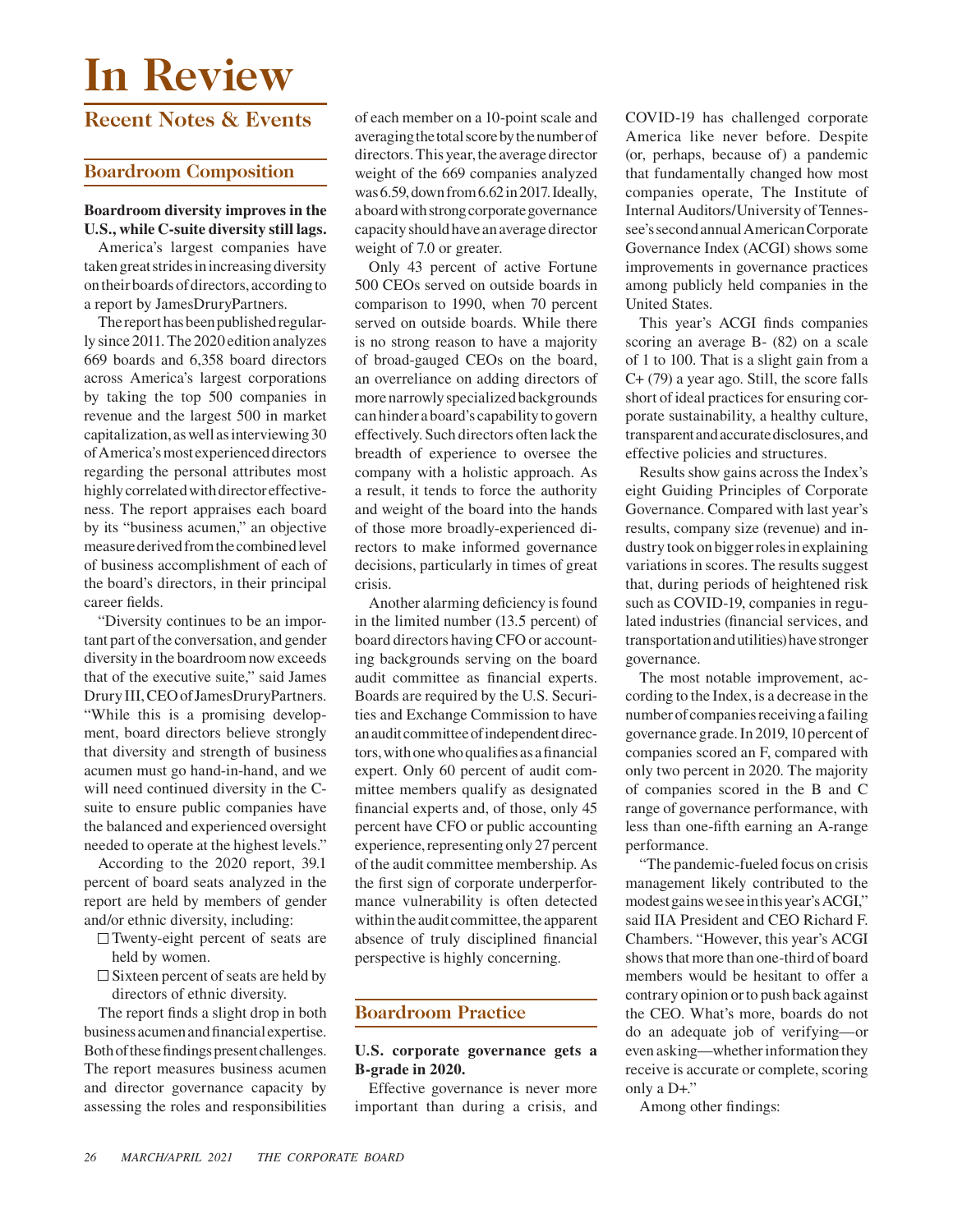*Governance demands transparency, but it is not always there.* Companies could be more purposeful and transparent in choosing and describing policies and procedures related to corporate governance to allow key stakeholders an opportunity to evaluate whether these are optimal and reliable (Score: C or 75).

*Long-term outlooks and governance evaluations continue to lag.*  Companies continue to be deficient in their long-term outlook (Score: C-, or 70). They do not formally evaluate the full system of corporate governance on a regular basis, leaving the door open to critical gaps (Score: C- or 71). At the same time, employee receive inadequate training to complete expected job duties (Score: C or 76).

#### **Disclosure**

#### **Human capital management disclosure is here to stay.**

The events of 2020 have intensified the need for boards and senior management to focus on their firms' workforces. Boards face a daunting challenge, however: to focus on the human capital management (HCM) issues that are truly key for sustained success. A report from The Conference Board, *Brave New World: Creating Long-Term Value Through Human Capital Management and Disclosure,* provides comprehensive guidance to executives and other practitioners as companies leverage HCM to drive long-term value.

This report's insights and findings were generated through a series of meetings with more than 100 executives, as well as outside experts from private and public corporations.

New Securities and Exchange Commission (SEC) rules broaden the information companies are expected to disclose regarding human capital in their annual financial reports. Even though

companies are moving quickly to meet these new disclosure requirements, the focus on HCM will continue to unfold over time. Companies not only need a clear HCM strategy, but also enhanced governance practices and information to move from the workforce they have now to the one they need to achieve future business success.

Insights and recommendations from this report include:

Boards and management should devote sustained time and attention to HCM, and be prepared for their strategy, practices, and disclosures to evolve over time.

 $\square$  Boards should evaluate their firm's current human capital capabilities and future needs, considering the adoption of a human capital strategy that supports the company's broader business strategy.

 $\Box$  Companies should customize their HCM disclosures to reflect their business and human capital strategies, with reporting frameworks and regulations as a starting point for their discussion.

 $\Box$  It will be important for companies to have a robust process for updating their disclosures as their understanding of HCM evolves, board practices mature, and industry practices and investor expectations change over time.

 $\square$  Boards have an increasingly important role to play in human capital management and disclosure. They can shape the workforce in multiple ways: hiring, firing, promoting, and paying executives; approving human resources and compliance policies; and exercising their oversight powers. Each company will not only need to clarify and codify the roles of its board and its committees with respect to HCM, but also ensure that boards exercise their multiple powers in a coordinated manner.

 $\square$  Boards should have an in-depth, candid understanding of the corporate culture and its role in the overall HCM strategy. To provide context and accountability, companies should use both quantitative and qualitative measures for evaluating HCM performance.

Companies should ensure boards have, or have access to, HCM expertise.

"Workforce issues have often been an episodic priority for boards, particularly

after mergers, scandals such as #MeToo, or during the current pandemic," said a spokesman for The Conference Board ESG Center. "The workforce now needs to be a sustained strategic priority for corporate directors. That requires taking a fresh look at the board's governance practices, the information it receives, the disclosures the company makes, and how the board can leverage its multiple powers to help drive the company's workforce strategy."

While companies are moving quickly to increase their HCM disclosures in their Annual Reports on Form 10-K, the new SEC rules are not the only compelling driver.

Intangible assets such as workforce capabilities are an increasingly large part of a company's market value, and research establishes a clear connection between strong HCM practices (and good HCM disclosure) with shareholder value.

HCM matters to many other constituents, including investors who see HCM issues as essential to sustainable longterm value creation, as well as employees, consumers, and the public.

#### **Liability & Litigations**

#### **Securities-related settlements exceeded \$5.8 billion in 2020.**

In the midst of a global pandemic, securities class action cases continue to provide investors with critical recoveries from companies accused of various fraudulent activities. In fact, the dollar amount of settlements in 2020 totaled \$5.84 billion, an increase of 61 percent over the \$3.62 billion in settlements during 2019.

An ISS memorandum notes that the number of worldwide settlements in 2020 where a monetary amount was agreed to totaled 133. This was an increase of 13 percent above the 118 settlements finalized during 2019.

The primary difference between 2019 and 2020 were with the mega settlements, typically considered cases set-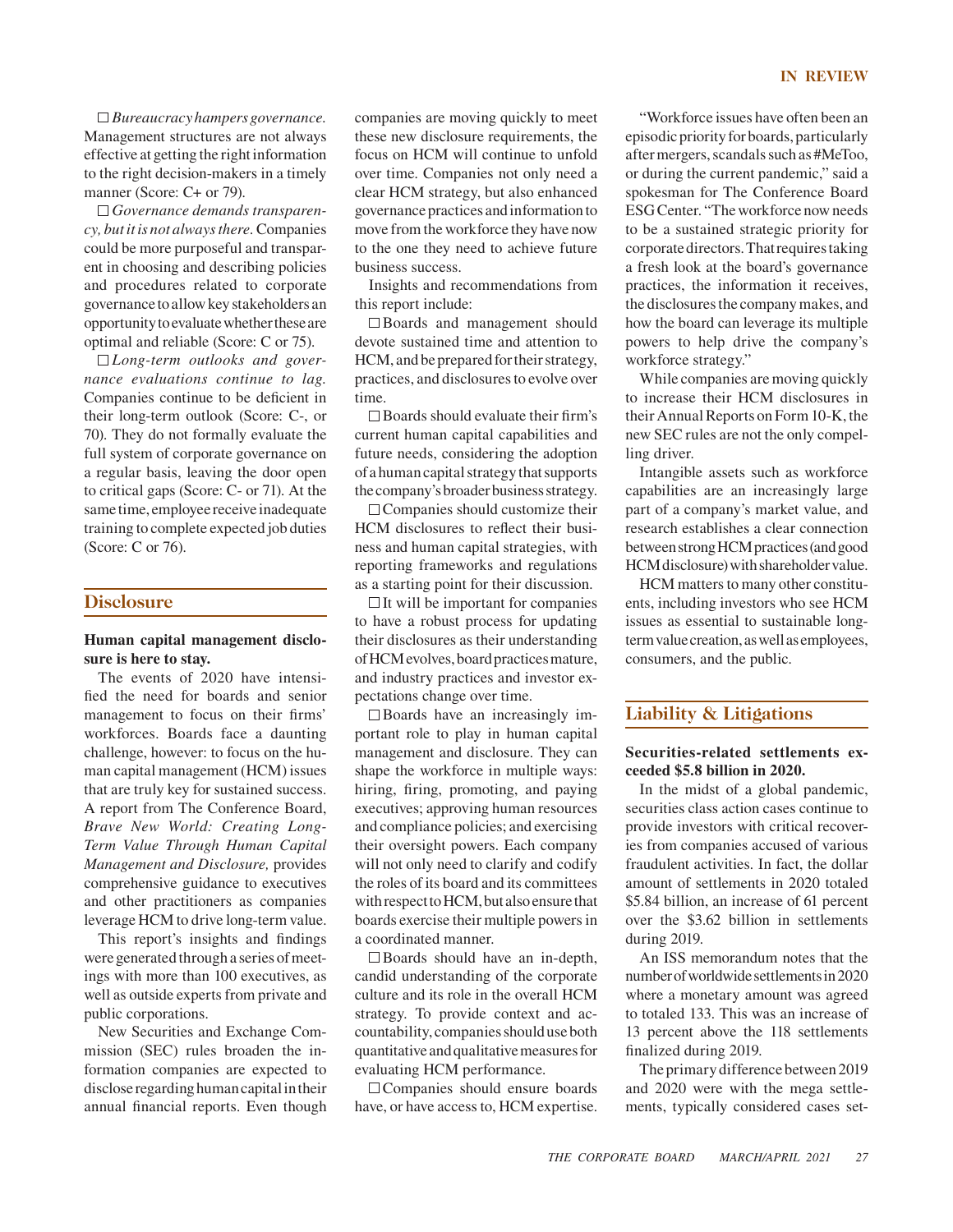#### **IN REVIEW**

tling for \$100 million or greater. While the quantity of these cases were similar during the last two calendar years, the largest settlements in 2020 were incredibly higher in dollar amounts. The two largest settlements in 2019 were Cobalt International Energy at \$389.6 million and Alibaba Group Holding at \$250 million, while the top 2020 settlements were:

Valeant Pharmaceuticals: \$1.210 billion.

- □ American Realty Capital: \$1.025 billion.
- First Solar: \$350 million.
- $\Box$  Signet Jewelers: \$240 million.
- $\square$  SCANA Corp.: \$192.5 million.

Interestingly, 2020 was the first year since 2016 with two settlements worth more than one billion dollars (in 2016, Household International settled at \$1.575 billion and Merck settled at \$1.062 billion).

Of the 117 U.S.-based settlements in 2020, six were S&P 500 listed companies. This includes the \$149 million Equifax settlement, which ended litigation related to the high-profile data breach.

Not surprisingly, the Federal court with the most 2020 activity was the USDC New York (Southern) with 29 settlements. The next highest quantity at seven cases included both the USDC New York (Eastern) and USDC New Jersey. At the State level, the most frequent venue was the Delaware Chancery Court with nine settlements. The next highest quantity at two cases involved both the Nevada District Court, Clark County and New York Supreme Court, New York County.

#### **Mergers & Acquisitions**

#### **M&A valuations boomed in the second half of 2020.**

Merger and acquisition valuations are soaring, with rich valuations and intense competition for many digital or technology-based assets driving global deals activity, according to PwC's Global M&A Industry Trends analysis.

Covering the last six months of 2020, the analysis examines global deals activity and incorporates insights from PwC's deals industry specialists to identify the key trends driving M&A activity, and anticipated investment hotspots in 2021.

In spite of the uncertainty created by COVID-19, the second half of 2020 saw a surge in M&A activity.

Says a PWC spokesman, "COVID-19 gave companies a rare glimpse into their future, and many did not like what they saw. An acceleration of digitalization and transformation of their businesses instantly became a top priority, with M&A the fastest way to make that happen."

Insights from the second half of 2020 deals activity include:

 $\Box$  Dealmaking jumped in the second half of the year, with total global deal volumes and values increasing by 18 percent and 94 percent, respectively compared to the first half of the year. In addition, both deal volumes and deal values were up compared to the last six months of 2019.

 $\Box$  The higher deal values in the second half of 2020 were partly due to an increase in megadeals (\$5 billion+). Overall, 56 megadeals were announced in the second half of 2020, compared to 27 in the first half of the year.

 $\Box$  The technology and telecom subsectors saw the highest growth in deal volumes and values in the second half of 2020, with technology deal volumes up 34 percent and values up 118 percent. Telecom deal volumes were up 15 percent and values significantly up by almost 300 percent due to three telecom megadeals.

 $\Box$  On a regional basis, deal volumes increased by 20 percent in the Americas, 17 percent in EMEA and 17 percent in Asia Pacific between the first and second half of 2020. The Americas saw the biggest growth in deal values of over 200 percent, primarily due to some significant megadeals in the second half of the year.

In demand assets have commanded high valuations and fierce competition, driven by macroeconomic factors. These include low interest rates, a desire to acquire innovative, digital or technologyenabled businesses, and an abundance of available capital from both corporate (over \$7.6 trillion in cash and marketable securities) and private equity buyers (\$1.7 trillion).

By comparison, assets in sectors that have been hardest hit by the pandemic (like industrial manufacturing or those transforming to net-zero carbon emissions) are creating structural changes that companies will need to address. Where the future viability of their business models are challenged, companies may look to distressed M&A opportunities or restructuring to preserve value.

Non-traditional sources of value creation, such as the impact of environmental, social and governance factors (ESG), are increasingly being considered by deal makers and factored into strategic decision-making and due diligence, as they focus on protecting and maximizing returns from high valuations and fierce demand.

The last six months saw the prevalence of the use of special-purpose acquisition companies (SPACs) to pool investor capital for acquisition opportunities in a highly active IPO market. In 2020, SPACs raised about \$70 billion in capital and accounted for more than half of all U.S. IPOs. Private equity firms have been key players in the recent SPAC boom, finding them a useful alternative source of capital. More SPAC activity is expected in 2021, especially involving assets such as electric vehicle charging infrastructure, power storage, and healthcare technology.

#### **Strategy & Finance**

#### **Fourth quarter 2020 showed surprising strength for IPOs.**

Despite the uncertainty of 2020, IPO investors enjoyed a prosperous year as IPO activity proved resilient to the impact of the COVID-19 pandemic, supported by low interest rates and expansionary monetary policies. Global IPO volumes continued to accelerate, increasing by 19 percent to 1,363, while proceeds increased 29 percent yearon-year to a total of \$268 billion. This strong IPO performance indicates global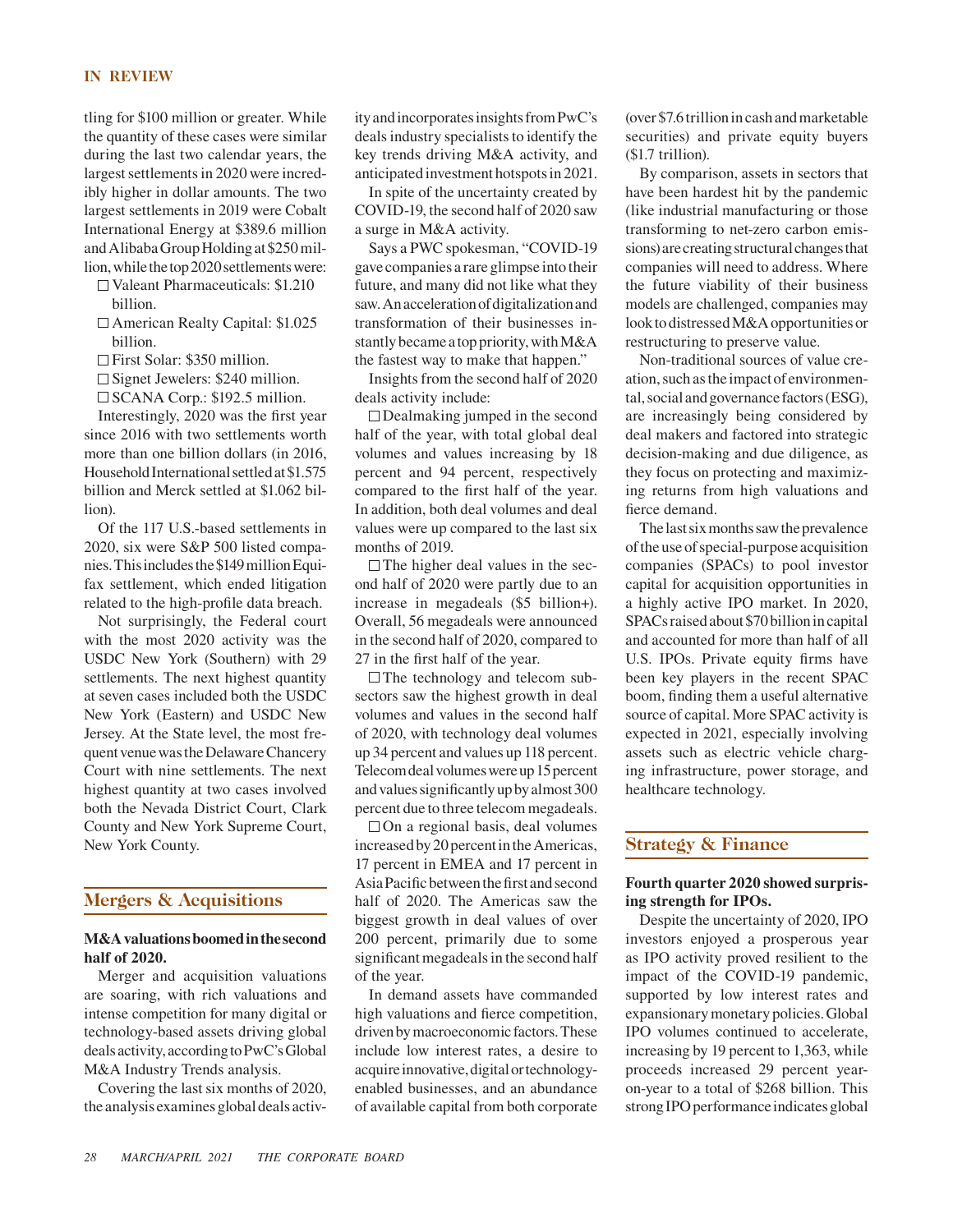#### **IN REVIEW**

equity markets continue to provide the platform for companies with access to public capital.

The Americas saw the biggest yearon-year increase in both IPO volumes and proceeds, with 2020 IPO numbers increasing 30 percent to 282, and proceeds rising 78 percent to \$97.9 billion. Asia-Pacific also made significant gains, recording a 20 percent increase in IPO volumes to 822 IPOs and 45 percent in proceeds to U.S. \$136.2 billion. In EMEIA, while IPO numbers rose 7 percent to 259 IPOs, proceeds fell 43 percent to U.S. \$33.9 billion. Overall, 2020 saw a steady increase in crossborder IPO volume, accounting for 7.9 percent of global IPOs and 10 percent in proceeds, compared with 8 percent and 7.1 percent in 2019 respectively.

The technology sector maintained its lead by both volume and proceeds, finishing the year with 324 IPOs and U.S. \$89.1 billion respectively. Industrials followed in second place with 243 IPOs and U.S. \$31.4 billion, and then health care with 235 IPOs and U.S. \$50.4 billion in proceeds. These and other findings were published in the EY quarterly report, *EY Global IPO Trends: Q4 2020.*

An EY spokesman observed: "2020 was full of surprises. Market volatility in the first half of the year was higher than any time since the global financial crisis. But volatility quickly subsided, with the year ending on the back of some stellar IPO market performances. Buoyant global IPO markets have demonstrated the resilience of equity markets despite the pandemic. Capital markets and IPOs allow high-growth companies to fund innovation, accelerate growth and make significant contributions to society.

"Looking to the first half of 2021, continued fiscal stimulus, abundance of liquidity and optimism linked to COVID-19 vaccines should sustain IPO momentum. However, investors should beware of any potential market correction, especially for those companies that have seen their share prices make substantial gains from the market rally in 2020."

#### **Retrospectives**

#### **20 years ago in** *The Corporate Board.*

In some respects, a renewed commitment to the highest corporate governance practices may require a cultural shift in the way all market participants think about their duties. It is not enough to have rules and guidelines securely in place and then ignore their practical application, or even greater, the public spirit that brings them to life. All directors must embrace this as our own collective mandate. It is a call that will continue to make America's companies and its markets an enduring beacon of what vigilance and integrity can cultivate.

> *— Arthur Levitt, Rising to the New Governance Standards, March/April 2001*

#### **10 years ago in** *The Corporate Board.*

Board chairs face one over-riding dilemma: *achieving the board's full potential vs. maintaining steady progress.*  Push hard for all the marbles and you risk collapse, revolt or at the least, loss of key members. Settle for a maintenance agenda and risk creating a board that adds no real value and is incapable of helping if things turn south.

*— Alex Lowy, The Seven M's of Board Leadership, March/April 2011*

#### **Books Received**

**Startup Myths and Models.** By Rizwan Virk. Columbia Business School Publishing. \$27.95. Collecting wisdom and examples from noted venture capitalists and entrepreneurs, the author sorts through (and demolishes) many of the most enduring misconceptions on how startups succeed and fail.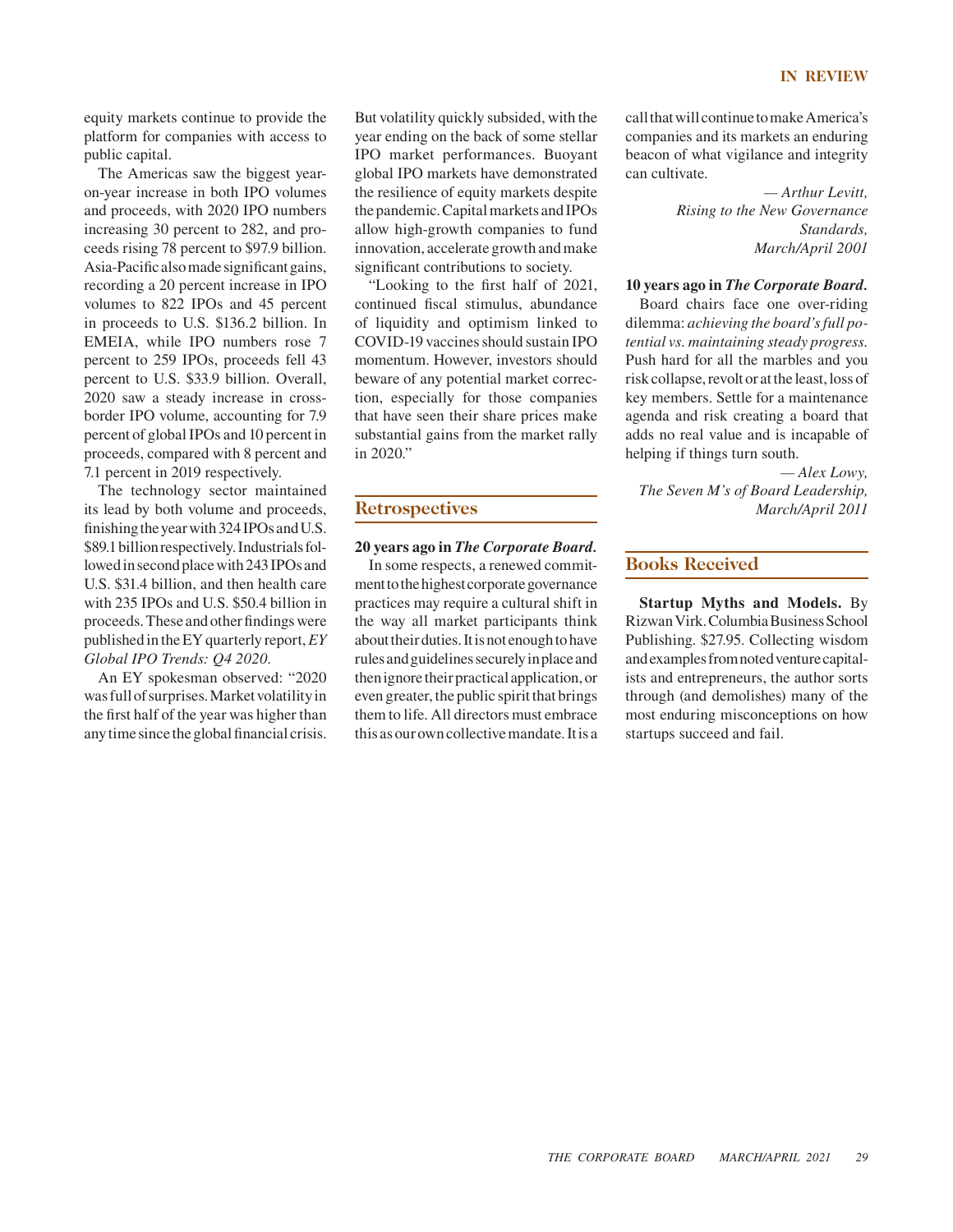## **Spoken & Written**

## **Articles & Speeches**

In all candor, [working remotely] is not like being together physically. And so I can't wait for everybody to be able to come back into the office. I don't believe that we'll return to the way we were because we've found that there are some things that actually work really well virtually.

#### *— Tim Cook, Apple Inc.*

Principles guide good managers when making decisions. Yet these principles do not come from external norms of "ethical custom," especially not if the custom derives from the progressive beliefs of the moment. Principles, if they are to be effective in guiding any organization, must be grounded in faith or at least in some other lasting, existential commitment. They can be reinforced by a healthy corporate culture, but there is no substituting for internally grounded habits such as honesty, trustworthiness, and self-discipline. We used to call that virtue.

#### *— Andrew V. Abela, Catholic University of America*

If there are multiple diverse candidates, they're multiple times more likely to be hired. Why is that? When you have isolated, coveted jobs, you need to do something to change the norms because the presumptions and stereotypes are so deeply rooted. It's not telling people who to hire, it's about picking the best person. *— Cyrus Mehri, Mehri & Skalet PLLC*

Generally, my recommendation would really be spend less time on finance, spend less time in conference rooms, less time on PowerPoint, and more time just trying to make your product as amazing as possible. And the company might take their cue from that.

> *— Elon Musk, Tesla, Inc. and SpaceX*

Retailers will create communities around their brands that become points of gathering. We will shop together virtually and share tidbits in all ways we communicate. Shopping will be fun and we will aspire to be a part of retail movements and moments.

> *— Matt Rubel, MidOcean Partners*

Nasdaq is required by the SEC to protect investors and promote the public interest. While capitalism has shown that it can improve the lives of billions, trust and support for the markets will only be maintained if its workings and results are shared by all of society.

> *— Nelson Griggs, Nasdaq Stock Exchange*

In a country where the average 50-year-old has already worked for 12 different employers, the idea that we should move our family permanently fron Silicon Valley to Iowa on the promise that our current job with a big tech company will continue indefinitely is foolish.

> *— Dr. Peter Cappelli, Wharton School*

Software changed the world the consumer lives in; now it's changing the world that manufacturers live in. And while there are few silver linings in a pandemic, the rate of positive change for American manufacturers has been accelerated for the better.

> *— Scott Davis, Melius Research LLC*

It is crystal clear to companies that have been around a long time that it is in our selfish and pecuniary interests to be good community citizens. Because it's good for our brand. It's good for motivating our people. It's good for creating economic opportunity, which also enhances our customers and causes them to be that much more loyal to us.

> *— Arne Sorenson, Marriott International Inc.*

The most powerful argument for board diversity is that diversity is a social good. The most powerful argument against a board diversity requirement is that if it were manifestly good for companies, there would be no need for it in the first place. Successful companies can't keep secrets quiet for long; if one could reliably increase its market capitalization by, say, five percent through the appointment of a diverse board, every company on NASDAQ would already meet that standard.

> *— Arthur Levitt Jr., Former chair, U.S. Securities and Exchange Commission*

Maintaining U.S. financial preeminence should be a priority for the Biden administration. Traditionally, challenges to American leadership have come from well-established financial centers like London, Hong Kong and Tokyo. But mainland China will be an increasingly formidable challenger in financial services in the next few years.

> *— Henry M. Paulson, Jr., The Paulson Institute*

Nature developed its stabilizing, selfcorrecting features over billions of years. Humanity can't afford that kind of time. But governments and businesses can learn from nature's strategies, building institutions and networks that balance efficiency with redundancy and resilience. In stable times this may seem inefficient or superfluous, but the investment pays off when unexpected shocks hit, as they inevitably will.

> *— Dr. Ruth DeFries, Columbia University*

Cybersecurity is advancing year after year, so even if they manage to create a new type of protection or evolve in some way, bad hackers will always be running the race and they will be discovering and preparing different new ways to make companies vulnerable.

> *— Santiago Lopez, HackerOne*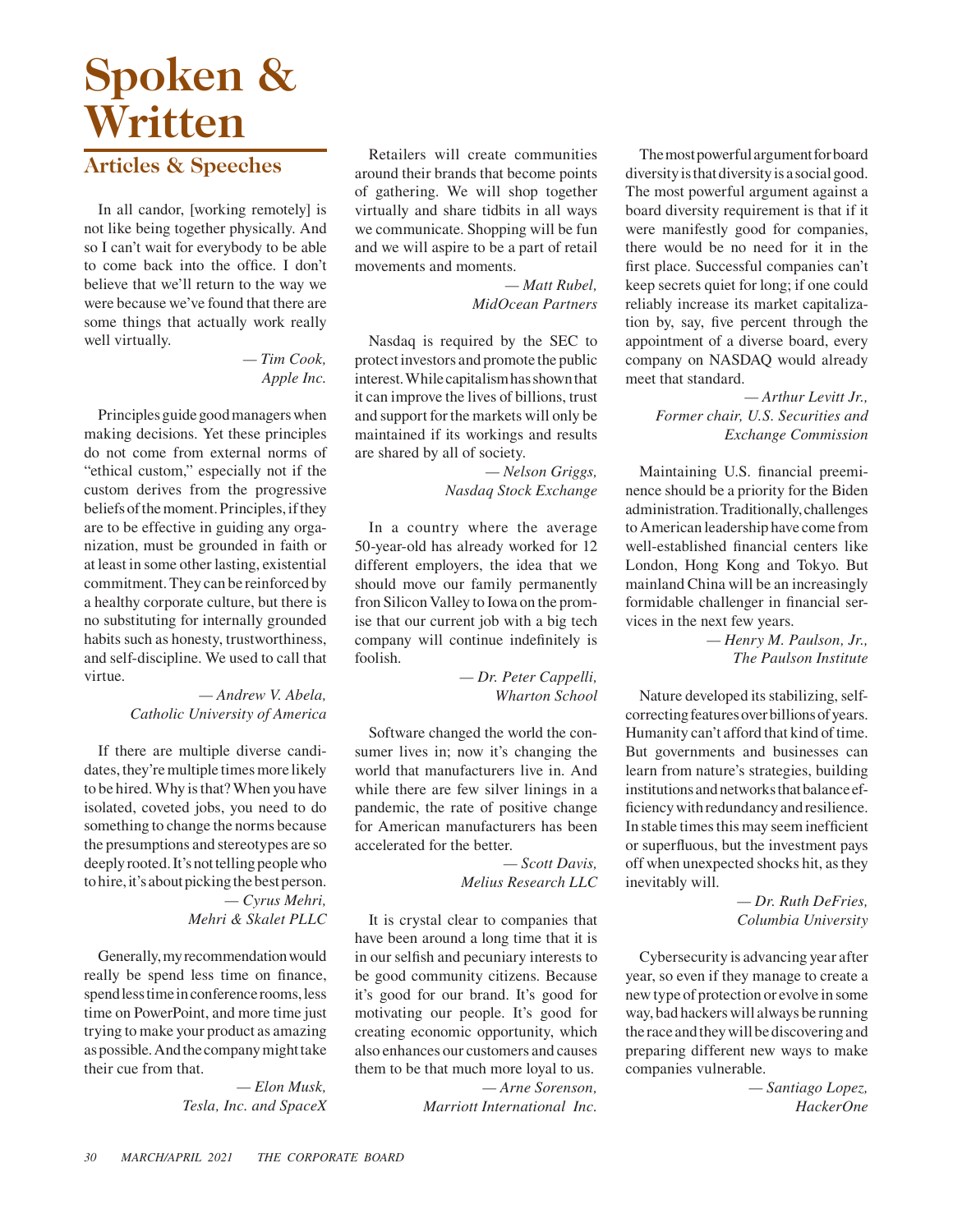# **Directors' Register**

## **Recent Board Elections**

**3M Company** has elected to its board *Jim Fitterling,* chairman and chief executive officer of Dow, Inc.

**Alaska Air Group** has elected to its board *Daniel Elwell,* former deputy and acting administrator of the Federal Aviation Administration.

**Asbury Automotive Group, Inc.** has elected to its board *William D. Fay,* former senior vice president of automotive operations for Toyota North America.

**The Boeing Company** has elected to its board *Lynne Doughtie,* former U.S. chairman and chief executive officer of KPMG.

**Cigna Corporation** has elected to its board *George Kurian,* chief executive officer of NetApp, Inc.

**Deckers Brands** has elected to its board *Maha S. Ibrahim,* a general partner of Canaan Partners.

**Delek US Holdings, Inc.** has elected to its board *Laurie Z. Tolson,* chief executive officer of Tolson Consulting Company and former chief digital officer of GE Transportation.

**Dover Corporation** has elected to its board *Deborah L. DeHaas,* chief executive officer of the Corporate Leadership Center.

**Eastman Chemical Company** has elected to its board *Vanessa L. Allen Sutherland,* executive vice president and chief legal officer of Norfolk Southern Corporation.

**Eli Lilly and Company** has elected to its board *Kimberly H. Johnson,* executive vice president and chief operating officer of the Federal National Mortgage Association ("Fannie Mae").

**Genuine Parts Company** has elected to its board *Juliette W. Pryor,* general counsel and corporate secretary of Albertsons Companies.

**Graphic Packaging Holding Company** has elected to its board *Mary K. Rhinehart,* chairman and former president and chief executive officer of Johns Manville.

**International Paper Company** has elected to its board *Anton V. Vincent,* president of Mars Wrigley North America.

**Kohl's Corporation** has elected to its board *Robbin Mitchell,* a partner and managing director at the Boston Consulting Group.

**The Kroger Co.** has elected to its board *Kevin Brown,* executive vice president of global operations and chief supply chain officer for Dell Technologies, and *Amanda Sourry,* former president of North America for Unilever.

**Lawson Products, Inc.** has elected to its board *Bianca Martinez Rhodes,* president and chief executive officer of Knight Aerospace Medical Systems, LLC.

**Marathon Oil Corporation** has elected to its board *Brent Smolik,* former president and chief operating officer of Noble Energy Corporation.

**Merck & Co., Inc.** has elected to its board *Dr. Stephen L. Mayo,* the Bren Professor of Biology and Chemistry at the California Institute of Technology.

**Myers Industries, Inc.** has elected to its board *Yvette Dapremont Bright,* president of Brighter Horizon Foundation, and *Dr. Jeffrey Kramer,* chief executive officer of Schweitzer-Mauduit International.

**NextEra Energy, Inc.** has elected to

its board *Lynn M. Utter,* former chief talent officer of Atlas Holdings LLC.

**Oceaneering International, Inc.** has elected to its board *Karen H. Beachy,* former senior vice president of growth and strategy at Black Hills Corporation, and *Dr. Kavitha Velusamy,* vice president of software engineering for Leia, Inc.

**PriceSmart, Inc.** has elected to its board *Patricia Márquez,* associate provost for academic planning and innovation and dean of the Joan B. Kroc School of Peace Studies at the University of San Diego, and *David Snyder,* senior counsel at Pillsbury Winthrop Shaw Pittman, LLP.

**The Shyft Group, Inc.** has elected to its board *Terri Pizzuto,* former executive vice president, chief financial officer and treasurer of Hub Group, Inc., and *Mark Rourke,* president and chief executive officer of Schneider National, Inc.

**SkyWest, Inc.** has elected to its board *Smita Conjeevaram,* former deputy chief financial officer of Fortress Investment Group's Credit Funds.

**SPX FLOW, Inc.** has elected to its board *Sonya McCullum Roberts,* president and group leader for the salt business at Cargill Incorporated.

**Stepan Company** has elected to its board *Lorinda Burgess,* vice president, finance and chief financial officer of the Americas region of Medtronic Inc.

**The Timken Company** has elected to its board *Sarah Lauber,* chief financial officer and secretary of Douglas Dynamics.

**Tractor Supply Company** has elected to its board *Joy Brown,* chief data officer for Verizon Media Group and former vice president of card technology for Capital One.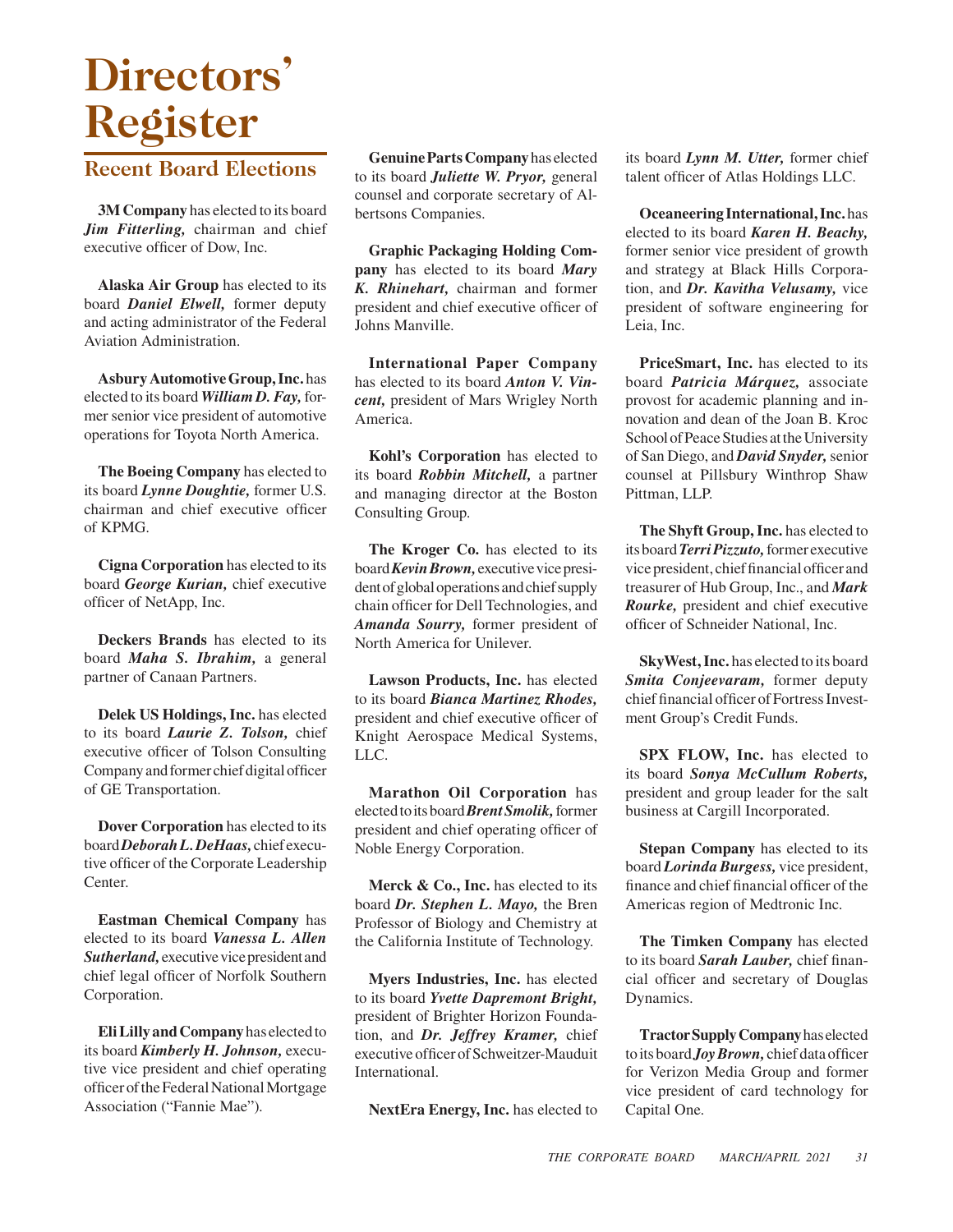## **Conversations**

## **Jeff Immelt: Re-telling The General Electric Story**

*For Jeff Immelt, succeeding legendary General Electric CEO Jack Welch in 2001 in a time of sweeping business and technology change was quite a challenge. The 9/11 attacks on the World Trade Center the next day was a hint that Immelt's tenure would not be easy. He has just released a new book Hot Seat [Avid Reader Press/Simon & Schuster] telling his side of his tenure at GE.*

#### **The Corporate Board: Former CEOs of major corporations often write books. What makes yours different?**

**Jeff Immelt:** I wrote the book for two reasons. One, I felt that a lot has been written about GE in the last few years, and I wanted to provide a fuller context on things I thought were missing. It was a complicated story.

Also, all leadership today is crisis leadership. I believed I had a particularly unique perspective on that after all the crises we lived through at GE. I though some of my lessons could be beneficial.

#### **TCB: How has the CEO's role changed over the years?**

**Immelt:** I held the role from 2001 to 2017, and the task became much more complicated and difficult. If you go back in time, every CEO has been responsible for basics like strategy and people. But there is a lot more risk involved now, and more intersection with government.

Globally, it's also more complicated. When I took over at GE, 70 percent of our market was in the U.S. When I left, 70 percent was global. There is more investor and social activism, with lots of active engagement. It's incumbent on companies now to become simpler if they can, just to make them more manageable.

#### **TCB: What is your take on The Business Roundtable's 2019 statement urging companies to give more thought to stakeholders?**

**Immelt:** At a high level, the Roundtable statement makes sense, and is appropriate. The role of governance around us is very critical now, and business can't be

separate from that. The challenge to me is that *shareholders* have the ownership, and have very different perspectives. That can pull them in different directions from the company and *stakeholders*.

#### **TCB: Was that an issue with GE's stock price decline during your tenure?**

**Immelt:** There can be discrepancies between a company's performance and its stock price at any time. We had some strong market positives, and lots of valuable initiatives underway. We were quite strong compared to our peers, but yes, the stock still underperformed. That's not an excuse.

There are times when you get a disconnect on the market value versus how you're actually doing. At GE, we had a financial services business that was very highly valued in the '90s, but after the 2001 crisis, it was valued at a fraction of its earlier worth, so I knew we'd be flying into long-term headwinds.

#### **TCB: When you don't believe the market fairly values the company, how do you respond?**

**Immelt:** The day Lehman Brothers went bankrupt [in 2008], I knew it would be a long time before the financial services of GE would be as valuable as before. All we could do is try to motivate the company through communications, maybe even force of will. You have to hold onto two thoughts. First, there are many pieces to our company where things are going positive, so you have to tell that story. You have to remind everyone of the company's purpose, and persevere. The other thought to hold onto is that the CEO must absorb everyone else's fear. You can't just say "oh no, this is terrible". Let your people know why they matter.

#### **TCB: The CEO succession horse race at GE in 2001 was one of the most public leadership contests in history. What lessons have you learned?**

**Immelt:** The era is different now. If you look at 2000 versus 2021, the way people look at companies, celebrity CEOs, and the shareholder process are all very different. You now have to look at succession as candidly as possible, and be much more transparent. When you go through CEO transition, the board has to own the process. The old CEO will be disappearing quickly, so the new leader has to stand on his feet immediately.

#### **TCB: How did GE's corporate governance evolve over your tenure?**

**Immelt:** We were having board members visit our businesses, have access to consultants, and talk without company leadership present—so most good governance items were in place. I never felt the role of the board was to support me, but I did expect them to defend their own decisions. Once we jointly made a decision, they had to be part of making it work.

When GE Capital was regulated by the Fed [after the 2001 crisis], we had 18 board members instead of just 12, for a time. They were more diverse and global. That brought more investor outreach and board engagement. It brought even more transparency and outside scrutiny, but that was part of what worked for us during that period.

#### **TCB: How does a board really help a CEO to be effective?**

**Immelt:** I think a good board can help you think through strategy. When we sold NBC, the board was good at thinking through risk items and people leadership. Board members bring access to outside leaders and help you build connections.

One thing people don't write about enough is how important your board is in a crisis. Don't look at your board makeup for how it works in normal times. Envision how it will work when it's your very worst day. Look around the board table. Who is a helper, who's not? Who will panic, who will stay calm?

I needed a board that could be extremely active and helpful in tough times. Every company is going to have a really bad day sometime.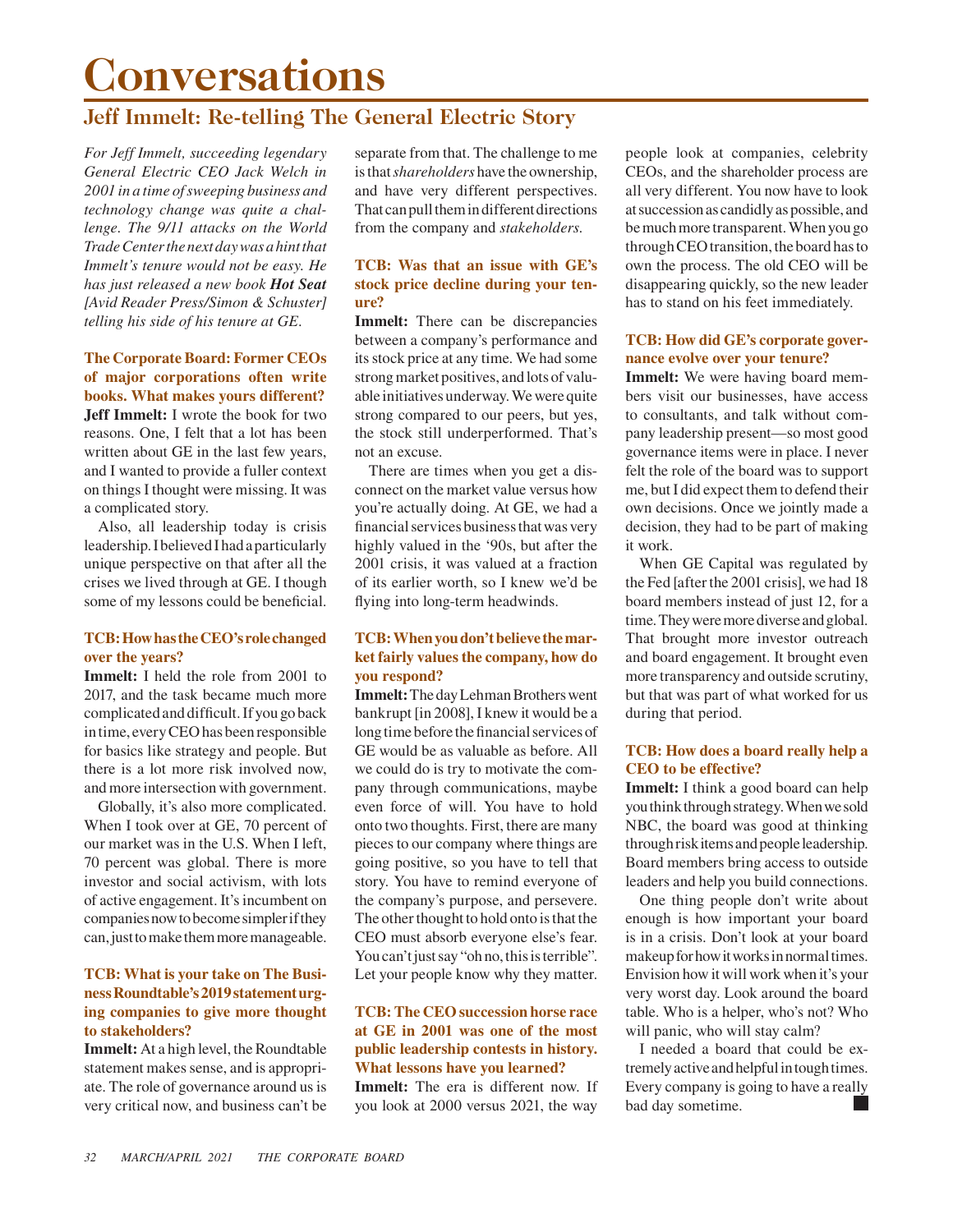## **Index March/April 2020–2021**

- **A Boardroom Life** *by Dolores Wharton, May/Jun 2020, p. 1–5*
- **Best Practices For Virtual Shareholder Meetings** *by D. Chia & A. Lee, Mar/Apr 2021, p. 21–25*

#### **Beyond Pay: Compensation Committees And Human Capital** *by R. Resch & R. Tewani, May/Jun 2020, p. 11–16*

**Board Diversity: An Activist Perspective**

*by Jared L. Landaw, Nov/Dec 2020, p. 1–5* 

**Board Effectiveness: A View From The C-Suite** *by M. Moats & P. Washington, Mar/Apr 2021, p. 11–15*

**Board Evaluation: Building Board 2.0** *by Beverly A. Behan, Jan/Feb 2021, p. 1–6*

**Board Members Can (Almost) Always Resign** *by Priya Cherian Huskins, Nov/Dec 2020, p. 17–21* 

**Board Risk Management: A Powerful Approach** *by Gary Roboff, May/Jun 2020, p. 22–26*

**Board Role In Crisis Management** *by A. Handy & S. Landefeld, Jul/Aug 2020, p. 1–5*

**Business Restructuring Challenges In The COVID Era** *by J. Gleit & A. Weiss, Jan/Feb 2021, p. 23–26*

**Business Roundtable And Stakeholders: One Year Later** *by L. Bebchuk & R. Tallarita, Nov/Dec 2020, p. 23–26* 

**C-Level Succession In The Current Crisis** *by Ty Wiggins, Ph.D., Jul/Aug 2020, p. 17–21*

**CEO Leadership And The Board** *by Thomas A. Cole, Mar/Apr 2020, p. 1–4*

**Challenges To Compensation Committees In 2021** *by T. Adamson & J. Canavan, Mar/Apr 2021, p. 1–5*

**Compensation Planning For Uncertain Times** *by M. Engel & B. Masuda, Jul/Aug 2020, p. 6–11*

**Coronavirus And Your D&O Policies** *by J. Wylie Donald, Jul/Aug 2020, p. 22–25*

**D&O Coverage In A Time Of Turmoil** *by Shanil Williams, Mar/Apr 2021, p. 16–20*

**Disruption In The Boardroom** *by Jennifer C. Wolfe, Jan/Feb 2021, p. 12–16* **Future Of Board Leadership** *by Roger M. Kenny, May/Jun 2020, p. 17–21*

**Getting Serious About Corporate Misconduct** *by M. Epstein & K. Hanson, Jan/Feb 2021, p. 7–11*

**The Great Reboot** *by B. Zukis, P. Ferrillo & C. Veltsos, Sep/Oct 2020, p. 16–20*

**How Materiality Impacts Reputation** *by D. Calace & F. Dauth, Mar/Apr 2020, p. 22–25*

**Human Capital Disclosure And The Board** *by Mark A. Pfister, Sep/Oct 2020, p. 21–25*

**In Search Of ESG Board Members** *by Steven A. Seiden, Mar/Apr 2020, p. 17–21*

**Integrated Corporate Governance And Stakeholders** *by R. Samans & J. Nelson, Sep/Oct 2020, p. 1–5*

**Loosey-Goosey Governance: 4 Misunderstood Terms** *by D. Larcker & B. Tayan, Mar/Apr 2020, p. 5–11*

**Plain Language: How To Improve Your Company's Disclosure** *by Pierre Lebreton, Mar/Apr 2021, p. 6–10*

**Remote Board Governance: Lessons Learned** *by Ralph Ward, Sep/Oct 2020, p. 11–15*

**Reshape Your Board For Company Restructuring** *by P. Amin & D. Reperowitz, Nov/Dec 2020, p. 6–11* 

**Road To Strategic Board Refreshment** *by G. Anderson & P. Loop, Nov/Dec 2020, p. 12–16* 

**Shaping Post-COVID Workforce Strategies** *by E. Volini & J. Foutty, Jul/Aug 2020, p. 12–16*

**Trends In Corporate Disclosure** *by Molly Doran, Mar/Apr 2020, p. 12–16*

**What You Must Disclose On Cybersecurity** *by Paul A. Ferrillo, May/Jun 2020, p. 6–10*

**Your Board's Digital Dangers** *by Jim Zuffoletti, Jan/Feb 2021, p. 17–22*

**Your Post-Crisis Board Evaluation** *by P. Winum, J. Kirschner & D. Rubin, Sep/Oct 2020, p. 6–10*

Vist our **Article Archive** online for all **THE CORPORATE BOARD** articles from 2016 to the present. Copies of past articles can be requested at no charge for subscribers and only \$25 per article for non-subscribers. https://www.corporateboard.com/ArtArchive.aspx